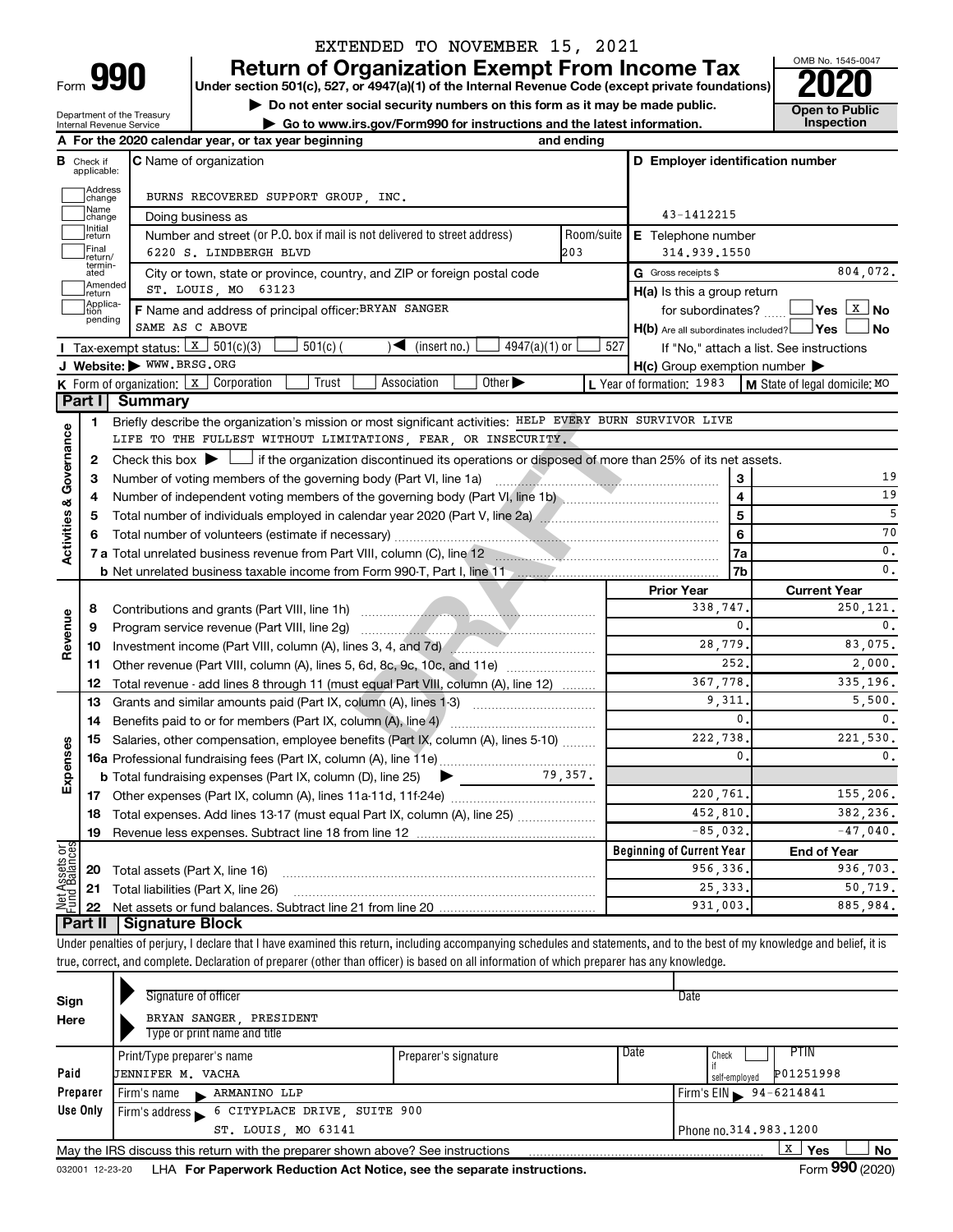| Part III   Statement of Program Service Accomplishments<br>1<br>Briefly describe the organization's mission:<br>BURNS RECOVERED SUPPORT GROUP'S MISSION IS TO ASSIST BURN SURVIVORS IN<br>THEIR RECOVERY, SUPPORT MEDICAL FACILITIES IN MISSOURI IN THE CARE OF<br>BURNS, AND EDUCATE THE PUBLIC IN BURN AWARENESS AND PREVENTION.<br>Did the organization undertake any significant program services during the year which were not listed on the<br>$\mathbf{2}$<br>$\blacksquare$ Yes $\boxed{\texttt{x}}$ No<br>prior Form 990 or 990-EZ?<br>If "Yes," describe these new services on Schedule O.<br>$\boxed{\text{x}}$ Yes $\boxed{\phantom{0}}$ No<br>Did the organization cease conducting, or make significant changes in how it conducts, any program services?<br>3<br>If "Yes," describe these changes on Schedule O.<br>Describe the organization's program service accomplishments for each of its three largest program services, as measured by expenses.<br>4<br>Section 501(c)(3) and 501(c)(4) organizations are required to report the amount of grants and allocations to others, the total expenses, and<br>revenue, if any, for each program service reported.<br>$\text{(Code:)}$ $\text{(Fxpenses $} \quad 130,580 \quad \text{including grants of $}$<br>) (Revenue \$<br>4a<br>MIDWEST CHILDREN'S BURN CAMP (MCBC)- TYPICALLY, SUMMER CAMP IS A<br>WEEK-LONG RESIDENTIAL CAMP FOR BURN INJURED CHILDREN AGES 6 TO 17.<br>CHILDREN ENJOY ZIP LINING, KAYAKING, WATER TUBING AND MORE. MOST<br>IMPORTANTLY, THEY LEARN WHO THEY ARE ON THE INSIDE IS MORE IMPORTANT<br>THAN THE SCARS THEY SEE ON THE OUTSIDE.<br>DUE TO COVID-19 IN 2020, 60 CAMPERS ATTENDED VIA A VIRTUAL FORMAT,<br>INCORPORATING MOST ASPECTS OF CAMP. IN 2021, WE RESUMED TRADITIONAL<br>CAMP PROGRAMMING.<br>21,768. including grants of \$<br>5,500.) (Revenue \$<br>4b<br>(Code: ) (Expenses \$<br>FINANCIAL ASSISTANCE - BURNS RECOVERED SUPPORT GROUP (BRSG) PROVIDES<br>ASSISTANCE TO FAMILY MEMBERS WHO NEED HOUSING WHILE A LOVED ONE IS<br>HOSPITALIZED FOR HIS OR HER BURN INJURIES AS WELL AS PROVIDES FINANCIAL<br>ASSISTANCE TO BURN SURVIVORS TO PURCHASE NECESSARY AND COSTLY<br>COMPRESSION GARMENTS. BRSG ALSO PROVIDES SCHOLARSHIP PROGRAMS TO BURN<br>SURVIVORS ATTENDING COLLEGE. THREE INDIVIDUALS FROM MISSOURI RECEIVED<br>SCHOLARSHIPS IN 2020.<br>$2,170.$ including grants of \$<br>(Code: ) (Expenses \$<br>4с<br>) (Revenue \$<br>PREVENTION AND EDUCATION - BRSG EDUCATION AND OUTREACH PROGRAMMING<br>INCLUDES ASSISTANCE IN SEVERAL KEY AREAS INCLUDING:<br>EDUCATION - SAFETY AND PREVENTION EDUCATION PROGRAMMING PROVIDES<br>INFORMATION STRATEGIES AND SKILLS TO IDENTIFY AND AVOID HIGH RISK<br>SITUATIONS, SO INDIVIDUALS CAN PREVENT BURN AND FIRE INJURIES.<br>DUE TO COVID-19 IN 2020, 15 COMMUNITY PRESENTATIONS FOCUSED ON<br>PREVENTION AND EDUCATION WERE PROVIDED FOR THE PUBLIC VIRTUALLY. THESE<br>SESSIONS REACHED 375 ATTENDEES.<br>(SEE SCHEDULE O)<br>4d Other program services (Describe on Schedule O.)<br>(Expenses \$<br>(Revenue \$<br>including grants of \$<br>154,518.<br>4e Total program service expenses > | BURNS RECOVERED SUPPORT GROUP, INC.<br>Form 990 (2020) | 43-1412215 | Page 2           |
|------------------------------------------------------------------------------------------------------------------------------------------------------------------------------------------------------------------------------------------------------------------------------------------------------------------------------------------------------------------------------------------------------------------------------------------------------------------------------------------------------------------------------------------------------------------------------------------------------------------------------------------------------------------------------------------------------------------------------------------------------------------------------------------------------------------------------------------------------------------------------------------------------------------------------------------------------------------------------------------------------------------------------------------------------------------------------------------------------------------------------------------------------------------------------------------------------------------------------------------------------------------------------------------------------------------------------------------------------------------------------------------------------------------------------------------------------------------------------------------------------------------------------------------------------------------------------------------------------------------------------------------------------------------------------------------------------------------------------------------------------------------------------------------------------------------------------------------------------------------------------------------------------------------------------------------------------------------------------------------------------------------------------------------------------------------------------------------------------------------------------------------------------------------------------------------------------------------------------------------------------------------------------------------------------------------------------------------------------------------------------------------------------------------------------------------------------------------------------------------------------------------------------------------------------------------------------------------------------------------------------------------------------------------------------------------------------------------------------------------------------------------------------------------------------------------------------------------------------------------------------------------------------------------------------------------------------------------------------------------------------------------------------------------------------------------------------------------------------------------------------------------------------------------------|--------------------------------------------------------|------------|------------------|
|                                                                                                                                                                                                                                                                                                                                                                                                                                                                                                                                                                                                                                                                                                                                                                                                                                                                                                                                                                                                                                                                                                                                                                                                                                                                                                                                                                                                                                                                                                                                                                                                                                                                                                                                                                                                                                                                                                                                                                                                                                                                                                                                                                                                                                                                                                                                                                                                                                                                                                                                                                                                                                                                                                                                                                                                                                                                                                                                                                                                                                                                                                                                                                        |                                                        |            |                  |
|                                                                                                                                                                                                                                                                                                                                                                                                                                                                                                                                                                                                                                                                                                                                                                                                                                                                                                                                                                                                                                                                                                                                                                                                                                                                                                                                                                                                                                                                                                                                                                                                                                                                                                                                                                                                                                                                                                                                                                                                                                                                                                                                                                                                                                                                                                                                                                                                                                                                                                                                                                                                                                                                                                                                                                                                                                                                                                                                                                                                                                                                                                                                                                        |                                                        |            | x                |
|                                                                                                                                                                                                                                                                                                                                                                                                                                                                                                                                                                                                                                                                                                                                                                                                                                                                                                                                                                                                                                                                                                                                                                                                                                                                                                                                                                                                                                                                                                                                                                                                                                                                                                                                                                                                                                                                                                                                                                                                                                                                                                                                                                                                                                                                                                                                                                                                                                                                                                                                                                                                                                                                                                                                                                                                                                                                                                                                                                                                                                                                                                                                                                        |                                                        |            |                  |
|                                                                                                                                                                                                                                                                                                                                                                                                                                                                                                                                                                                                                                                                                                                                                                                                                                                                                                                                                                                                                                                                                                                                                                                                                                                                                                                                                                                                                                                                                                                                                                                                                                                                                                                                                                                                                                                                                                                                                                                                                                                                                                                                                                                                                                                                                                                                                                                                                                                                                                                                                                                                                                                                                                                                                                                                                                                                                                                                                                                                                                                                                                                                                                        |                                                        |            |                  |
|                                                                                                                                                                                                                                                                                                                                                                                                                                                                                                                                                                                                                                                                                                                                                                                                                                                                                                                                                                                                                                                                                                                                                                                                                                                                                                                                                                                                                                                                                                                                                                                                                                                                                                                                                                                                                                                                                                                                                                                                                                                                                                                                                                                                                                                                                                                                                                                                                                                                                                                                                                                                                                                                                                                                                                                                                                                                                                                                                                                                                                                                                                                                                                        |                                                        |            |                  |
|                                                                                                                                                                                                                                                                                                                                                                                                                                                                                                                                                                                                                                                                                                                                                                                                                                                                                                                                                                                                                                                                                                                                                                                                                                                                                                                                                                                                                                                                                                                                                                                                                                                                                                                                                                                                                                                                                                                                                                                                                                                                                                                                                                                                                                                                                                                                                                                                                                                                                                                                                                                                                                                                                                                                                                                                                                                                                                                                                                                                                                                                                                                                                                        |                                                        |            |                  |
|                                                                                                                                                                                                                                                                                                                                                                                                                                                                                                                                                                                                                                                                                                                                                                                                                                                                                                                                                                                                                                                                                                                                                                                                                                                                                                                                                                                                                                                                                                                                                                                                                                                                                                                                                                                                                                                                                                                                                                                                                                                                                                                                                                                                                                                                                                                                                                                                                                                                                                                                                                                                                                                                                                                                                                                                                                                                                                                                                                                                                                                                                                                                                                        |                                                        |            |                  |
|                                                                                                                                                                                                                                                                                                                                                                                                                                                                                                                                                                                                                                                                                                                                                                                                                                                                                                                                                                                                                                                                                                                                                                                                                                                                                                                                                                                                                                                                                                                                                                                                                                                                                                                                                                                                                                                                                                                                                                                                                                                                                                                                                                                                                                                                                                                                                                                                                                                                                                                                                                                                                                                                                                                                                                                                                                                                                                                                                                                                                                                                                                                                                                        |                                                        |            |                  |
|                                                                                                                                                                                                                                                                                                                                                                                                                                                                                                                                                                                                                                                                                                                                                                                                                                                                                                                                                                                                                                                                                                                                                                                                                                                                                                                                                                                                                                                                                                                                                                                                                                                                                                                                                                                                                                                                                                                                                                                                                                                                                                                                                                                                                                                                                                                                                                                                                                                                                                                                                                                                                                                                                                                                                                                                                                                                                                                                                                                                                                                                                                                                                                        |                                                        |            |                  |
|                                                                                                                                                                                                                                                                                                                                                                                                                                                                                                                                                                                                                                                                                                                                                                                                                                                                                                                                                                                                                                                                                                                                                                                                                                                                                                                                                                                                                                                                                                                                                                                                                                                                                                                                                                                                                                                                                                                                                                                                                                                                                                                                                                                                                                                                                                                                                                                                                                                                                                                                                                                                                                                                                                                                                                                                                                                                                                                                                                                                                                                                                                                                                                        |                                                        |            |                  |
|                                                                                                                                                                                                                                                                                                                                                                                                                                                                                                                                                                                                                                                                                                                                                                                                                                                                                                                                                                                                                                                                                                                                                                                                                                                                                                                                                                                                                                                                                                                                                                                                                                                                                                                                                                                                                                                                                                                                                                                                                                                                                                                                                                                                                                                                                                                                                                                                                                                                                                                                                                                                                                                                                                                                                                                                                                                                                                                                                                                                                                                                                                                                                                        |                                                        |            |                  |
|                                                                                                                                                                                                                                                                                                                                                                                                                                                                                                                                                                                                                                                                                                                                                                                                                                                                                                                                                                                                                                                                                                                                                                                                                                                                                                                                                                                                                                                                                                                                                                                                                                                                                                                                                                                                                                                                                                                                                                                                                                                                                                                                                                                                                                                                                                                                                                                                                                                                                                                                                                                                                                                                                                                                                                                                                                                                                                                                                                                                                                                                                                                                                                        |                                                        |            |                  |
|                                                                                                                                                                                                                                                                                                                                                                                                                                                                                                                                                                                                                                                                                                                                                                                                                                                                                                                                                                                                                                                                                                                                                                                                                                                                                                                                                                                                                                                                                                                                                                                                                                                                                                                                                                                                                                                                                                                                                                                                                                                                                                                                                                                                                                                                                                                                                                                                                                                                                                                                                                                                                                                                                                                                                                                                                                                                                                                                                                                                                                                                                                                                                                        |                                                        |            |                  |
|                                                                                                                                                                                                                                                                                                                                                                                                                                                                                                                                                                                                                                                                                                                                                                                                                                                                                                                                                                                                                                                                                                                                                                                                                                                                                                                                                                                                                                                                                                                                                                                                                                                                                                                                                                                                                                                                                                                                                                                                                                                                                                                                                                                                                                                                                                                                                                                                                                                                                                                                                                                                                                                                                                                                                                                                                                                                                                                                                                                                                                                                                                                                                                        |                                                        |            |                  |
|                                                                                                                                                                                                                                                                                                                                                                                                                                                                                                                                                                                                                                                                                                                                                                                                                                                                                                                                                                                                                                                                                                                                                                                                                                                                                                                                                                                                                                                                                                                                                                                                                                                                                                                                                                                                                                                                                                                                                                                                                                                                                                                                                                                                                                                                                                                                                                                                                                                                                                                                                                                                                                                                                                                                                                                                                                                                                                                                                                                                                                                                                                                                                                        |                                                        |            |                  |
|                                                                                                                                                                                                                                                                                                                                                                                                                                                                                                                                                                                                                                                                                                                                                                                                                                                                                                                                                                                                                                                                                                                                                                                                                                                                                                                                                                                                                                                                                                                                                                                                                                                                                                                                                                                                                                                                                                                                                                                                                                                                                                                                                                                                                                                                                                                                                                                                                                                                                                                                                                                                                                                                                                                                                                                                                                                                                                                                                                                                                                                                                                                                                                        |                                                        |            |                  |
|                                                                                                                                                                                                                                                                                                                                                                                                                                                                                                                                                                                                                                                                                                                                                                                                                                                                                                                                                                                                                                                                                                                                                                                                                                                                                                                                                                                                                                                                                                                                                                                                                                                                                                                                                                                                                                                                                                                                                                                                                                                                                                                                                                                                                                                                                                                                                                                                                                                                                                                                                                                                                                                                                                                                                                                                                                                                                                                                                                                                                                                                                                                                                                        |                                                        |            |                  |
|                                                                                                                                                                                                                                                                                                                                                                                                                                                                                                                                                                                                                                                                                                                                                                                                                                                                                                                                                                                                                                                                                                                                                                                                                                                                                                                                                                                                                                                                                                                                                                                                                                                                                                                                                                                                                                                                                                                                                                                                                                                                                                                                                                                                                                                                                                                                                                                                                                                                                                                                                                                                                                                                                                                                                                                                                                                                                                                                                                                                                                                                                                                                                                        |                                                        |            |                  |
|                                                                                                                                                                                                                                                                                                                                                                                                                                                                                                                                                                                                                                                                                                                                                                                                                                                                                                                                                                                                                                                                                                                                                                                                                                                                                                                                                                                                                                                                                                                                                                                                                                                                                                                                                                                                                                                                                                                                                                                                                                                                                                                                                                                                                                                                                                                                                                                                                                                                                                                                                                                                                                                                                                                                                                                                                                                                                                                                                                                                                                                                                                                                                                        |                                                        |            |                  |
|                                                                                                                                                                                                                                                                                                                                                                                                                                                                                                                                                                                                                                                                                                                                                                                                                                                                                                                                                                                                                                                                                                                                                                                                                                                                                                                                                                                                                                                                                                                                                                                                                                                                                                                                                                                                                                                                                                                                                                                                                                                                                                                                                                                                                                                                                                                                                                                                                                                                                                                                                                                                                                                                                                                                                                                                                                                                                                                                                                                                                                                                                                                                                                        |                                                        |            |                  |
|                                                                                                                                                                                                                                                                                                                                                                                                                                                                                                                                                                                                                                                                                                                                                                                                                                                                                                                                                                                                                                                                                                                                                                                                                                                                                                                                                                                                                                                                                                                                                                                                                                                                                                                                                                                                                                                                                                                                                                                                                                                                                                                                                                                                                                                                                                                                                                                                                                                                                                                                                                                                                                                                                                                                                                                                                                                                                                                                                                                                                                                                                                                                                                        |                                                        |            |                  |
|                                                                                                                                                                                                                                                                                                                                                                                                                                                                                                                                                                                                                                                                                                                                                                                                                                                                                                                                                                                                                                                                                                                                                                                                                                                                                                                                                                                                                                                                                                                                                                                                                                                                                                                                                                                                                                                                                                                                                                                                                                                                                                                                                                                                                                                                                                                                                                                                                                                                                                                                                                                                                                                                                                                                                                                                                                                                                                                                                                                                                                                                                                                                                                        |                                                        |            |                  |
|                                                                                                                                                                                                                                                                                                                                                                                                                                                                                                                                                                                                                                                                                                                                                                                                                                                                                                                                                                                                                                                                                                                                                                                                                                                                                                                                                                                                                                                                                                                                                                                                                                                                                                                                                                                                                                                                                                                                                                                                                                                                                                                                                                                                                                                                                                                                                                                                                                                                                                                                                                                                                                                                                                                                                                                                                                                                                                                                                                                                                                                                                                                                                                        |                                                        |            |                  |
|                                                                                                                                                                                                                                                                                                                                                                                                                                                                                                                                                                                                                                                                                                                                                                                                                                                                                                                                                                                                                                                                                                                                                                                                                                                                                                                                                                                                                                                                                                                                                                                                                                                                                                                                                                                                                                                                                                                                                                                                                                                                                                                                                                                                                                                                                                                                                                                                                                                                                                                                                                                                                                                                                                                                                                                                                                                                                                                                                                                                                                                                                                                                                                        |                                                        |            |                  |
|                                                                                                                                                                                                                                                                                                                                                                                                                                                                                                                                                                                                                                                                                                                                                                                                                                                                                                                                                                                                                                                                                                                                                                                                                                                                                                                                                                                                                                                                                                                                                                                                                                                                                                                                                                                                                                                                                                                                                                                                                                                                                                                                                                                                                                                                                                                                                                                                                                                                                                                                                                                                                                                                                                                                                                                                                                                                                                                                                                                                                                                                                                                                                                        |                                                        |            |                  |
|                                                                                                                                                                                                                                                                                                                                                                                                                                                                                                                                                                                                                                                                                                                                                                                                                                                                                                                                                                                                                                                                                                                                                                                                                                                                                                                                                                                                                                                                                                                                                                                                                                                                                                                                                                                                                                                                                                                                                                                                                                                                                                                                                                                                                                                                                                                                                                                                                                                                                                                                                                                                                                                                                                                                                                                                                                                                                                                                                                                                                                                                                                                                                                        |                                                        |            |                  |
|                                                                                                                                                                                                                                                                                                                                                                                                                                                                                                                                                                                                                                                                                                                                                                                                                                                                                                                                                                                                                                                                                                                                                                                                                                                                                                                                                                                                                                                                                                                                                                                                                                                                                                                                                                                                                                                                                                                                                                                                                                                                                                                                                                                                                                                                                                                                                                                                                                                                                                                                                                                                                                                                                                                                                                                                                                                                                                                                                                                                                                                                                                                                                                        |                                                        |            |                  |
|                                                                                                                                                                                                                                                                                                                                                                                                                                                                                                                                                                                                                                                                                                                                                                                                                                                                                                                                                                                                                                                                                                                                                                                                                                                                                                                                                                                                                                                                                                                                                                                                                                                                                                                                                                                                                                                                                                                                                                                                                                                                                                                                                                                                                                                                                                                                                                                                                                                                                                                                                                                                                                                                                                                                                                                                                                                                                                                                                                                                                                                                                                                                                                        |                                                        |            |                  |
|                                                                                                                                                                                                                                                                                                                                                                                                                                                                                                                                                                                                                                                                                                                                                                                                                                                                                                                                                                                                                                                                                                                                                                                                                                                                                                                                                                                                                                                                                                                                                                                                                                                                                                                                                                                                                                                                                                                                                                                                                                                                                                                                                                                                                                                                                                                                                                                                                                                                                                                                                                                                                                                                                                                                                                                                                                                                                                                                                                                                                                                                                                                                                                        |                                                        |            |                  |
|                                                                                                                                                                                                                                                                                                                                                                                                                                                                                                                                                                                                                                                                                                                                                                                                                                                                                                                                                                                                                                                                                                                                                                                                                                                                                                                                                                                                                                                                                                                                                                                                                                                                                                                                                                                                                                                                                                                                                                                                                                                                                                                                                                                                                                                                                                                                                                                                                                                                                                                                                                                                                                                                                                                                                                                                                                                                                                                                                                                                                                                                                                                                                                        |                                                        |            |                  |
|                                                                                                                                                                                                                                                                                                                                                                                                                                                                                                                                                                                                                                                                                                                                                                                                                                                                                                                                                                                                                                                                                                                                                                                                                                                                                                                                                                                                                                                                                                                                                                                                                                                                                                                                                                                                                                                                                                                                                                                                                                                                                                                                                                                                                                                                                                                                                                                                                                                                                                                                                                                                                                                                                                                                                                                                                                                                                                                                                                                                                                                                                                                                                                        |                                                        |            |                  |
|                                                                                                                                                                                                                                                                                                                                                                                                                                                                                                                                                                                                                                                                                                                                                                                                                                                                                                                                                                                                                                                                                                                                                                                                                                                                                                                                                                                                                                                                                                                                                                                                                                                                                                                                                                                                                                                                                                                                                                                                                                                                                                                                                                                                                                                                                                                                                                                                                                                                                                                                                                                                                                                                                                                                                                                                                                                                                                                                                                                                                                                                                                                                                                        |                                                        |            |                  |
|                                                                                                                                                                                                                                                                                                                                                                                                                                                                                                                                                                                                                                                                                                                                                                                                                                                                                                                                                                                                                                                                                                                                                                                                                                                                                                                                                                                                                                                                                                                                                                                                                                                                                                                                                                                                                                                                                                                                                                                                                                                                                                                                                                                                                                                                                                                                                                                                                                                                                                                                                                                                                                                                                                                                                                                                                                                                                                                                                                                                                                                                                                                                                                        |                                                        |            |                  |
|                                                                                                                                                                                                                                                                                                                                                                                                                                                                                                                                                                                                                                                                                                                                                                                                                                                                                                                                                                                                                                                                                                                                                                                                                                                                                                                                                                                                                                                                                                                                                                                                                                                                                                                                                                                                                                                                                                                                                                                                                                                                                                                                                                                                                                                                                                                                                                                                                                                                                                                                                                                                                                                                                                                                                                                                                                                                                                                                                                                                                                                                                                                                                                        |                                                        |            |                  |
|                                                                                                                                                                                                                                                                                                                                                                                                                                                                                                                                                                                                                                                                                                                                                                                                                                                                                                                                                                                                                                                                                                                                                                                                                                                                                                                                                                                                                                                                                                                                                                                                                                                                                                                                                                                                                                                                                                                                                                                                                                                                                                                                                                                                                                                                                                                                                                                                                                                                                                                                                                                                                                                                                                                                                                                                                                                                                                                                                                                                                                                                                                                                                                        |                                                        |            |                  |
|                                                                                                                                                                                                                                                                                                                                                                                                                                                                                                                                                                                                                                                                                                                                                                                                                                                                                                                                                                                                                                                                                                                                                                                                                                                                                                                                                                                                                                                                                                                                                                                                                                                                                                                                                                                                                                                                                                                                                                                                                                                                                                                                                                                                                                                                                                                                                                                                                                                                                                                                                                                                                                                                                                                                                                                                                                                                                                                                                                                                                                                                                                                                                                        |                                                        |            |                  |
|                                                                                                                                                                                                                                                                                                                                                                                                                                                                                                                                                                                                                                                                                                                                                                                                                                                                                                                                                                                                                                                                                                                                                                                                                                                                                                                                                                                                                                                                                                                                                                                                                                                                                                                                                                                                                                                                                                                                                                                                                                                                                                                                                                                                                                                                                                                                                                                                                                                                                                                                                                                                                                                                                                                                                                                                                                                                                                                                                                                                                                                                                                                                                                        |                                                        |            |                  |
|                                                                                                                                                                                                                                                                                                                                                                                                                                                                                                                                                                                                                                                                                                                                                                                                                                                                                                                                                                                                                                                                                                                                                                                                                                                                                                                                                                                                                                                                                                                                                                                                                                                                                                                                                                                                                                                                                                                                                                                                                                                                                                                                                                                                                                                                                                                                                                                                                                                                                                                                                                                                                                                                                                                                                                                                                                                                                                                                                                                                                                                                                                                                                                        |                                                        |            |                  |
|                                                                                                                                                                                                                                                                                                                                                                                                                                                                                                                                                                                                                                                                                                                                                                                                                                                                                                                                                                                                                                                                                                                                                                                                                                                                                                                                                                                                                                                                                                                                                                                                                                                                                                                                                                                                                                                                                                                                                                                                                                                                                                                                                                                                                                                                                                                                                                                                                                                                                                                                                                                                                                                                                                                                                                                                                                                                                                                                                                                                                                                                                                                                                                        |                                                        |            |                  |
|                                                                                                                                                                                                                                                                                                                                                                                                                                                                                                                                                                                                                                                                                                                                                                                                                                                                                                                                                                                                                                                                                                                                                                                                                                                                                                                                                                                                                                                                                                                                                                                                                                                                                                                                                                                                                                                                                                                                                                                                                                                                                                                                                                                                                                                                                                                                                                                                                                                                                                                                                                                                                                                                                                                                                                                                                                                                                                                                                                                                                                                                                                                                                                        |                                                        |            |                  |
|                                                                                                                                                                                                                                                                                                                                                                                                                                                                                                                                                                                                                                                                                                                                                                                                                                                                                                                                                                                                                                                                                                                                                                                                                                                                                                                                                                                                                                                                                                                                                                                                                                                                                                                                                                                                                                                                                                                                                                                                                                                                                                                                                                                                                                                                                                                                                                                                                                                                                                                                                                                                                                                                                                                                                                                                                                                                                                                                                                                                                                                                                                                                                                        |                                                        |            |                  |
|                                                                                                                                                                                                                                                                                                                                                                                                                                                                                                                                                                                                                                                                                                                                                                                                                                                                                                                                                                                                                                                                                                                                                                                                                                                                                                                                                                                                                                                                                                                                                                                                                                                                                                                                                                                                                                                                                                                                                                                                                                                                                                                                                                                                                                                                                                                                                                                                                                                                                                                                                                                                                                                                                                                                                                                                                                                                                                                                                                                                                                                                                                                                                                        |                                                        |            |                  |
|                                                                                                                                                                                                                                                                                                                                                                                                                                                                                                                                                                                                                                                                                                                                                                                                                                                                                                                                                                                                                                                                                                                                                                                                                                                                                                                                                                                                                                                                                                                                                                                                                                                                                                                                                                                                                                                                                                                                                                                                                                                                                                                                                                                                                                                                                                                                                                                                                                                                                                                                                                                                                                                                                                                                                                                                                                                                                                                                                                                                                                                                                                                                                                        |                                                        |            |                  |
|                                                                                                                                                                                                                                                                                                                                                                                                                                                                                                                                                                                                                                                                                                                                                                                                                                                                                                                                                                                                                                                                                                                                                                                                                                                                                                                                                                                                                                                                                                                                                                                                                                                                                                                                                                                                                                                                                                                                                                                                                                                                                                                                                                                                                                                                                                                                                                                                                                                                                                                                                                                                                                                                                                                                                                                                                                                                                                                                                                                                                                                                                                                                                                        |                                                        |            |                  |
|                                                                                                                                                                                                                                                                                                                                                                                                                                                                                                                                                                                                                                                                                                                                                                                                                                                                                                                                                                                                                                                                                                                                                                                                                                                                                                                                                                                                                                                                                                                                                                                                                                                                                                                                                                                                                                                                                                                                                                                                                                                                                                                                                                                                                                                                                                                                                                                                                                                                                                                                                                                                                                                                                                                                                                                                                                                                                                                                                                                                                                                                                                                                                                        |                                                        |            |                  |
|                                                                                                                                                                                                                                                                                                                                                                                                                                                                                                                                                                                                                                                                                                                                                                                                                                                                                                                                                                                                                                                                                                                                                                                                                                                                                                                                                                                                                                                                                                                                                                                                                                                                                                                                                                                                                                                                                                                                                                                                                                                                                                                                                                                                                                                                                                                                                                                                                                                                                                                                                                                                                                                                                                                                                                                                                                                                                                                                                                                                                                                                                                                                                                        |                                                        |            |                  |
|                                                                                                                                                                                                                                                                                                                                                                                                                                                                                                                                                                                                                                                                                                                                                                                                                                                                                                                                                                                                                                                                                                                                                                                                                                                                                                                                                                                                                                                                                                                                                                                                                                                                                                                                                                                                                                                                                                                                                                                                                                                                                                                                                                                                                                                                                                                                                                                                                                                                                                                                                                                                                                                                                                                                                                                                                                                                                                                                                                                                                                                                                                                                                                        |                                                        |            |                  |
|                                                                                                                                                                                                                                                                                                                                                                                                                                                                                                                                                                                                                                                                                                                                                                                                                                                                                                                                                                                                                                                                                                                                                                                                                                                                                                                                                                                                                                                                                                                                                                                                                                                                                                                                                                                                                                                                                                                                                                                                                                                                                                                                                                                                                                                                                                                                                                                                                                                                                                                                                                                                                                                                                                                                                                                                                                                                                                                                                                                                                                                                                                                                                                        |                                                        |            |                  |
|                                                                                                                                                                                                                                                                                                                                                                                                                                                                                                                                                                                                                                                                                                                                                                                                                                                                                                                                                                                                                                                                                                                                                                                                                                                                                                                                                                                                                                                                                                                                                                                                                                                                                                                                                                                                                                                                                                                                                                                                                                                                                                                                                                                                                                                                                                                                                                                                                                                                                                                                                                                                                                                                                                                                                                                                                                                                                                                                                                                                                                                                                                                                                                        |                                                        |            |                  |
|                                                                                                                                                                                                                                                                                                                                                                                                                                                                                                                                                                                                                                                                                                                                                                                                                                                                                                                                                                                                                                                                                                                                                                                                                                                                                                                                                                                                                                                                                                                                                                                                                                                                                                                                                                                                                                                                                                                                                                                                                                                                                                                                                                                                                                                                                                                                                                                                                                                                                                                                                                                                                                                                                                                                                                                                                                                                                                                                                                                                                                                                                                                                                                        |                                                        |            |                  |
|                                                                                                                                                                                                                                                                                                                                                                                                                                                                                                                                                                                                                                                                                                                                                                                                                                                                                                                                                                                                                                                                                                                                                                                                                                                                                                                                                                                                                                                                                                                                                                                                                                                                                                                                                                                                                                                                                                                                                                                                                                                                                                                                                                                                                                                                                                                                                                                                                                                                                                                                                                                                                                                                                                                                                                                                                                                                                                                                                                                                                                                                                                                                                                        |                                                        |            |                  |
|                                                                                                                                                                                                                                                                                                                                                                                                                                                                                                                                                                                                                                                                                                                                                                                                                                                                                                                                                                                                                                                                                                                                                                                                                                                                                                                                                                                                                                                                                                                                                                                                                                                                                                                                                                                                                                                                                                                                                                                                                                                                                                                                                                                                                                                                                                                                                                                                                                                                                                                                                                                                                                                                                                                                                                                                                                                                                                                                                                                                                                                                                                                                                                        |                                                        |            |                  |
|                                                                                                                                                                                                                                                                                                                                                                                                                                                                                                                                                                                                                                                                                                                                                                                                                                                                                                                                                                                                                                                                                                                                                                                                                                                                                                                                                                                                                                                                                                                                                                                                                                                                                                                                                                                                                                                                                                                                                                                                                                                                                                                                                                                                                                                                                                                                                                                                                                                                                                                                                                                                                                                                                                                                                                                                                                                                                                                                                                                                                                                                                                                                                                        |                                                        |            |                  |
|                                                                                                                                                                                                                                                                                                                                                                                                                                                                                                                                                                                                                                                                                                                                                                                                                                                                                                                                                                                                                                                                                                                                                                                                                                                                                                                                                                                                                                                                                                                                                                                                                                                                                                                                                                                                                                                                                                                                                                                                                                                                                                                                                                                                                                                                                                                                                                                                                                                                                                                                                                                                                                                                                                                                                                                                                                                                                                                                                                                                                                                                                                                                                                        |                                                        |            | Form $990(2020)$ |

Form (2020) **990**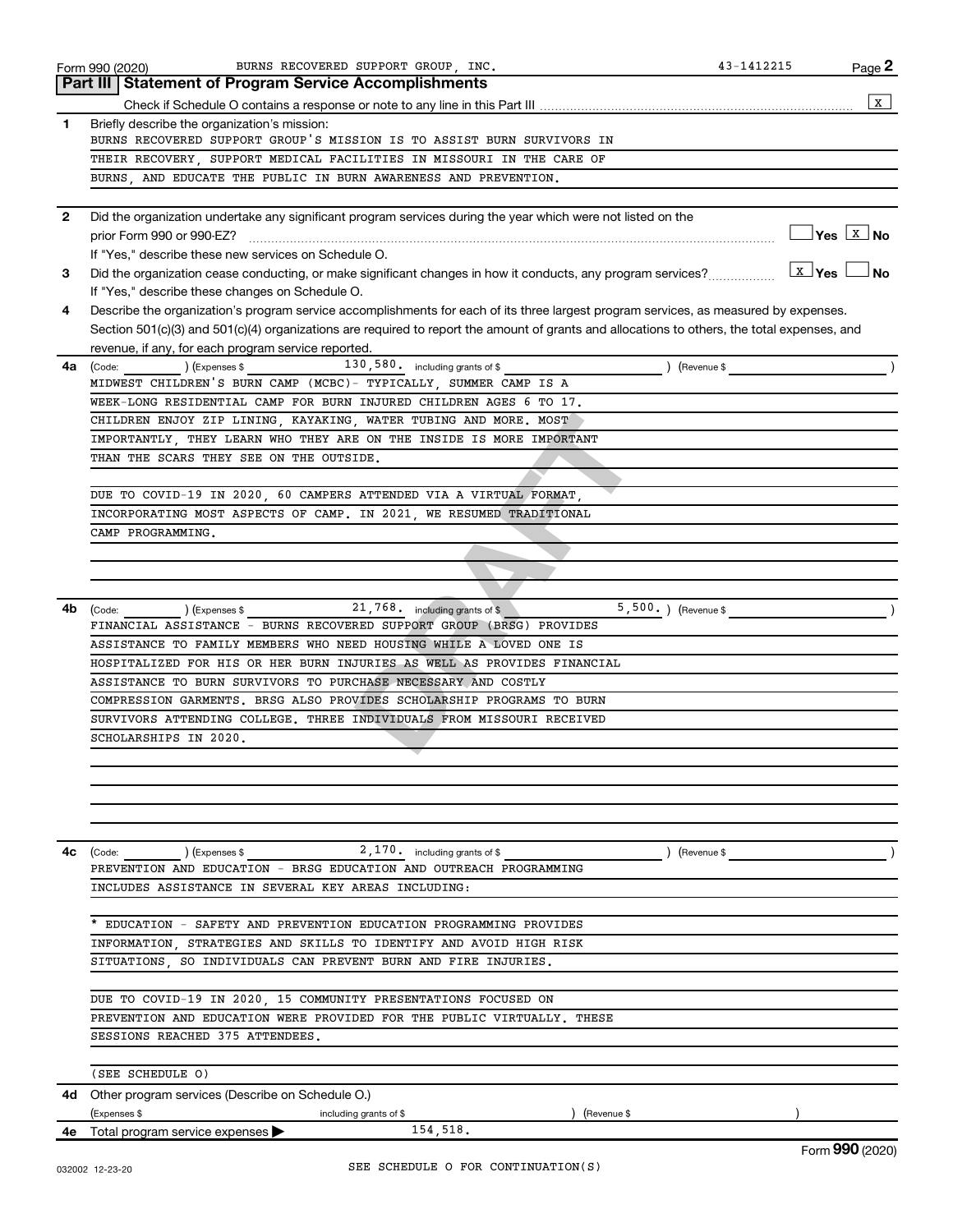Form 990 (2020) BURNS RECOVERED SUPPORT GROUP, INC. 43-1412215 Page

|     | Part IV   Checklist of Required Schedules                                                                                                                                                                                            |                 |     |    |
|-----|--------------------------------------------------------------------------------------------------------------------------------------------------------------------------------------------------------------------------------------|-----------------|-----|----|
|     |                                                                                                                                                                                                                                      |                 | Yes | No |
| 1.  | Is the organization described in section 501(c)(3) or $4947(a)(1)$ (other than a private foundation)?                                                                                                                                |                 |     |    |
|     |                                                                                                                                                                                                                                      | 1               | х   |    |
| 2   |                                                                                                                                                                                                                                      | $\mathbf{2}$    | x   |    |
| 3   | Did the organization engage in direct or indirect political campaign activities on behalf of or in opposition to candidates for                                                                                                      |                 |     |    |
|     |                                                                                                                                                                                                                                      | 3               |     | х  |
| 4   | Section 501(c)(3) organizations. Did the organization engage in lobbying activities, or have a section 501(h) election in effect                                                                                                     |                 |     |    |
|     |                                                                                                                                                                                                                                      | 4               |     | х  |
| 5   | Is the organization a section 501(c)(4), 501(c)(5), or 501(c)(6) organization that receives membership dues, assessments, or                                                                                                         |                 |     |    |
|     |                                                                                                                                                                                                                                      | 5               |     | х  |
| 6   | Did the organization maintain any donor advised funds or any similar funds or accounts for which donors have the right to                                                                                                            |                 |     |    |
|     | provide advice on the distribution or investment of amounts in such funds or accounts? If "Yes," complete Schedule D, Part I                                                                                                         | 6               |     | х  |
| 7   | Did the organization receive or hold a conservation easement, including easements to preserve open space,                                                                                                                            |                 |     |    |
|     | the environment, historic land areas, or historic structures? If "Yes," complete Schedule D, Part II                                                                                                                                 | $\overline{7}$  |     | х  |
| 8   | Did the organization maintain collections of works of art, historical treasures, or other similar assets? If "Yes," complete                                                                                                         |                 |     |    |
|     | Schedule D, Part III <b>Marting Community Contract Contract Contract Contract Contract Contract Contract Contract Contract Contract Contract Contract Contract Contract Contract Contract Contract Contract Contract Contract Co</b> | 8               |     | х  |
| 9   | Did the organization report an amount in Part X, line 21, for escrow or custodial account liability, serve as a custodian for                                                                                                        |                 |     |    |
|     | amounts not listed in Part X; or provide credit counseling, debt management, credit repair, or debt negotiation services?                                                                                                            |                 |     |    |
|     | If "Yes," complete Schedule D, Part IV [[11] Manuscritt, 2016] The Schedule D, Part IV [[11] Manuscritt, 2016                                                                                                                        | 9               |     | х  |
| 10  | Did the organization, directly or through a related organization, hold assets in donor-restricted endowments                                                                                                                         |                 |     |    |
|     |                                                                                                                                                                                                                                      | 10              |     | х  |
| 11  | If the organization's answer to any of the following questions is "Yes," then complete Schedule D, Parts VI, VII, VIII, IX, or X                                                                                                     |                 |     |    |
|     | as applicable.                                                                                                                                                                                                                       |                 |     |    |
| а   | Did the organization report an amount for land, buildings, and equipment in Part X, line 10? If "Yes," complete Schedule D,                                                                                                          |                 |     |    |
|     | Part VI                                                                                                                                                                                                                              | 11a             | X   |    |
| b   | Did the organization report an amount for investments - other securities in Part X, line 12, that is 5% or more of its total                                                                                                         |                 |     |    |
|     | assets reported in Part X, line 16? If "Yes," complete Schedule D, Part VII                                                                                                                                                          | 11b             |     | х  |
| c   | Did the organization report an amount for investments - program related in Part X, line 13, that is 5% or more of its total                                                                                                          |                 |     |    |
|     | assets reported in Part X, line 16? If "Yes," complete Schedule D, Part VIII                                                                                                                                                         | 11c             |     | х  |
|     | d Did the organization report an amount for other assets in Part X, line 15, that is 5% or more of its total assets reported in                                                                                                      |                 |     |    |
|     | Part X, line 16? If "Yes," complete Schedule D, Part IX [19] D. Communication continuum contract of the Schedule D, Part IX [19] D. Communication contract of the Schedule D, Part IX [19] D. Communication contract of the Sc       | 11d             |     | х  |
|     | Did the organization report an amount for other liabilities in Part X, line 25? If "Yes," complete Schedule D, Part X                                                                                                                | 11e             | X   |    |
| f   | Did the organization's separate or consolidated financial statements for the tax year include a footnote that addresses                                                                                                              |                 |     |    |
|     | the organization's liability for uncertain tax positions under FIN 48 (ASC 740)? If "Yes," complete Schedule D, Part X                                                                                                               | 11f             | Х   |    |
|     | 12a Did the organization obtain separate, independent audited financial statements for the tax year? If "Yes," complete                                                                                                              |                 |     |    |
|     |                                                                                                                                                                                                                                      | 12a             | х   |    |
|     | Was the organization included in consolidated, independent audited financial statements for the tax year?                                                                                                                            |                 |     |    |
|     | If "Yes," and if the organization answered "No" to line 12a, then completing Schedule D, Parts XI and XII is optional                                                                                                                | 12b             |     | х  |
| 13  |                                                                                                                                                                                                                                      | 13              |     | х  |
| 14a | Did the organization maintain an office, employees, or agents outside of the United States?                                                                                                                                          | 14a             |     | х  |
|     | <b>b</b> Did the organization have aggregate revenues or expenses of more than \$10,000 from grantmaking, fundraising, business,                                                                                                     |                 |     |    |
|     | investment, and program service activities outside the United States, or aggregate foreign investments valued at \$100,000                                                                                                           |                 |     |    |
|     |                                                                                                                                                                                                                                      | 14b             |     | х  |
| 15  | Did the organization report on Part IX, column (A), line 3, more than \$5,000 of grants or other assistance to or for any                                                                                                            |                 |     |    |
|     |                                                                                                                                                                                                                                      | 15              |     | x  |
| 16  | Did the organization report on Part IX, column (A), line 3, more than \$5,000 of aggregate grants or other assistance to                                                                                                             |                 |     |    |
|     |                                                                                                                                                                                                                                      | 16              |     | x  |
| 17  | Did the organization report a total of more than \$15,000 of expenses for professional fundraising services on Part IX,                                                                                                              |                 |     |    |
|     |                                                                                                                                                                                                                                      | 17              |     | x  |
| 18  | Did the organization report more than \$15,000 total of fundraising event gross income and contributions on Part VIII, lines                                                                                                         |                 |     |    |
|     |                                                                                                                                                                                                                                      | 18              |     | x  |
| 19  | Did the organization report more than \$15,000 of gross income from gaming activities on Part VIII, line 9a? If "Yes,"                                                                                                               |                 |     |    |
|     |                                                                                                                                                                                                                                      | 19              |     | х  |
| 20a |                                                                                                                                                                                                                                      | <b>20a</b>      |     | х  |
|     |                                                                                                                                                                                                                                      | 20 <sub>b</sub> |     |    |
| b   | Did the organization report more than \$5,000 of grants or other assistance to any domestic organization or                                                                                                                          |                 |     |    |
| 21  |                                                                                                                                                                                                                                      | 21              |     | х  |
|     |                                                                                                                                                                                                                                      |                 |     |    |

**3**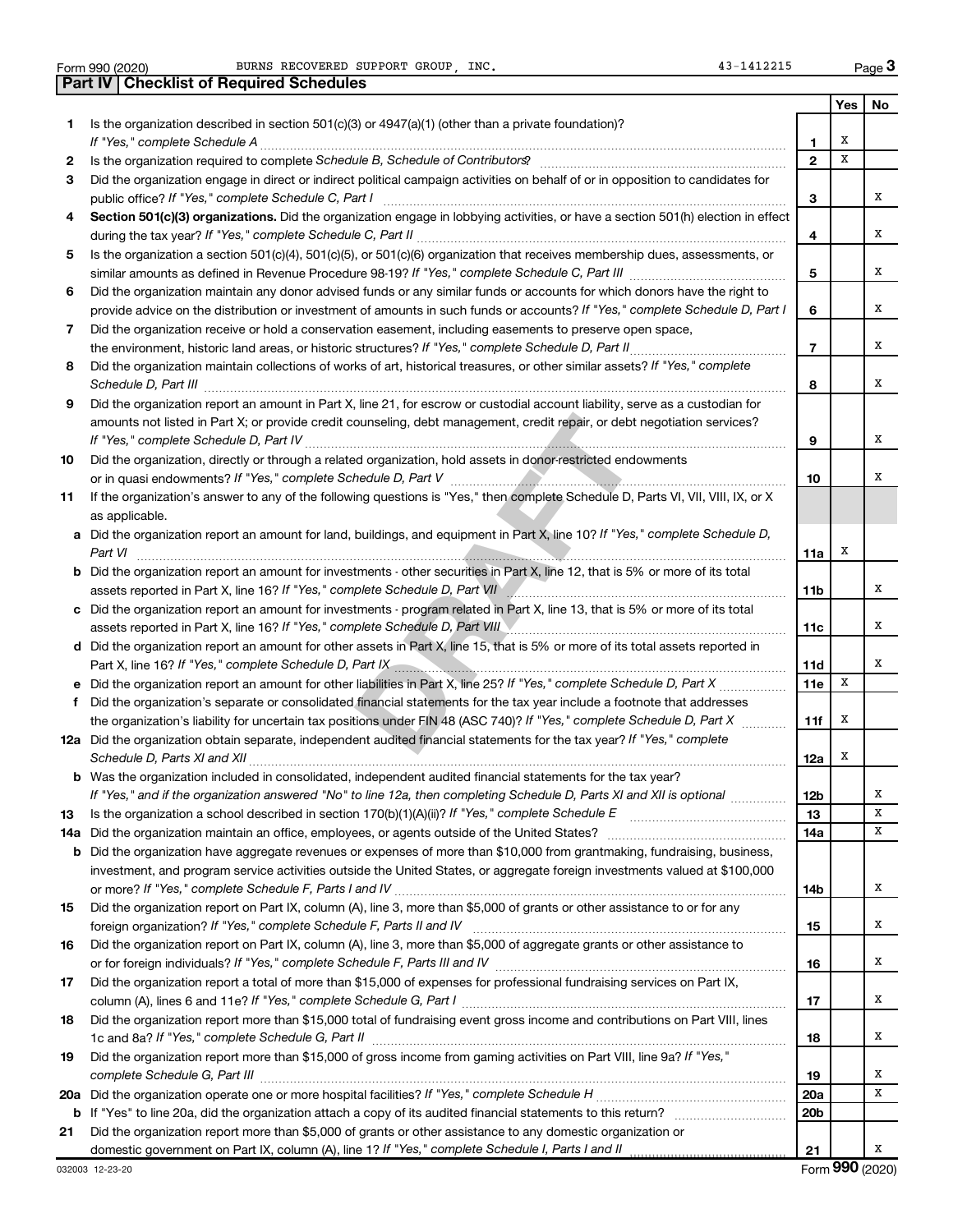|  | Form 990 (2020) |
|--|-----------------|
|  |                 |

|               | <b>Part IV   Checklist of Required Schedules (continued)</b>                                                                 |                 |            |    |
|---------------|------------------------------------------------------------------------------------------------------------------------------|-----------------|------------|----|
|               |                                                                                                                              |                 | Yes        | No |
| 22            | Did the organization report more than \$5,000 of grants or other assistance to or for domestic individuals on                |                 |            |    |
|               |                                                                                                                              | 22              | X          |    |
| 23            | Did the organization answer "Yes" to Part VII, Section A, line 3, 4, or 5 about compensation of the organization's current   |                 |            |    |
|               | and former officers, directors, trustees, key employees, and highest compensated employees? If "Yes," complete               |                 |            |    |
|               |                                                                                                                              | 23              |            | x  |
|               | 24a Did the organization have a tax-exempt bond issue with an outstanding principal amount of more than \$100,000 as of the  |                 |            |    |
|               | last day of the year, that was issued after December 31, 2002? If "Yes," answer lines 24b through 24d and complete           |                 |            |    |
|               |                                                                                                                              | 24a             |            | x  |
|               |                                                                                                                              | 24 <sub>b</sub> |            |    |
|               | c Did the organization maintain an escrow account other than a refunding escrow at any time during the year to defease       |                 |            |    |
|               |                                                                                                                              | 24c             |            |    |
|               |                                                                                                                              | 24d             |            |    |
|               | 25a Section 501(c)(3), 501(c)(4), and 501(c)(29) organizations. Did the organization engage in an excess benefit             |                 |            |    |
|               |                                                                                                                              | 25a             |            | x  |
|               | b Is the organization aware that it engaged in an excess benefit transaction with a disqualified person in a prior year, and |                 |            |    |
|               | that the transaction has not been reported on any of the organization's prior Forms 990 or 990-EZ? If "Yes," complete        |                 |            |    |
|               | Schedule L, Part I                                                                                                           | 25b             |            | x  |
|               | Did the organization report any amount on Part X, line 5 or 22, for receivables from or payables to any current              |                 |            |    |
| 26            |                                                                                                                              |                 |            |    |
|               | or former officer, director, trustee, key employee, creator or founder, substantial contributor, or 35%                      |                 |            | x  |
|               | Did the organization provide a grant or other assistance to any current or former officer, director, trustee, key employee,  | 26              |            |    |
| 27            |                                                                                                                              |                 |            |    |
|               | creator or founder, substantial contributor or employee thereof, a grant selection committee member, or to a 35% controlled  |                 |            | x  |
|               | entity (including an employee thereof) or family member of any of these persons? If "Yes," complete Schedule L, Part III     | 27              |            |    |
| 28            | Was the organization a party to a business transaction with one of the following parties (see Schedule L, Part IV            |                 |            |    |
|               | instructions, for applicable filing thresholds, conditions, and exceptions):                                                 |                 |            |    |
|               | a A current or former officer, director, trustee, key employee, creator or founder, or substantial contributor? If           |                 |            |    |
|               |                                                                                                                              | 28a             |            | х  |
|               |                                                                                                                              | 28 <sub>b</sub> |            | x  |
|               | c A 35% controlled entity of one or more individuals and/or organizations described in lines 28a or 28b?/f                   |                 |            |    |
|               |                                                                                                                              | 28c             |            | х  |
| 29            |                                                                                                                              | 29              |            | х  |
| 30            | Did the organization receive contributions of art, historical treasures, or other similar assets, or qualified conservation  |                 |            |    |
|               |                                                                                                                              | 30              |            | х  |
| 31            | Did the organization liquidate, terminate, or dissolve and cease operations? If "Yes," complete Schedule N, Part I           | 31              |            | х  |
| 32            | Did the organization sell, exchange, dispose of, or transfer more than 25% of its net assets? If "Yes," complete             |                 |            |    |
|               | Schedule N, Part II                                                                                                          | 32              |            | X  |
| 33            | Did the organization own 100% of an entity disregarded as separate from the organization under Regulations                   |                 |            |    |
|               |                                                                                                                              | 33              |            | х  |
| 34            | Was the organization related to any tax-exempt or taxable entity? If "Yes," complete Schedule R, Part II, III, or IV, and    |                 |            |    |
|               | Part V, line 1                                                                                                               | 34              |            | х  |
|               | 35a Did the organization have a controlled entity within the meaning of section 512(b)(13)?                                  | 35a             |            | х  |
|               | b If "Yes" to line 35a, did the organization receive any payment from or engage in any transaction with a controlled entity  |                 |            |    |
|               |                                                                                                                              | 35 <sub>b</sub> |            |    |
| 36            | Section 501(c)(3) organizations. Did the organization make any transfers to an exempt non-charitable related organization?   |                 |            |    |
|               |                                                                                                                              | 36              |            | х  |
| 37            | Did the organization conduct more than 5% of its activities through an entity that is not a related organization             |                 |            |    |
|               |                                                                                                                              | 37              |            | х  |
| 38            | Did the organization complete Schedule O and provide explanations in Schedule O for Part VI, lines 11b and 19?               |                 |            |    |
|               |                                                                                                                              | 38              | Х          |    |
| <b>Part V</b> | <b>Statements Regarding Other IRS Filings and Tax Compliance</b>                                                             |                 |            |    |
|               |                                                                                                                              |                 |            |    |
|               |                                                                                                                              |                 | <b>Yes</b> | No |
|               | 1a                                                                                                                           |                 |            |    |
|               | ŋ<br><b>b</b> Enter the number of Forms W-2G included in line 1a. Enter -0- if not applicable<br>1b                          |                 |            |    |
|               | c Did the organization comply with backup withholding rules for reportable payments to vendors and reportable gaming         |                 |            |    |
|               |                                                                                                                              | 1c              | х          |    |

**4**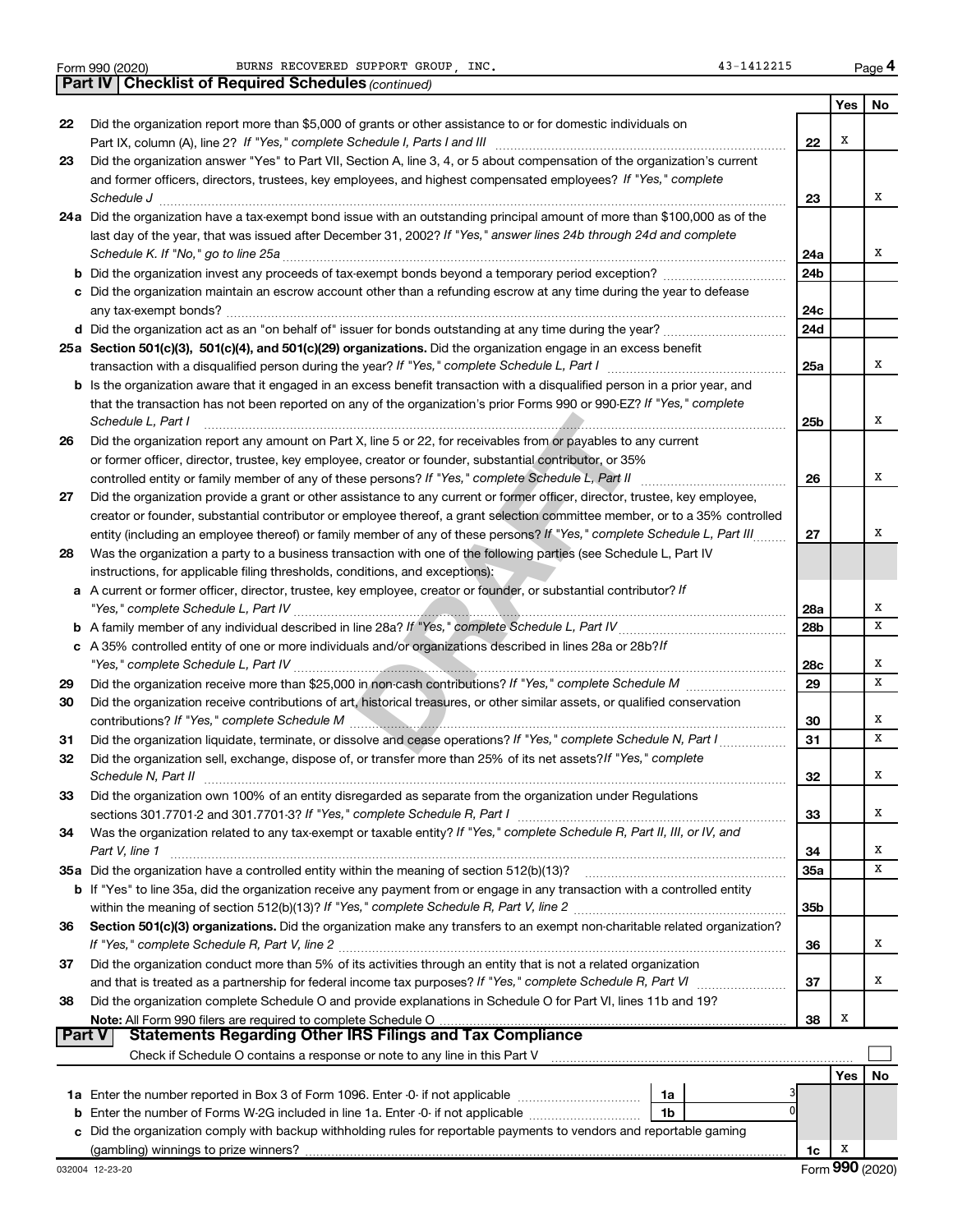| <b>Part V</b><br>Yes<br>No<br>2a Enter the number of employees reported on Form W-3, Transmittal of Wage and Tax Statements,<br>filed for the calendar year ending with or within the year covered by this return<br>2a<br>X<br>2 <sub>b</sub><br>If at least one is reported on line 2a, did the organization file all required federal employment tax returns?<br>b<br>X<br>Did the organization have unrelated business gross income of \$1,000 or more during the year?<br>За<br>За<br>3 <sub>b</sub><br>b<br>4a At any time during the calendar year, did the organization have an interest in, or a signature or other authority over, a<br>X<br>financial account in a foreign country (such as a bank account, securities account, or other financial account)?<br>4a<br><b>b</b> If "Yes," enter the name of the foreign country<br>See instructions for filing requirements for FinCEN Form 114, Report of Foreign Bank and Financial Accounts (FBAR).<br>X<br>5a<br>5a<br>x<br>5 <sub>b</sub><br>b<br>5 <sub>c</sub><br>с<br>6a Does the organization have annual gross receipts that are normally greater than \$100,000, and did the organization solicit<br>X<br>6а<br>If "Yes," did the organization include with every solicitation an express statement that such contributions or gifts<br>b<br>6b<br>Organizations that may receive deductible contributions under section 170(c).<br>7<br>Did the organization receive a payment in excess of \$75 made partly as a contribution and partly for goods and services provided to the payor?<br>x<br>7a<br>a<br>If "Yes," did the organization notify the donor of the value of the goods or services provided?<br>7b<br>b<br>Did the organization sell, exchange, or otherwise dispose of tangible personal property for which it was required<br>с<br>x<br>7с<br>If "Yes," indicate the number of Forms 8282 filed during the year manufactured and the Ves," indicate the number of Forms 8282 filed during the year<br>d<br>X<br>Did the organization receive any funds, directly or indirectly, to pay premiums on a personal benefit contract?<br>7е<br>е<br>x<br>7f<br>Ť<br>If the organization received a contribution of qualified intellectual property, did the organization file Form 8899 as required?<br>7g<br>g<br>If the organization received a contribution of cars, boats, airplanes, or other vehicles, did the organization file a Form 1098-C?<br>7h<br>h<br>Sponsoring organizations maintaining donor advised funds. Did a donor advised fund maintained by the<br>8<br>8<br>Sponsoring organizations maintaining donor advised funds.<br>9<br>Did the sponsoring organization make any taxable distributions under section 4966?<br>9а<br>а<br>9b<br>b<br>Section 501(c)(7) organizations. Enter:<br>10<br>10a<br>10 <sub>b</sub><br>Gross receipts, included on Form 990, Part VIII, line 12, for public use of club facilities<br>Section 501(c)(12) organizations. Enter:<br>11<br>11a<br>а<br>Gross income from other sources (Do not net amounts due or paid to other sources against<br>b<br>11b<br>12a Section 4947(a)(1) non-exempt charitable trusts. Is the organization filing Form 990 in lieu of Form 1041?<br>12a<br>12b<br>If "Yes," enter the amount of tax-exempt interest received or accrued during the year<br>b<br>Section 501(c)(29) qualified nonprofit health insurance issuers.<br>13<br>13a<br>Is the organization licensed to issue qualified health plans in more than one state?<br>а<br>Note: See the instructions for additional information the organization must report on Schedule O.<br>Enter the amount of reserves the organization is required to maintain by the states in which the<br>b<br><b>13b</b><br>13 <sub>c</sub><br>Enter the amount of reserves on hand<br>c<br>Did the organization receive any payments for indoor tanning services during the tax year?<br>x<br>14a<br>14a<br><b>b</b> If "Yes," has it filed a Form 720 to report these payments? If "No," provide an explanation on Schedule O<br>14b<br>Is the organization subject to the section 4960 tax on payment(s) of more than \$1,000,000 in remuneration or<br>15<br>X<br>excess parachute payment(s) during the year?<br>15<br>If "Yes," see instructions and file Form 4720, Schedule N.<br>X<br>Is the organization an educational institution subject to the section 4968 excise tax on net investment income?<br>16<br>16<br>If "Yes," complete Form 4720, Schedule O. | BURNS RECOVERED SUPPORT GROUP, INC.<br>43-1412215<br>Form 990 (2020)  |  |  | Page 5 |  |  |  |  |  |  |
|-----------------------------------------------------------------------------------------------------------------------------------------------------------------------------------------------------------------------------------------------------------------------------------------------------------------------------------------------------------------------------------------------------------------------------------------------------------------------------------------------------------------------------------------------------------------------------------------------------------------------------------------------------------------------------------------------------------------------------------------------------------------------------------------------------------------------------------------------------------------------------------------------------------------------------------------------------------------------------------------------------------------------------------------------------------------------------------------------------------------------------------------------------------------------------------------------------------------------------------------------------------------------------------------------------------------------------------------------------------------------------------------------------------------------------------------------------------------------------------------------------------------------------------------------------------------------------------------------------------------------------------------------------------------------------------------------------------------------------------------------------------------------------------------------------------------------------------------------------------------------------------------------------------------------------------------------------------------------------------------------------------------------------------------------------------------------------------------------------------------------------------------------------------------------------------------------------------------------------------------------------------------------------------------------------------------------------------------------------------------------------------------------------------------------------------------------------------------------------------------------------------------------------------------------------------------------------------------------------------------------------------------------------------------------------------------------------------------------------------------------------------------------------------------------------------------------------------------------------------------------------------------------------------------------------------------------------------------------------------------------------------------------------------------------------------------------------------------------------------------------------------------------------------------------------------------------------------------------------------------------------------------------------------------------------------------------------------------------------------------------------------------------------------------------------------------------------------------------------------------------------------------------------------------------------------------------------------------------------------------------------------------------------------------------------------------------------------------------------------------------------------------------------------------------------------------------------------------------------------------------------------------------------------------------------------------------------------------------------------------------------------------------------------------------------------------------------------------------------------------------------------------------------------------------------------------------------------------------------------------------------------------------------------------------------------------------------------------------------------------------------------------------------------------------------------------------------------------------------------------|-----------------------------------------------------------------------|--|--|--------|--|--|--|--|--|--|
|                                                                                                                                                                                                                                                                                                                                                                                                                                                                                                                                                                                                                                                                                                                                                                                                                                                                                                                                                                                                                                                                                                                                                                                                                                                                                                                                                                                                                                                                                                                                                                                                                                                                                                                                                                                                                                                                                                                                                                                                                                                                                                                                                                                                                                                                                                                                                                                                                                                                                                                                                                                                                                                                                                                                                                                                                                                                                                                                                                                                                                                                                                                                                                                                                                                                                                                                                                                                                                                                                                                                                                                                                                                                                                                                                                                                                                                                                                                                                                                                                                                                                                                                                                                                                                                                                                                                                                                                                                                                                         | Statements Regarding Other IRS Filings and Tax Compliance (continued) |  |  |        |  |  |  |  |  |  |
|                                                                                                                                                                                                                                                                                                                                                                                                                                                                                                                                                                                                                                                                                                                                                                                                                                                                                                                                                                                                                                                                                                                                                                                                                                                                                                                                                                                                                                                                                                                                                                                                                                                                                                                                                                                                                                                                                                                                                                                                                                                                                                                                                                                                                                                                                                                                                                                                                                                                                                                                                                                                                                                                                                                                                                                                                                                                                                                                                                                                                                                                                                                                                                                                                                                                                                                                                                                                                                                                                                                                                                                                                                                                                                                                                                                                                                                                                                                                                                                                                                                                                                                                                                                                                                                                                                                                                                                                                                                                                         |                                                                       |  |  |        |  |  |  |  |  |  |
|                                                                                                                                                                                                                                                                                                                                                                                                                                                                                                                                                                                                                                                                                                                                                                                                                                                                                                                                                                                                                                                                                                                                                                                                                                                                                                                                                                                                                                                                                                                                                                                                                                                                                                                                                                                                                                                                                                                                                                                                                                                                                                                                                                                                                                                                                                                                                                                                                                                                                                                                                                                                                                                                                                                                                                                                                                                                                                                                                                                                                                                                                                                                                                                                                                                                                                                                                                                                                                                                                                                                                                                                                                                                                                                                                                                                                                                                                                                                                                                                                                                                                                                                                                                                                                                                                                                                                                                                                                                                                         |                                                                       |  |  |        |  |  |  |  |  |  |
|                                                                                                                                                                                                                                                                                                                                                                                                                                                                                                                                                                                                                                                                                                                                                                                                                                                                                                                                                                                                                                                                                                                                                                                                                                                                                                                                                                                                                                                                                                                                                                                                                                                                                                                                                                                                                                                                                                                                                                                                                                                                                                                                                                                                                                                                                                                                                                                                                                                                                                                                                                                                                                                                                                                                                                                                                                                                                                                                                                                                                                                                                                                                                                                                                                                                                                                                                                                                                                                                                                                                                                                                                                                                                                                                                                                                                                                                                                                                                                                                                                                                                                                                                                                                                                                                                                                                                                                                                                                                                         |                                                                       |  |  |        |  |  |  |  |  |  |
|                                                                                                                                                                                                                                                                                                                                                                                                                                                                                                                                                                                                                                                                                                                                                                                                                                                                                                                                                                                                                                                                                                                                                                                                                                                                                                                                                                                                                                                                                                                                                                                                                                                                                                                                                                                                                                                                                                                                                                                                                                                                                                                                                                                                                                                                                                                                                                                                                                                                                                                                                                                                                                                                                                                                                                                                                                                                                                                                                                                                                                                                                                                                                                                                                                                                                                                                                                                                                                                                                                                                                                                                                                                                                                                                                                                                                                                                                                                                                                                                                                                                                                                                                                                                                                                                                                                                                                                                                                                                                         |                                                                       |  |  |        |  |  |  |  |  |  |
|                                                                                                                                                                                                                                                                                                                                                                                                                                                                                                                                                                                                                                                                                                                                                                                                                                                                                                                                                                                                                                                                                                                                                                                                                                                                                                                                                                                                                                                                                                                                                                                                                                                                                                                                                                                                                                                                                                                                                                                                                                                                                                                                                                                                                                                                                                                                                                                                                                                                                                                                                                                                                                                                                                                                                                                                                                                                                                                                                                                                                                                                                                                                                                                                                                                                                                                                                                                                                                                                                                                                                                                                                                                                                                                                                                                                                                                                                                                                                                                                                                                                                                                                                                                                                                                                                                                                                                                                                                                                                         |                                                                       |  |  |        |  |  |  |  |  |  |
|                                                                                                                                                                                                                                                                                                                                                                                                                                                                                                                                                                                                                                                                                                                                                                                                                                                                                                                                                                                                                                                                                                                                                                                                                                                                                                                                                                                                                                                                                                                                                                                                                                                                                                                                                                                                                                                                                                                                                                                                                                                                                                                                                                                                                                                                                                                                                                                                                                                                                                                                                                                                                                                                                                                                                                                                                                                                                                                                                                                                                                                                                                                                                                                                                                                                                                                                                                                                                                                                                                                                                                                                                                                                                                                                                                                                                                                                                                                                                                                                                                                                                                                                                                                                                                                                                                                                                                                                                                                                                         |                                                                       |  |  |        |  |  |  |  |  |  |
|                                                                                                                                                                                                                                                                                                                                                                                                                                                                                                                                                                                                                                                                                                                                                                                                                                                                                                                                                                                                                                                                                                                                                                                                                                                                                                                                                                                                                                                                                                                                                                                                                                                                                                                                                                                                                                                                                                                                                                                                                                                                                                                                                                                                                                                                                                                                                                                                                                                                                                                                                                                                                                                                                                                                                                                                                                                                                                                                                                                                                                                                                                                                                                                                                                                                                                                                                                                                                                                                                                                                                                                                                                                                                                                                                                                                                                                                                                                                                                                                                                                                                                                                                                                                                                                                                                                                                                                                                                                                                         |                                                                       |  |  |        |  |  |  |  |  |  |
|                                                                                                                                                                                                                                                                                                                                                                                                                                                                                                                                                                                                                                                                                                                                                                                                                                                                                                                                                                                                                                                                                                                                                                                                                                                                                                                                                                                                                                                                                                                                                                                                                                                                                                                                                                                                                                                                                                                                                                                                                                                                                                                                                                                                                                                                                                                                                                                                                                                                                                                                                                                                                                                                                                                                                                                                                                                                                                                                                                                                                                                                                                                                                                                                                                                                                                                                                                                                                                                                                                                                                                                                                                                                                                                                                                                                                                                                                                                                                                                                                                                                                                                                                                                                                                                                                                                                                                                                                                                                                         |                                                                       |  |  |        |  |  |  |  |  |  |
|                                                                                                                                                                                                                                                                                                                                                                                                                                                                                                                                                                                                                                                                                                                                                                                                                                                                                                                                                                                                                                                                                                                                                                                                                                                                                                                                                                                                                                                                                                                                                                                                                                                                                                                                                                                                                                                                                                                                                                                                                                                                                                                                                                                                                                                                                                                                                                                                                                                                                                                                                                                                                                                                                                                                                                                                                                                                                                                                                                                                                                                                                                                                                                                                                                                                                                                                                                                                                                                                                                                                                                                                                                                                                                                                                                                                                                                                                                                                                                                                                                                                                                                                                                                                                                                                                                                                                                                                                                                                                         |                                                                       |  |  |        |  |  |  |  |  |  |
|                                                                                                                                                                                                                                                                                                                                                                                                                                                                                                                                                                                                                                                                                                                                                                                                                                                                                                                                                                                                                                                                                                                                                                                                                                                                                                                                                                                                                                                                                                                                                                                                                                                                                                                                                                                                                                                                                                                                                                                                                                                                                                                                                                                                                                                                                                                                                                                                                                                                                                                                                                                                                                                                                                                                                                                                                                                                                                                                                                                                                                                                                                                                                                                                                                                                                                                                                                                                                                                                                                                                                                                                                                                                                                                                                                                                                                                                                                                                                                                                                                                                                                                                                                                                                                                                                                                                                                                                                                                                                         |                                                                       |  |  |        |  |  |  |  |  |  |
|                                                                                                                                                                                                                                                                                                                                                                                                                                                                                                                                                                                                                                                                                                                                                                                                                                                                                                                                                                                                                                                                                                                                                                                                                                                                                                                                                                                                                                                                                                                                                                                                                                                                                                                                                                                                                                                                                                                                                                                                                                                                                                                                                                                                                                                                                                                                                                                                                                                                                                                                                                                                                                                                                                                                                                                                                                                                                                                                                                                                                                                                                                                                                                                                                                                                                                                                                                                                                                                                                                                                                                                                                                                                                                                                                                                                                                                                                                                                                                                                                                                                                                                                                                                                                                                                                                                                                                                                                                                                                         |                                                                       |  |  |        |  |  |  |  |  |  |
|                                                                                                                                                                                                                                                                                                                                                                                                                                                                                                                                                                                                                                                                                                                                                                                                                                                                                                                                                                                                                                                                                                                                                                                                                                                                                                                                                                                                                                                                                                                                                                                                                                                                                                                                                                                                                                                                                                                                                                                                                                                                                                                                                                                                                                                                                                                                                                                                                                                                                                                                                                                                                                                                                                                                                                                                                                                                                                                                                                                                                                                                                                                                                                                                                                                                                                                                                                                                                                                                                                                                                                                                                                                                                                                                                                                                                                                                                                                                                                                                                                                                                                                                                                                                                                                                                                                                                                                                                                                                                         |                                                                       |  |  |        |  |  |  |  |  |  |
|                                                                                                                                                                                                                                                                                                                                                                                                                                                                                                                                                                                                                                                                                                                                                                                                                                                                                                                                                                                                                                                                                                                                                                                                                                                                                                                                                                                                                                                                                                                                                                                                                                                                                                                                                                                                                                                                                                                                                                                                                                                                                                                                                                                                                                                                                                                                                                                                                                                                                                                                                                                                                                                                                                                                                                                                                                                                                                                                                                                                                                                                                                                                                                                                                                                                                                                                                                                                                                                                                                                                                                                                                                                                                                                                                                                                                                                                                                                                                                                                                                                                                                                                                                                                                                                                                                                                                                                                                                                                                         |                                                                       |  |  |        |  |  |  |  |  |  |
|                                                                                                                                                                                                                                                                                                                                                                                                                                                                                                                                                                                                                                                                                                                                                                                                                                                                                                                                                                                                                                                                                                                                                                                                                                                                                                                                                                                                                                                                                                                                                                                                                                                                                                                                                                                                                                                                                                                                                                                                                                                                                                                                                                                                                                                                                                                                                                                                                                                                                                                                                                                                                                                                                                                                                                                                                                                                                                                                                                                                                                                                                                                                                                                                                                                                                                                                                                                                                                                                                                                                                                                                                                                                                                                                                                                                                                                                                                                                                                                                                                                                                                                                                                                                                                                                                                                                                                                                                                                                                         |                                                                       |  |  |        |  |  |  |  |  |  |
|                                                                                                                                                                                                                                                                                                                                                                                                                                                                                                                                                                                                                                                                                                                                                                                                                                                                                                                                                                                                                                                                                                                                                                                                                                                                                                                                                                                                                                                                                                                                                                                                                                                                                                                                                                                                                                                                                                                                                                                                                                                                                                                                                                                                                                                                                                                                                                                                                                                                                                                                                                                                                                                                                                                                                                                                                                                                                                                                                                                                                                                                                                                                                                                                                                                                                                                                                                                                                                                                                                                                                                                                                                                                                                                                                                                                                                                                                                                                                                                                                                                                                                                                                                                                                                                                                                                                                                                                                                                                                         |                                                                       |  |  |        |  |  |  |  |  |  |
|                                                                                                                                                                                                                                                                                                                                                                                                                                                                                                                                                                                                                                                                                                                                                                                                                                                                                                                                                                                                                                                                                                                                                                                                                                                                                                                                                                                                                                                                                                                                                                                                                                                                                                                                                                                                                                                                                                                                                                                                                                                                                                                                                                                                                                                                                                                                                                                                                                                                                                                                                                                                                                                                                                                                                                                                                                                                                                                                                                                                                                                                                                                                                                                                                                                                                                                                                                                                                                                                                                                                                                                                                                                                                                                                                                                                                                                                                                                                                                                                                                                                                                                                                                                                                                                                                                                                                                                                                                                                                         |                                                                       |  |  |        |  |  |  |  |  |  |
|                                                                                                                                                                                                                                                                                                                                                                                                                                                                                                                                                                                                                                                                                                                                                                                                                                                                                                                                                                                                                                                                                                                                                                                                                                                                                                                                                                                                                                                                                                                                                                                                                                                                                                                                                                                                                                                                                                                                                                                                                                                                                                                                                                                                                                                                                                                                                                                                                                                                                                                                                                                                                                                                                                                                                                                                                                                                                                                                                                                                                                                                                                                                                                                                                                                                                                                                                                                                                                                                                                                                                                                                                                                                                                                                                                                                                                                                                                                                                                                                                                                                                                                                                                                                                                                                                                                                                                                                                                                                                         |                                                                       |  |  |        |  |  |  |  |  |  |
|                                                                                                                                                                                                                                                                                                                                                                                                                                                                                                                                                                                                                                                                                                                                                                                                                                                                                                                                                                                                                                                                                                                                                                                                                                                                                                                                                                                                                                                                                                                                                                                                                                                                                                                                                                                                                                                                                                                                                                                                                                                                                                                                                                                                                                                                                                                                                                                                                                                                                                                                                                                                                                                                                                                                                                                                                                                                                                                                                                                                                                                                                                                                                                                                                                                                                                                                                                                                                                                                                                                                                                                                                                                                                                                                                                                                                                                                                                                                                                                                                                                                                                                                                                                                                                                                                                                                                                                                                                                                                         |                                                                       |  |  |        |  |  |  |  |  |  |
|                                                                                                                                                                                                                                                                                                                                                                                                                                                                                                                                                                                                                                                                                                                                                                                                                                                                                                                                                                                                                                                                                                                                                                                                                                                                                                                                                                                                                                                                                                                                                                                                                                                                                                                                                                                                                                                                                                                                                                                                                                                                                                                                                                                                                                                                                                                                                                                                                                                                                                                                                                                                                                                                                                                                                                                                                                                                                                                                                                                                                                                                                                                                                                                                                                                                                                                                                                                                                                                                                                                                                                                                                                                                                                                                                                                                                                                                                                                                                                                                                                                                                                                                                                                                                                                                                                                                                                                                                                                                                         |                                                                       |  |  |        |  |  |  |  |  |  |
|                                                                                                                                                                                                                                                                                                                                                                                                                                                                                                                                                                                                                                                                                                                                                                                                                                                                                                                                                                                                                                                                                                                                                                                                                                                                                                                                                                                                                                                                                                                                                                                                                                                                                                                                                                                                                                                                                                                                                                                                                                                                                                                                                                                                                                                                                                                                                                                                                                                                                                                                                                                                                                                                                                                                                                                                                                                                                                                                                                                                                                                                                                                                                                                                                                                                                                                                                                                                                                                                                                                                                                                                                                                                                                                                                                                                                                                                                                                                                                                                                                                                                                                                                                                                                                                                                                                                                                                                                                                                                         |                                                                       |  |  |        |  |  |  |  |  |  |
|                                                                                                                                                                                                                                                                                                                                                                                                                                                                                                                                                                                                                                                                                                                                                                                                                                                                                                                                                                                                                                                                                                                                                                                                                                                                                                                                                                                                                                                                                                                                                                                                                                                                                                                                                                                                                                                                                                                                                                                                                                                                                                                                                                                                                                                                                                                                                                                                                                                                                                                                                                                                                                                                                                                                                                                                                                                                                                                                                                                                                                                                                                                                                                                                                                                                                                                                                                                                                                                                                                                                                                                                                                                                                                                                                                                                                                                                                                                                                                                                                                                                                                                                                                                                                                                                                                                                                                                                                                                                                         |                                                                       |  |  |        |  |  |  |  |  |  |
|                                                                                                                                                                                                                                                                                                                                                                                                                                                                                                                                                                                                                                                                                                                                                                                                                                                                                                                                                                                                                                                                                                                                                                                                                                                                                                                                                                                                                                                                                                                                                                                                                                                                                                                                                                                                                                                                                                                                                                                                                                                                                                                                                                                                                                                                                                                                                                                                                                                                                                                                                                                                                                                                                                                                                                                                                                                                                                                                                                                                                                                                                                                                                                                                                                                                                                                                                                                                                                                                                                                                                                                                                                                                                                                                                                                                                                                                                                                                                                                                                                                                                                                                                                                                                                                                                                                                                                                                                                                                                         |                                                                       |  |  |        |  |  |  |  |  |  |
|                                                                                                                                                                                                                                                                                                                                                                                                                                                                                                                                                                                                                                                                                                                                                                                                                                                                                                                                                                                                                                                                                                                                                                                                                                                                                                                                                                                                                                                                                                                                                                                                                                                                                                                                                                                                                                                                                                                                                                                                                                                                                                                                                                                                                                                                                                                                                                                                                                                                                                                                                                                                                                                                                                                                                                                                                                                                                                                                                                                                                                                                                                                                                                                                                                                                                                                                                                                                                                                                                                                                                                                                                                                                                                                                                                                                                                                                                                                                                                                                                                                                                                                                                                                                                                                                                                                                                                                                                                                                                         |                                                                       |  |  |        |  |  |  |  |  |  |
|                                                                                                                                                                                                                                                                                                                                                                                                                                                                                                                                                                                                                                                                                                                                                                                                                                                                                                                                                                                                                                                                                                                                                                                                                                                                                                                                                                                                                                                                                                                                                                                                                                                                                                                                                                                                                                                                                                                                                                                                                                                                                                                                                                                                                                                                                                                                                                                                                                                                                                                                                                                                                                                                                                                                                                                                                                                                                                                                                                                                                                                                                                                                                                                                                                                                                                                                                                                                                                                                                                                                                                                                                                                                                                                                                                                                                                                                                                                                                                                                                                                                                                                                                                                                                                                                                                                                                                                                                                                                                         |                                                                       |  |  |        |  |  |  |  |  |  |
|                                                                                                                                                                                                                                                                                                                                                                                                                                                                                                                                                                                                                                                                                                                                                                                                                                                                                                                                                                                                                                                                                                                                                                                                                                                                                                                                                                                                                                                                                                                                                                                                                                                                                                                                                                                                                                                                                                                                                                                                                                                                                                                                                                                                                                                                                                                                                                                                                                                                                                                                                                                                                                                                                                                                                                                                                                                                                                                                                                                                                                                                                                                                                                                                                                                                                                                                                                                                                                                                                                                                                                                                                                                                                                                                                                                                                                                                                                                                                                                                                                                                                                                                                                                                                                                                                                                                                                                                                                                                                         |                                                                       |  |  |        |  |  |  |  |  |  |
|                                                                                                                                                                                                                                                                                                                                                                                                                                                                                                                                                                                                                                                                                                                                                                                                                                                                                                                                                                                                                                                                                                                                                                                                                                                                                                                                                                                                                                                                                                                                                                                                                                                                                                                                                                                                                                                                                                                                                                                                                                                                                                                                                                                                                                                                                                                                                                                                                                                                                                                                                                                                                                                                                                                                                                                                                                                                                                                                                                                                                                                                                                                                                                                                                                                                                                                                                                                                                                                                                                                                                                                                                                                                                                                                                                                                                                                                                                                                                                                                                                                                                                                                                                                                                                                                                                                                                                                                                                                                                         |                                                                       |  |  |        |  |  |  |  |  |  |
|                                                                                                                                                                                                                                                                                                                                                                                                                                                                                                                                                                                                                                                                                                                                                                                                                                                                                                                                                                                                                                                                                                                                                                                                                                                                                                                                                                                                                                                                                                                                                                                                                                                                                                                                                                                                                                                                                                                                                                                                                                                                                                                                                                                                                                                                                                                                                                                                                                                                                                                                                                                                                                                                                                                                                                                                                                                                                                                                                                                                                                                                                                                                                                                                                                                                                                                                                                                                                                                                                                                                                                                                                                                                                                                                                                                                                                                                                                                                                                                                                                                                                                                                                                                                                                                                                                                                                                                                                                                                                         |                                                                       |  |  |        |  |  |  |  |  |  |
|                                                                                                                                                                                                                                                                                                                                                                                                                                                                                                                                                                                                                                                                                                                                                                                                                                                                                                                                                                                                                                                                                                                                                                                                                                                                                                                                                                                                                                                                                                                                                                                                                                                                                                                                                                                                                                                                                                                                                                                                                                                                                                                                                                                                                                                                                                                                                                                                                                                                                                                                                                                                                                                                                                                                                                                                                                                                                                                                                                                                                                                                                                                                                                                                                                                                                                                                                                                                                                                                                                                                                                                                                                                                                                                                                                                                                                                                                                                                                                                                                                                                                                                                                                                                                                                                                                                                                                                                                                                                                         |                                                                       |  |  |        |  |  |  |  |  |  |
|                                                                                                                                                                                                                                                                                                                                                                                                                                                                                                                                                                                                                                                                                                                                                                                                                                                                                                                                                                                                                                                                                                                                                                                                                                                                                                                                                                                                                                                                                                                                                                                                                                                                                                                                                                                                                                                                                                                                                                                                                                                                                                                                                                                                                                                                                                                                                                                                                                                                                                                                                                                                                                                                                                                                                                                                                                                                                                                                                                                                                                                                                                                                                                                                                                                                                                                                                                                                                                                                                                                                                                                                                                                                                                                                                                                                                                                                                                                                                                                                                                                                                                                                                                                                                                                                                                                                                                                                                                                                                         |                                                                       |  |  |        |  |  |  |  |  |  |
|                                                                                                                                                                                                                                                                                                                                                                                                                                                                                                                                                                                                                                                                                                                                                                                                                                                                                                                                                                                                                                                                                                                                                                                                                                                                                                                                                                                                                                                                                                                                                                                                                                                                                                                                                                                                                                                                                                                                                                                                                                                                                                                                                                                                                                                                                                                                                                                                                                                                                                                                                                                                                                                                                                                                                                                                                                                                                                                                                                                                                                                                                                                                                                                                                                                                                                                                                                                                                                                                                                                                                                                                                                                                                                                                                                                                                                                                                                                                                                                                                                                                                                                                                                                                                                                                                                                                                                                                                                                                                         |                                                                       |  |  |        |  |  |  |  |  |  |
|                                                                                                                                                                                                                                                                                                                                                                                                                                                                                                                                                                                                                                                                                                                                                                                                                                                                                                                                                                                                                                                                                                                                                                                                                                                                                                                                                                                                                                                                                                                                                                                                                                                                                                                                                                                                                                                                                                                                                                                                                                                                                                                                                                                                                                                                                                                                                                                                                                                                                                                                                                                                                                                                                                                                                                                                                                                                                                                                                                                                                                                                                                                                                                                                                                                                                                                                                                                                                                                                                                                                                                                                                                                                                                                                                                                                                                                                                                                                                                                                                                                                                                                                                                                                                                                                                                                                                                                                                                                                                         |                                                                       |  |  |        |  |  |  |  |  |  |
|                                                                                                                                                                                                                                                                                                                                                                                                                                                                                                                                                                                                                                                                                                                                                                                                                                                                                                                                                                                                                                                                                                                                                                                                                                                                                                                                                                                                                                                                                                                                                                                                                                                                                                                                                                                                                                                                                                                                                                                                                                                                                                                                                                                                                                                                                                                                                                                                                                                                                                                                                                                                                                                                                                                                                                                                                                                                                                                                                                                                                                                                                                                                                                                                                                                                                                                                                                                                                                                                                                                                                                                                                                                                                                                                                                                                                                                                                                                                                                                                                                                                                                                                                                                                                                                                                                                                                                                                                                                                                         |                                                                       |  |  |        |  |  |  |  |  |  |
|                                                                                                                                                                                                                                                                                                                                                                                                                                                                                                                                                                                                                                                                                                                                                                                                                                                                                                                                                                                                                                                                                                                                                                                                                                                                                                                                                                                                                                                                                                                                                                                                                                                                                                                                                                                                                                                                                                                                                                                                                                                                                                                                                                                                                                                                                                                                                                                                                                                                                                                                                                                                                                                                                                                                                                                                                                                                                                                                                                                                                                                                                                                                                                                                                                                                                                                                                                                                                                                                                                                                                                                                                                                                                                                                                                                                                                                                                                                                                                                                                                                                                                                                                                                                                                                                                                                                                                                                                                                                                         |                                                                       |  |  |        |  |  |  |  |  |  |
|                                                                                                                                                                                                                                                                                                                                                                                                                                                                                                                                                                                                                                                                                                                                                                                                                                                                                                                                                                                                                                                                                                                                                                                                                                                                                                                                                                                                                                                                                                                                                                                                                                                                                                                                                                                                                                                                                                                                                                                                                                                                                                                                                                                                                                                                                                                                                                                                                                                                                                                                                                                                                                                                                                                                                                                                                                                                                                                                                                                                                                                                                                                                                                                                                                                                                                                                                                                                                                                                                                                                                                                                                                                                                                                                                                                                                                                                                                                                                                                                                                                                                                                                                                                                                                                                                                                                                                                                                                                                                         |                                                                       |  |  |        |  |  |  |  |  |  |
|                                                                                                                                                                                                                                                                                                                                                                                                                                                                                                                                                                                                                                                                                                                                                                                                                                                                                                                                                                                                                                                                                                                                                                                                                                                                                                                                                                                                                                                                                                                                                                                                                                                                                                                                                                                                                                                                                                                                                                                                                                                                                                                                                                                                                                                                                                                                                                                                                                                                                                                                                                                                                                                                                                                                                                                                                                                                                                                                                                                                                                                                                                                                                                                                                                                                                                                                                                                                                                                                                                                                                                                                                                                                                                                                                                                                                                                                                                                                                                                                                                                                                                                                                                                                                                                                                                                                                                                                                                                                                         |                                                                       |  |  |        |  |  |  |  |  |  |
|                                                                                                                                                                                                                                                                                                                                                                                                                                                                                                                                                                                                                                                                                                                                                                                                                                                                                                                                                                                                                                                                                                                                                                                                                                                                                                                                                                                                                                                                                                                                                                                                                                                                                                                                                                                                                                                                                                                                                                                                                                                                                                                                                                                                                                                                                                                                                                                                                                                                                                                                                                                                                                                                                                                                                                                                                                                                                                                                                                                                                                                                                                                                                                                                                                                                                                                                                                                                                                                                                                                                                                                                                                                                                                                                                                                                                                                                                                                                                                                                                                                                                                                                                                                                                                                                                                                                                                                                                                                                                         |                                                                       |  |  |        |  |  |  |  |  |  |
|                                                                                                                                                                                                                                                                                                                                                                                                                                                                                                                                                                                                                                                                                                                                                                                                                                                                                                                                                                                                                                                                                                                                                                                                                                                                                                                                                                                                                                                                                                                                                                                                                                                                                                                                                                                                                                                                                                                                                                                                                                                                                                                                                                                                                                                                                                                                                                                                                                                                                                                                                                                                                                                                                                                                                                                                                                                                                                                                                                                                                                                                                                                                                                                                                                                                                                                                                                                                                                                                                                                                                                                                                                                                                                                                                                                                                                                                                                                                                                                                                                                                                                                                                                                                                                                                                                                                                                                                                                                                                         |                                                                       |  |  |        |  |  |  |  |  |  |
|                                                                                                                                                                                                                                                                                                                                                                                                                                                                                                                                                                                                                                                                                                                                                                                                                                                                                                                                                                                                                                                                                                                                                                                                                                                                                                                                                                                                                                                                                                                                                                                                                                                                                                                                                                                                                                                                                                                                                                                                                                                                                                                                                                                                                                                                                                                                                                                                                                                                                                                                                                                                                                                                                                                                                                                                                                                                                                                                                                                                                                                                                                                                                                                                                                                                                                                                                                                                                                                                                                                                                                                                                                                                                                                                                                                                                                                                                                                                                                                                                                                                                                                                                                                                                                                                                                                                                                                                                                                                                         |                                                                       |  |  |        |  |  |  |  |  |  |
|                                                                                                                                                                                                                                                                                                                                                                                                                                                                                                                                                                                                                                                                                                                                                                                                                                                                                                                                                                                                                                                                                                                                                                                                                                                                                                                                                                                                                                                                                                                                                                                                                                                                                                                                                                                                                                                                                                                                                                                                                                                                                                                                                                                                                                                                                                                                                                                                                                                                                                                                                                                                                                                                                                                                                                                                                                                                                                                                                                                                                                                                                                                                                                                                                                                                                                                                                                                                                                                                                                                                                                                                                                                                                                                                                                                                                                                                                                                                                                                                                                                                                                                                                                                                                                                                                                                                                                                                                                                                                         |                                                                       |  |  |        |  |  |  |  |  |  |
|                                                                                                                                                                                                                                                                                                                                                                                                                                                                                                                                                                                                                                                                                                                                                                                                                                                                                                                                                                                                                                                                                                                                                                                                                                                                                                                                                                                                                                                                                                                                                                                                                                                                                                                                                                                                                                                                                                                                                                                                                                                                                                                                                                                                                                                                                                                                                                                                                                                                                                                                                                                                                                                                                                                                                                                                                                                                                                                                                                                                                                                                                                                                                                                                                                                                                                                                                                                                                                                                                                                                                                                                                                                                                                                                                                                                                                                                                                                                                                                                                                                                                                                                                                                                                                                                                                                                                                                                                                                                                         |                                                                       |  |  |        |  |  |  |  |  |  |
|                                                                                                                                                                                                                                                                                                                                                                                                                                                                                                                                                                                                                                                                                                                                                                                                                                                                                                                                                                                                                                                                                                                                                                                                                                                                                                                                                                                                                                                                                                                                                                                                                                                                                                                                                                                                                                                                                                                                                                                                                                                                                                                                                                                                                                                                                                                                                                                                                                                                                                                                                                                                                                                                                                                                                                                                                                                                                                                                                                                                                                                                                                                                                                                                                                                                                                                                                                                                                                                                                                                                                                                                                                                                                                                                                                                                                                                                                                                                                                                                                                                                                                                                                                                                                                                                                                                                                                                                                                                                                         |                                                                       |  |  |        |  |  |  |  |  |  |
|                                                                                                                                                                                                                                                                                                                                                                                                                                                                                                                                                                                                                                                                                                                                                                                                                                                                                                                                                                                                                                                                                                                                                                                                                                                                                                                                                                                                                                                                                                                                                                                                                                                                                                                                                                                                                                                                                                                                                                                                                                                                                                                                                                                                                                                                                                                                                                                                                                                                                                                                                                                                                                                                                                                                                                                                                                                                                                                                                                                                                                                                                                                                                                                                                                                                                                                                                                                                                                                                                                                                                                                                                                                                                                                                                                                                                                                                                                                                                                                                                                                                                                                                                                                                                                                                                                                                                                                                                                                                                         |                                                                       |  |  |        |  |  |  |  |  |  |
|                                                                                                                                                                                                                                                                                                                                                                                                                                                                                                                                                                                                                                                                                                                                                                                                                                                                                                                                                                                                                                                                                                                                                                                                                                                                                                                                                                                                                                                                                                                                                                                                                                                                                                                                                                                                                                                                                                                                                                                                                                                                                                                                                                                                                                                                                                                                                                                                                                                                                                                                                                                                                                                                                                                                                                                                                                                                                                                                                                                                                                                                                                                                                                                                                                                                                                                                                                                                                                                                                                                                                                                                                                                                                                                                                                                                                                                                                                                                                                                                                                                                                                                                                                                                                                                                                                                                                                                                                                                                                         |                                                                       |  |  |        |  |  |  |  |  |  |
|                                                                                                                                                                                                                                                                                                                                                                                                                                                                                                                                                                                                                                                                                                                                                                                                                                                                                                                                                                                                                                                                                                                                                                                                                                                                                                                                                                                                                                                                                                                                                                                                                                                                                                                                                                                                                                                                                                                                                                                                                                                                                                                                                                                                                                                                                                                                                                                                                                                                                                                                                                                                                                                                                                                                                                                                                                                                                                                                                                                                                                                                                                                                                                                                                                                                                                                                                                                                                                                                                                                                                                                                                                                                                                                                                                                                                                                                                                                                                                                                                                                                                                                                                                                                                                                                                                                                                                                                                                                                                         |                                                                       |  |  |        |  |  |  |  |  |  |
|                                                                                                                                                                                                                                                                                                                                                                                                                                                                                                                                                                                                                                                                                                                                                                                                                                                                                                                                                                                                                                                                                                                                                                                                                                                                                                                                                                                                                                                                                                                                                                                                                                                                                                                                                                                                                                                                                                                                                                                                                                                                                                                                                                                                                                                                                                                                                                                                                                                                                                                                                                                                                                                                                                                                                                                                                                                                                                                                                                                                                                                                                                                                                                                                                                                                                                                                                                                                                                                                                                                                                                                                                                                                                                                                                                                                                                                                                                                                                                                                                                                                                                                                                                                                                                                                                                                                                                                                                                                                                         |                                                                       |  |  |        |  |  |  |  |  |  |
|                                                                                                                                                                                                                                                                                                                                                                                                                                                                                                                                                                                                                                                                                                                                                                                                                                                                                                                                                                                                                                                                                                                                                                                                                                                                                                                                                                                                                                                                                                                                                                                                                                                                                                                                                                                                                                                                                                                                                                                                                                                                                                                                                                                                                                                                                                                                                                                                                                                                                                                                                                                                                                                                                                                                                                                                                                                                                                                                                                                                                                                                                                                                                                                                                                                                                                                                                                                                                                                                                                                                                                                                                                                                                                                                                                                                                                                                                                                                                                                                                                                                                                                                                                                                                                                                                                                                                                                                                                                                                         |                                                                       |  |  |        |  |  |  |  |  |  |
|                                                                                                                                                                                                                                                                                                                                                                                                                                                                                                                                                                                                                                                                                                                                                                                                                                                                                                                                                                                                                                                                                                                                                                                                                                                                                                                                                                                                                                                                                                                                                                                                                                                                                                                                                                                                                                                                                                                                                                                                                                                                                                                                                                                                                                                                                                                                                                                                                                                                                                                                                                                                                                                                                                                                                                                                                                                                                                                                                                                                                                                                                                                                                                                                                                                                                                                                                                                                                                                                                                                                                                                                                                                                                                                                                                                                                                                                                                                                                                                                                                                                                                                                                                                                                                                                                                                                                                                                                                                                                         |                                                                       |  |  |        |  |  |  |  |  |  |
|                                                                                                                                                                                                                                                                                                                                                                                                                                                                                                                                                                                                                                                                                                                                                                                                                                                                                                                                                                                                                                                                                                                                                                                                                                                                                                                                                                                                                                                                                                                                                                                                                                                                                                                                                                                                                                                                                                                                                                                                                                                                                                                                                                                                                                                                                                                                                                                                                                                                                                                                                                                                                                                                                                                                                                                                                                                                                                                                                                                                                                                                                                                                                                                                                                                                                                                                                                                                                                                                                                                                                                                                                                                                                                                                                                                                                                                                                                                                                                                                                                                                                                                                                                                                                                                                                                                                                                                                                                                                                         |                                                                       |  |  |        |  |  |  |  |  |  |
|                                                                                                                                                                                                                                                                                                                                                                                                                                                                                                                                                                                                                                                                                                                                                                                                                                                                                                                                                                                                                                                                                                                                                                                                                                                                                                                                                                                                                                                                                                                                                                                                                                                                                                                                                                                                                                                                                                                                                                                                                                                                                                                                                                                                                                                                                                                                                                                                                                                                                                                                                                                                                                                                                                                                                                                                                                                                                                                                                                                                                                                                                                                                                                                                                                                                                                                                                                                                                                                                                                                                                                                                                                                                                                                                                                                                                                                                                                                                                                                                                                                                                                                                                                                                                                                                                                                                                                                                                                                                                         |                                                                       |  |  |        |  |  |  |  |  |  |
|                                                                                                                                                                                                                                                                                                                                                                                                                                                                                                                                                                                                                                                                                                                                                                                                                                                                                                                                                                                                                                                                                                                                                                                                                                                                                                                                                                                                                                                                                                                                                                                                                                                                                                                                                                                                                                                                                                                                                                                                                                                                                                                                                                                                                                                                                                                                                                                                                                                                                                                                                                                                                                                                                                                                                                                                                                                                                                                                                                                                                                                                                                                                                                                                                                                                                                                                                                                                                                                                                                                                                                                                                                                                                                                                                                                                                                                                                                                                                                                                                                                                                                                                                                                                                                                                                                                                                                                                                                                                                         |                                                                       |  |  |        |  |  |  |  |  |  |
|                                                                                                                                                                                                                                                                                                                                                                                                                                                                                                                                                                                                                                                                                                                                                                                                                                                                                                                                                                                                                                                                                                                                                                                                                                                                                                                                                                                                                                                                                                                                                                                                                                                                                                                                                                                                                                                                                                                                                                                                                                                                                                                                                                                                                                                                                                                                                                                                                                                                                                                                                                                                                                                                                                                                                                                                                                                                                                                                                                                                                                                                                                                                                                                                                                                                                                                                                                                                                                                                                                                                                                                                                                                                                                                                                                                                                                                                                                                                                                                                                                                                                                                                                                                                                                                                                                                                                                                                                                                                                         |                                                                       |  |  |        |  |  |  |  |  |  |
|                                                                                                                                                                                                                                                                                                                                                                                                                                                                                                                                                                                                                                                                                                                                                                                                                                                                                                                                                                                                                                                                                                                                                                                                                                                                                                                                                                                                                                                                                                                                                                                                                                                                                                                                                                                                                                                                                                                                                                                                                                                                                                                                                                                                                                                                                                                                                                                                                                                                                                                                                                                                                                                                                                                                                                                                                                                                                                                                                                                                                                                                                                                                                                                                                                                                                                                                                                                                                                                                                                                                                                                                                                                                                                                                                                                                                                                                                                                                                                                                                                                                                                                                                                                                                                                                                                                                                                                                                                                                                         |                                                                       |  |  |        |  |  |  |  |  |  |
|                                                                                                                                                                                                                                                                                                                                                                                                                                                                                                                                                                                                                                                                                                                                                                                                                                                                                                                                                                                                                                                                                                                                                                                                                                                                                                                                                                                                                                                                                                                                                                                                                                                                                                                                                                                                                                                                                                                                                                                                                                                                                                                                                                                                                                                                                                                                                                                                                                                                                                                                                                                                                                                                                                                                                                                                                                                                                                                                                                                                                                                                                                                                                                                                                                                                                                                                                                                                                                                                                                                                                                                                                                                                                                                                                                                                                                                                                                                                                                                                                                                                                                                                                                                                                                                                                                                                                                                                                                                                                         |                                                                       |  |  |        |  |  |  |  |  |  |
|                                                                                                                                                                                                                                                                                                                                                                                                                                                                                                                                                                                                                                                                                                                                                                                                                                                                                                                                                                                                                                                                                                                                                                                                                                                                                                                                                                                                                                                                                                                                                                                                                                                                                                                                                                                                                                                                                                                                                                                                                                                                                                                                                                                                                                                                                                                                                                                                                                                                                                                                                                                                                                                                                                                                                                                                                                                                                                                                                                                                                                                                                                                                                                                                                                                                                                                                                                                                                                                                                                                                                                                                                                                                                                                                                                                                                                                                                                                                                                                                                                                                                                                                                                                                                                                                                                                                                                                                                                                                                         |                                                                       |  |  |        |  |  |  |  |  |  |
|                                                                                                                                                                                                                                                                                                                                                                                                                                                                                                                                                                                                                                                                                                                                                                                                                                                                                                                                                                                                                                                                                                                                                                                                                                                                                                                                                                                                                                                                                                                                                                                                                                                                                                                                                                                                                                                                                                                                                                                                                                                                                                                                                                                                                                                                                                                                                                                                                                                                                                                                                                                                                                                                                                                                                                                                                                                                                                                                                                                                                                                                                                                                                                                                                                                                                                                                                                                                                                                                                                                                                                                                                                                                                                                                                                                                                                                                                                                                                                                                                                                                                                                                                                                                                                                                                                                                                                                                                                                                                         |                                                                       |  |  |        |  |  |  |  |  |  |

Form (2020) **990**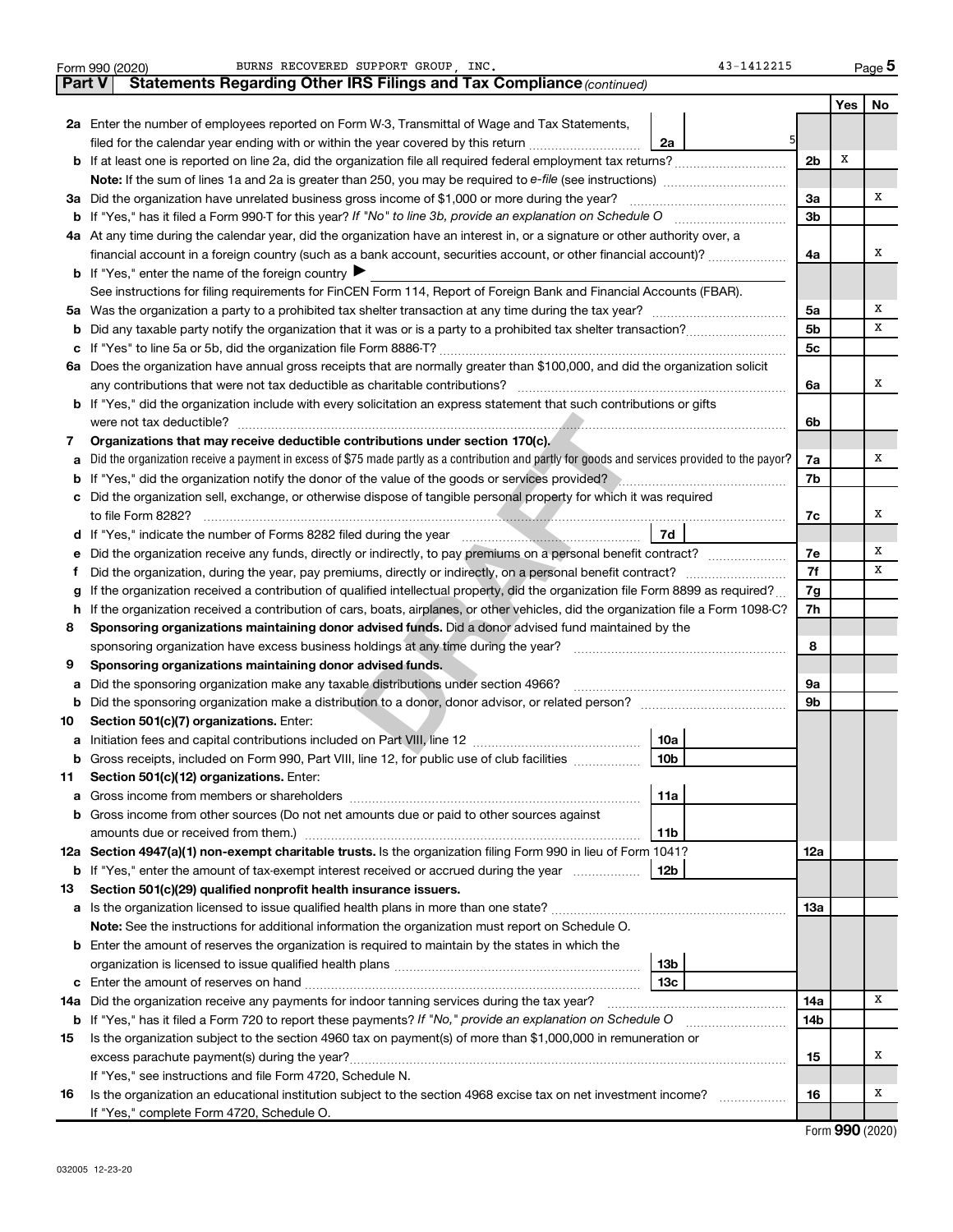|          | Form 990 (2020) | BURNS RECOVERED SUPPORT GROUP, INC.                                                                                                                                            |    | 43-1412215 |                 |             | Page $6$     |
|----------|-----------------|--------------------------------------------------------------------------------------------------------------------------------------------------------------------------------|----|------------|-----------------|-------------|--------------|
|          | <b>Part VI</b>  | Governance, Management, and Disclosure For each "Yes" response to lines 2 through 7b below, and for a "No" response                                                            |    |            |                 |             |              |
|          |                 | to line 8a, 8b, or 10b below, describe the circumstances, processes, or changes on Schedule O. See instructions.                                                               |    |            |                 |             |              |
|          |                 | Check if Schedule O contains a response or note to any line in this Part VI                                                                                                    |    |            |                 |             | $\mathbf{x}$ |
|          |                 | <b>Section A. Governing Body and Management</b>                                                                                                                                |    |            |                 |             |              |
|          |                 |                                                                                                                                                                                |    |            |                 | Yes         | No           |
|          |                 | <b>1a</b> Enter the number of voting members of the governing body at the end of the tax year                                                                                  | 1a | 19         |                 |             |              |
|          |                 | If there are material differences in voting rights among members of the governing body, or if the governing                                                                    |    |            |                 |             |              |
|          |                 | body delegated broad authority to an executive committee or similar committee, explain on Schedule O.                                                                          |    |            |                 |             |              |
| b        |                 | Enter the number of voting members included on line 1a, above, who are independent                                                                                             | 1b | 19         |                 |             |              |
| 2        |                 | Did any officer, director, trustee, or key employee have a family relationship or a business relationship with any other                                                       |    |            |                 |             |              |
|          |                 | officer, director, trustee, or key employee?                                                                                                                                   |    |            | 2               |             | Х            |
| 3        |                 | Did the organization delegate control over management duties customarily performed by or under the direct supervision                                                          |    |            |                 |             |              |
|          |                 |                                                                                                                                                                                |    |            | 3               |             | х            |
| 4        |                 | Did the organization make any significant changes to its governing documents since the prior Form 990 was filed?                                                               |    |            | 4               |             | х            |
| 5        |                 |                                                                                                                                                                                |    |            | 5               |             | х            |
| 6        |                 | Did the organization have members or stockholders?                                                                                                                             |    |            | 6               |             | х            |
| 7a       |                 | Did the organization have members, stockholders, or other persons who had the power to elect or appoint one or                                                                 |    |            |                 |             |              |
|          |                 | more members of the governing body?                                                                                                                                            |    |            | 7a              |             | х            |
|          |                 | <b>b</b> Are any governance decisions of the organization reserved to (or subject to approval by) members, stockholders, or                                                    |    |            |                 |             |              |
|          |                 | persons other than the governing body?                                                                                                                                         |    |            | 7b              |             | х            |
| 8        |                 | Did the organization contemporaneously document the meetings held or written actions undertaken during the year by the following:                                              |    |            |                 |             |              |
| a        |                 |                                                                                                                                                                                |    |            | 8а              | х           |              |
| b        |                 |                                                                                                                                                                                |    |            | 8b              | х           |              |
| 9        |                 | Is there any officer, director, trustee, or key employee listed in Part VII, Section A, who cannot be reached at the                                                           |    |            |                 |             |              |
|          |                 |                                                                                                                                                                                |    |            | 9               |             | х            |
|          |                 | Section B. Policies (This Section B requests information about policies not required by the Internal Revenue Code.)                                                            |    |            |                 |             |              |
|          |                 |                                                                                                                                                                                |    |            |                 | Yes         | No           |
|          |                 |                                                                                                                                                                                |    |            | 10a             |             | х            |
|          |                 | b If "Yes," did the organization have written policies and procedures governing the activities of such chapters, affiliates,                                                   |    |            |                 |             |              |
|          |                 |                                                                                                                                                                                |    |            | 10 <sub>b</sub> |             |              |
|          |                 | 11a Has the organization provided a complete copy of this Form 990 to all members of its governing body before filing the form?                                                |    |            | 11a             | х           |              |
|          |                 | <b>b</b> Describe in Schedule O the process, if any, used by the organization to review this Form 990.                                                                         |    |            |                 |             |              |
|          |                 |                                                                                                                                                                                |    |            | 12a             | х           |              |
| b        |                 | Were officers, directors, or trustees, and key employees required to disclose annually interests that could give rise to conflicts?                                            |    |            | 12 <sub>b</sub> |             | х            |
| c        |                 | Did the organization regularly and consistently monitor and enforce compliance with the policy? If "Yes," describe                                                             |    |            |                 |             |              |
|          |                 | in Schedule O how this was done <i>manufactured and a contract to be seen the schedule O how this was done</i>                                                                 |    |            | 12c             | х           |              |
| 13       |                 | Did the organization have a written whistleblower policy?                                                                                                                      |    |            | 13              | $\mathbf X$ |              |
| 14       |                 | Did the organization have a written document retention and destruction policy? [11] manufaction manufaction in                                                                 |    |            | 14              |             | х            |
| 15       |                 | Did the process for determining compensation of the following persons include a review and approval by independent                                                             |    |            |                 |             |              |
|          |                 | persons, comparability data, and contemporaneous substantiation of the deliberation and decision?                                                                              |    |            |                 |             |              |
| a        |                 |                                                                                                                                                                                |    |            | 15a             | х           |              |
| b        |                 |                                                                                                                                                                                |    |            | 15b             |             | Х            |
|          |                 | If "Yes" to line 15a or 15b, describe the process in Schedule O (see instructions).                                                                                            |    |            |                 |             |              |
|          |                 | 16a Did the organization invest in, contribute assets to, or participate in a joint venture or similar arrangement with a                                                      |    |            |                 |             |              |
|          |                 | taxable entity during the year?                                                                                                                                                |    |            | 16a             |             | х            |
|          |                 | b If "Yes," did the organization follow a written policy or procedure requiring the organization to evaluate its participation                                                 |    |            |                 |             |              |
|          |                 | in joint venture arrangements under applicable federal tax law, and take steps to safeguard the organization's                                                                 |    |            |                 |             |              |
|          |                 | exempt status with respect to such arrangements?                                                                                                                               |    |            | 16b             |             |              |
|          |                 | <b>Section C. Disclosure</b>                                                                                                                                                   |    |            |                 |             |              |
|          |                 | NONE<br>List the states with which a copy of this Form 990 is required to be filed $\blacktriangleright$                                                                       |    |            |                 |             |              |
| 17<br>18 |                 | Section 6104 requires an organization to make its Forms 1023 (1024 or 1024-A, if applicable), 990, and 990-T (Section 501(c)(3)s only) available                               |    |            |                 |             |              |
|          |                 |                                                                                                                                                                                |    |            |                 |             |              |
|          |                 | for public inspection. Indicate how you made these available. Check all that apply.<br>  X   Own website<br>Another's website<br>Upon request<br>Other (explain on Schedule O) |    |            |                 |             |              |
|          |                 |                                                                                                                                                                                |    |            |                 |             |              |
| 19       |                 | Describe on Schedule O whether (and if so, how) the organization made its governing documents, conflict of interest policy, and financial                                      |    |            |                 |             |              |
|          |                 | statements available to the public during the tax year.<br>State the name, address, and telephone number of the person who possesses the organization's books and records      |    |            |                 |             |              |
| 20       |                 | THE ORGANIZATION - 314.939.1550                                                                                                                                                |    |            |                 |             |              |
|          |                 | 6220 S. LINDBERGH BLVD, NO. 203, ST LOUIS, MO<br>63123                                                                                                                         |    |            |                 |             |              |
|          |                 |                                                                                                                                                                                |    |            |                 |             |              |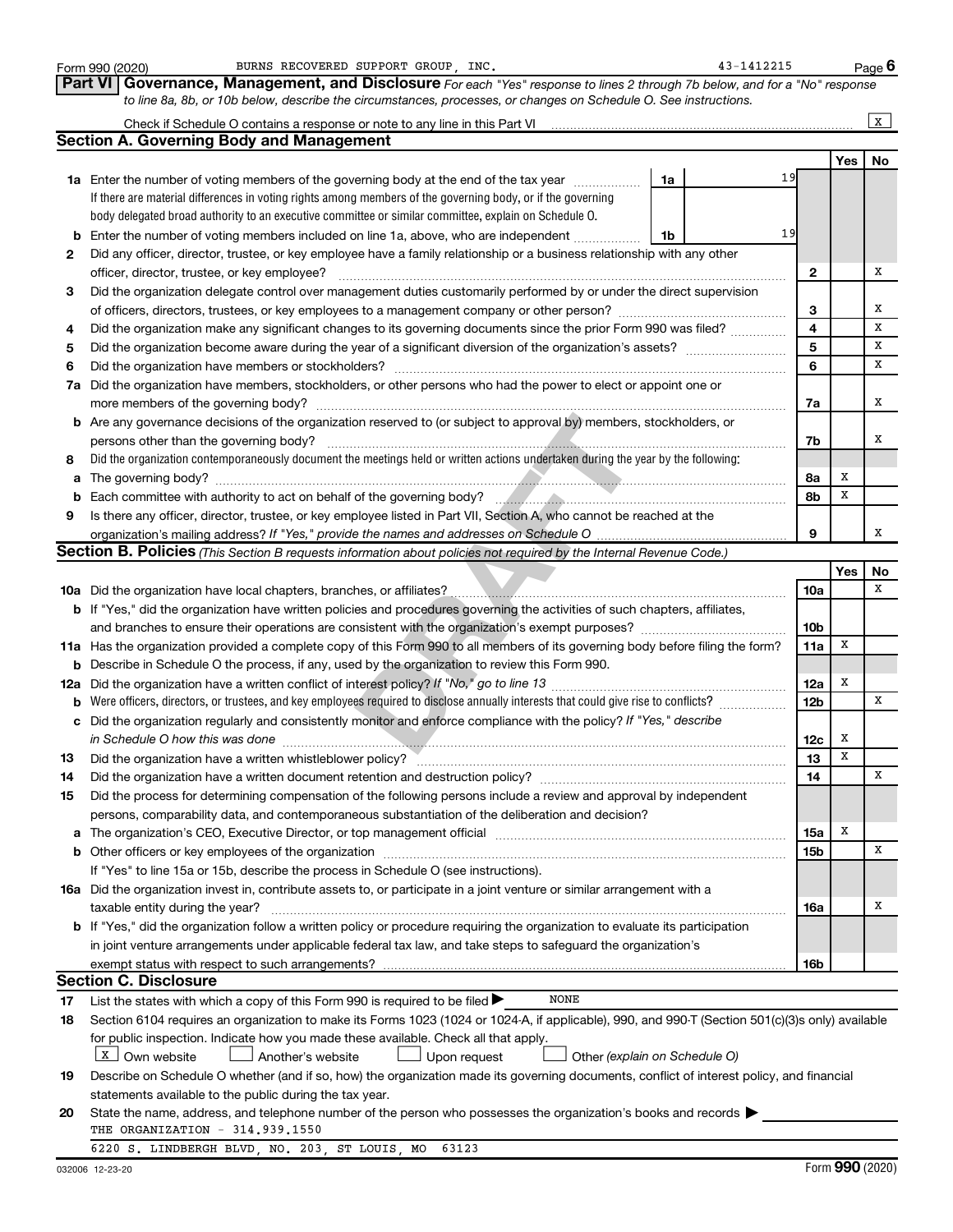| Form 990 (2020) | BURNS RECOVERED SUPPORT GROUP INC.                                                         | 43-1412215 | Page 7 |  |  |  |  |  |  |  |  |
|-----------------|--------------------------------------------------------------------------------------------|------------|--------|--|--|--|--|--|--|--|--|
|                 | Part VII Compensation of Officers, Directors, Trustees, Key Employees, Highest Compensated |            |        |  |  |  |  |  |  |  |  |
|                 | <b>Employees, and Independent Contractors</b>                                              |            |        |  |  |  |  |  |  |  |  |
|                 | Check if Schedule O contains a response or note to any line in this Part VII               |            |        |  |  |  |  |  |  |  |  |
|                 | Section A. Officers, Directors, Trustees, Key Employees, and Highest Compensated Employees |            |        |  |  |  |  |  |  |  |  |
|                 | .                                                                                          |            |        |  |  |  |  |  |  |  |  |

**1a**  Complete this table for all persons required to be listed. Report compensation for the calendar year ending with or within the organization's tax year.  $\bullet$  List all of the organization's current officers, directors, trustees (whether individuals or organizations), regardless of amount of compensation.

Enter -0- in columns (D), (E), and (F) if no compensation was paid.

**•** List all of the organization's current key employees, if any. See instructions for definition of "key employee."

• List the organization's five *current* highest compensated employees (other than an officer, director, trustee, or key employee) who received reportable compensation (Box 5 of Form W-2 and/or Box 7 of Form 1099-MISC) of more than \$100,000 from the organization and any related organizations.

 $\bullet$  List all of the organization's former officers, key employees, and highest compensated employees who received more than \$100,000 of reportable compensation from the organization and any related organizations.

**•** List all of the organization's former directors or trustees that received, in the capacity as a former director or trustee of the organization, more than \$10,000 of reportable compensation from the organization and any related organizations.

See instructions for the order in which to list the persons above.

Check this box if neither the organization nor any related organization compensated any current officer, director, or trustee. †

| (A)                         | (B)                    | (C)                           |                                                                  |             |              |                                 |        | (D)                             | (E)                              | (F)                      |
|-----------------------------|------------------------|-------------------------------|------------------------------------------------------------------|-------------|--------------|---------------------------------|--------|---------------------------------|----------------------------------|--------------------------|
| Name and title              | Average                |                               | (do not check more than one                                      | Position    |              |                                 |        | Reportable                      | Reportable                       | Estimated                |
|                             | hours per              |                               | box, unless person is both an<br>officer and a director/trustee) |             |              |                                 |        | compensation                    | compensation                     | amount of                |
|                             | week                   |                               |                                                                  |             |              |                                 |        | from                            | from related                     | other                    |
|                             | (list any<br>hours for |                               |                                                                  |             |              |                                 |        | the                             | organizations<br>(W-2/1099-MISC) | compensation<br>from the |
|                             | related                |                               |                                                                  |             |              |                                 |        | organization<br>(W-2/1099-MISC) |                                  | organization             |
|                             | organizations          |                               |                                                                  |             |              |                                 |        |                                 |                                  | and related              |
|                             | below                  | ndividual trustee or director | Institutional trustee                                            |             | Key employee |                                 |        |                                 |                                  | organizations            |
|                             | line)                  |                               |                                                                  | Officer     |              | Highest compensated<br>employee | Former |                                 |                                  |                          |
| <b>BRIAN MOELLER</b><br>(1) | 40.00                  |                               |                                                                  |             |              |                                 |        |                                 |                                  |                          |
| EXECUTIVE DIRECTOR          |                        |                               |                                                                  | X           |              |                                 |        | 76,082                          | 0                                | $\mathbf 0$ .            |
| (2)<br><b>BRYAN SANGER</b>  | 0.20                   |                               |                                                                  |             |              |                                 |        |                                 |                                  |                          |
| PRESIDENT                   |                        | X                             |                                                                  | X           |              |                                 |        | 0.                              | 0                                | $\mathbf{0}$ .           |
| SHERI SHERMAN<br>(3)        | 0.20                   |                               |                                                                  |             |              |                                 |        |                                 |                                  |                          |
| VICE PRESIDENT              |                        | x                             |                                                                  | $\mathbf X$ |              |                                 |        | $\mathbf{0}$ .                  | 0                                | $\mathbf 0$ .            |
| REBECCA WILLIAMS<br>(4)     | 0, 20                  |                               |                                                                  |             |              |                                 |        |                                 |                                  |                          |
| SECRETARY                   |                        | $\mathbf x$                   |                                                                  | $\mathbf X$ |              |                                 |        | 0                               | $\pmb{0}$                        | $\mathsf{0}\,$ .         |
| <b>MATTHEW ERKER</b><br>(5) | 0.20                   |                               |                                                                  |             |              |                                 |        |                                 |                                  |                          |
| TREASURER                   |                        | $\mathbf{x}$                  |                                                                  | X           |              |                                 |        | 0.                              | 0                                | $\mathfrak o$ .          |
| KANISHA ANTHONY<br>(6)      | 0.20                   |                               |                                                                  |             |              |                                 |        |                                 |                                  |                          |
| <b>DIRECTOR</b>             |                        | X                             |                                                                  |             |              |                                 |        | $\mathbf{0}$                    | 0                                | $\mathbf{0}$ .           |
| <b>FAITH BERGER</b><br>(7)  | 0.20                   |                               |                                                                  |             |              |                                 |        |                                 |                                  |                          |
| <b>DIRECTOR</b>             |                        | X                             |                                                                  |             |              |                                 |        | $\mathbf{0}$ .                  | 0                                | $\mathbf 0$ .            |
| MARSHA BROCKMAN<br>(8)      | 0.20                   |                               |                                                                  |             |              |                                 |        |                                 |                                  |                          |
| <b>DIRECTOR</b>             |                        | X                             |                                                                  |             |              |                                 |        | 0                               | $\pmb{0}$                        | $\mathsf{0}\,.$          |
| ROBERT CARVER<br>(9)        | 0.20                   |                               |                                                                  |             |              |                                 |        |                                 |                                  |                          |
| <b>DIRECTOR</b>             |                        | X                             |                                                                  |             |              |                                 |        | $\mathbf{0}$ .                  | 0                                | $\mathbf{0}$ .           |
| (10) GREGG FAVRE            | 0.20                   |                               |                                                                  |             |              |                                 |        |                                 |                                  |                          |
| <b>DIRECTOR</b>             |                        | X                             |                                                                  |             |              |                                 |        | 0                               | 0                                | $\mathbf{0}$ .           |
| (11) RACHEL KALINA          | 0.20                   |                               |                                                                  |             |              |                                 |        |                                 |                                  |                          |
| <b>DIRECTOR</b>             |                        | X                             |                                                                  |             |              |                                 |        | $\mathbf{0}$                    | 0                                | $\mathfrak o$ .          |
| (12) JEFF LITT              | 0.20                   |                               |                                                                  |             |              |                                 |        |                                 |                                  |                          |
| <b>DIRECTOR</b>             |                        | X                             |                                                                  |             |              |                                 |        | 0                               | 0                                | $\mathsf{0}\,.$          |
| (13) DANIEL MARX            | 0.20                   |                               |                                                                  |             |              |                                 |        |                                 |                                  |                          |
| <b>DIRECTOR</b>             |                        | $\mathbf x$                   |                                                                  |             |              |                                 |        | $\mathbf 0$                     | 0                                | 0.                       |
| (14) KAYLA NORTHROP         | 0, 20                  |                               |                                                                  |             |              |                                 |        |                                 |                                  |                          |
| <b>DIRECTOR</b>             |                        | X                             |                                                                  |             |              |                                 |        | $\mathbf{0}$                    | 0                                | $\mathbf 0$ .            |
| (15) JEFF SADTLER           | 0.20                   |                               |                                                                  |             |              |                                 |        |                                 |                                  |                          |
| <b>DIRECTOR</b>             |                        | X                             |                                                                  |             |              |                                 |        | 0.                              | 0                                | $\mathbf{0}$ .           |
| (16) BRAD SHELTON           | 0.20                   |                               |                                                                  |             |              |                                 |        |                                 |                                  |                          |
| <b>DIRECTOR</b>             |                        | X                             |                                                                  |             |              |                                 |        | $\mathbf{0}$ .                  | 0                                | $\mathsf{0}\,.$          |
| (17) RENEE SILVER           | 0.20                   |                               |                                                                  |             |              |                                 |        |                                 |                                  |                          |
| <b>DIRECTOR</b>             |                        | $\mathbf x$                   |                                                                  |             |              |                                 |        | $\mathbf{0}$ .                  | 0                                | $\mathbf{0}$ .           |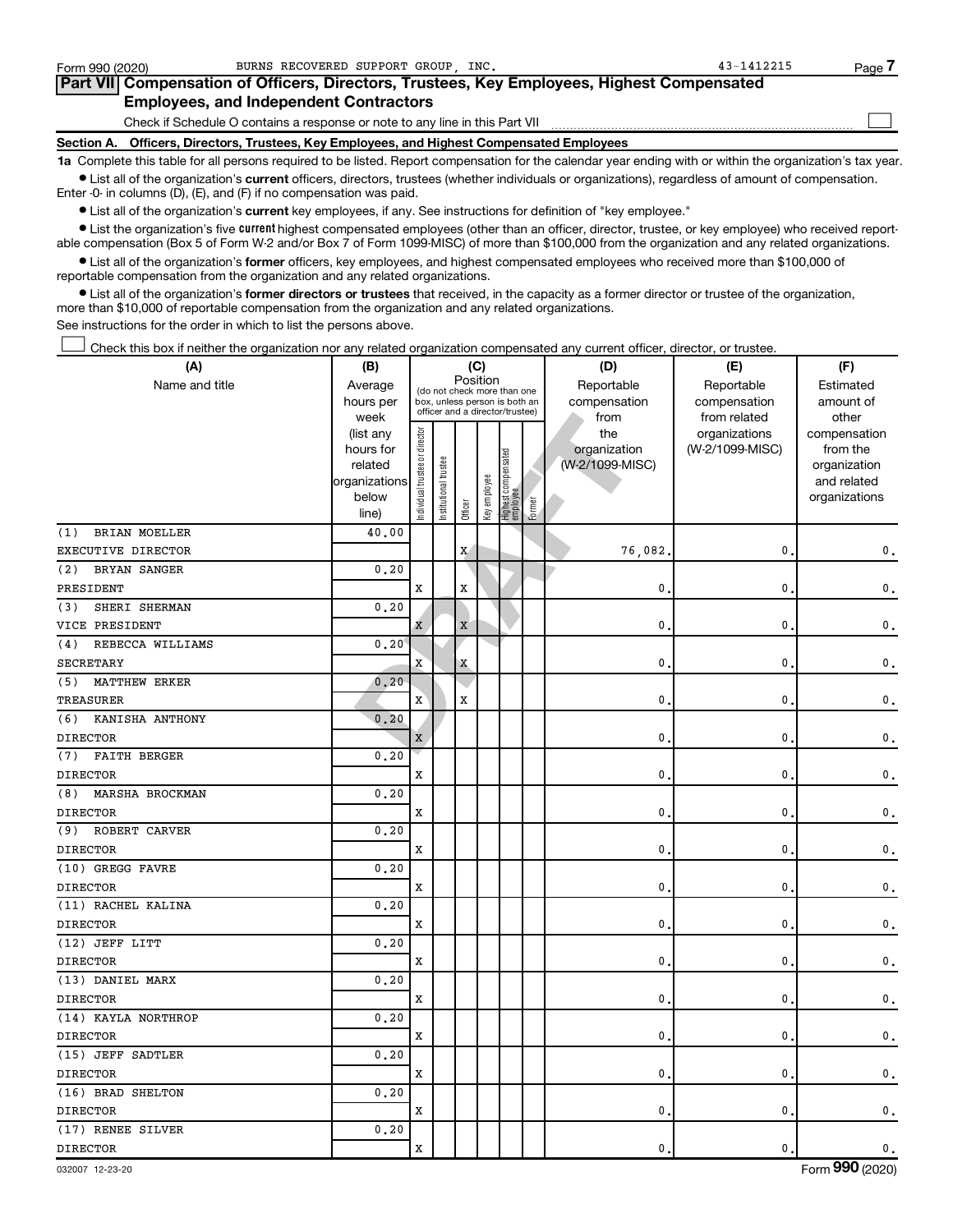| BURNS RECOVERED SUPPORT GROUP . INC.<br>Form 990 (2020)                                                                                                                                                                                                     |                                                                      |                                |                                                                                                 |                 |              |                                 |        |                                           | 43-1412215                                        |                               |                     | Page 8                                                   |                                    |
|-------------------------------------------------------------------------------------------------------------------------------------------------------------------------------------------------------------------------------------------------------------|----------------------------------------------------------------------|--------------------------------|-------------------------------------------------------------------------------------------------|-----------------|--------------|---------------------------------|--------|-------------------------------------------|---------------------------------------------------|-------------------------------|---------------------|----------------------------------------------------------|------------------------------------|
| <b>Part VII</b><br>Section A. Officers, Directors, Trustees, Key Employees, and Highest Compensated Employees (continued)                                                                                                                                   |                                                                      |                                |                                                                                                 |                 |              |                                 |        |                                           |                                                   |                               |                     |                                                          |                                    |
| (A)<br>Name and title                                                                                                                                                                                                                                       | (B)<br>Average<br>hours per<br>week                                  |                                | (do not check more than one<br>box, unless person is both an<br>officer and a director/trustee) | (C)<br>Position |              |                                 |        | (D)<br>Reportable<br>compensation<br>from | (E)<br>Reportable<br>compensation<br>from related |                               |                     | (F)<br>Estimated<br>amount of<br>other                   |                                    |
|                                                                                                                                                                                                                                                             | (list any<br>hours for<br>related<br>organizations<br>below<br>line) | Individual trustee or director | Institutional trustee                                                                           | Officer         | Key employee | Highest compensated<br>employee | Former | the<br>organization<br>(W-2/1099-MISC)    | organizations<br>(W-2/1099-MISC)                  |                               | compensation        | from the<br>organization<br>and related<br>organizations |                                    |
| (18) DR. MICHAEL SMOCK<br><b>DIRECTOR</b>                                                                                                                                                                                                                   | 0.20                                                                 | х                              |                                                                                                 |                 |              |                                 |        | 0                                         |                                                   | 0                             |                     |                                                          |                                    |
| (19) BETHANY WESTLAKE                                                                                                                                                                                                                                       | 0.20                                                                 |                                |                                                                                                 |                 |              |                                 |        |                                           |                                                   |                               |                     |                                                          | $\mathbf{0}$ .                     |
| <b>DIRECTOR</b>                                                                                                                                                                                                                                             |                                                                      | х                              |                                                                                                 |                 |              |                                 |        | $\mathbf{0}$                              |                                                   | 0                             |                     |                                                          | $\mathbf{0}$ .                     |
| (20) MARK WOOLBRIGHT<br><b>DIRECTOR</b>                                                                                                                                                                                                                     | 0.20                                                                 | X                              |                                                                                                 |                 |              |                                 |        | $\mathbf{0}$                              |                                                   | 0                             |                     |                                                          | $\mathbf{0}$ .                     |
|                                                                                                                                                                                                                                                             |                                                                      |                                |                                                                                                 |                 |              |                                 |        |                                           |                                                   |                               |                     |                                                          |                                    |
|                                                                                                                                                                                                                                                             |                                                                      |                                |                                                                                                 |                 |              |                                 |        |                                           |                                                   |                               |                     |                                                          |                                    |
|                                                                                                                                                                                                                                                             |                                                                      |                                |                                                                                                 |                 |              |                                 |        |                                           |                                                   |                               |                     |                                                          |                                    |
|                                                                                                                                                                                                                                                             |                                                                      |                                |                                                                                                 |                 |              |                                 |        |                                           |                                                   |                               |                     |                                                          |                                    |
|                                                                                                                                                                                                                                                             |                                                                      |                                |                                                                                                 |                 |              |                                 |        |                                           |                                                   |                               |                     |                                                          |                                    |
| 1b Subtotal                                                                                                                                                                                                                                                 |                                                                      |                                |                                                                                                 |                 |              |                                 |        | 76,082.                                   |                                                   | 0                             |                     |                                                          | $\mathbf{0}$ .                     |
| c Total from continuation sheets to Part VII, Section A MARIT AND THE READER<br>d                                                                                                                                                                           |                                                                      |                                |                                                                                                 |                 |              |                                 |        | 0.<br>76,082                              |                                                   | $\mathbf{0}$<br>$\mathbf 0$ . |                     |                                                          | $\mathfrak o$ .<br>$\mathfrak o$ . |
| Total number of individuals (including but not limited to those listed above) who received more than \$100,000 of reportable<br>$\mathbf{2}$<br>compensation from the organization $\blacktriangleright$                                                    |                                                                      |                                |                                                                                                 |                 |              |                                 |        |                                           |                                                   |                               |                     |                                                          | 0                                  |
| Did the organization list any former officer, director, trustee, key employee, or highest compensated employee on<br>3                                                                                                                                      |                                                                      |                                |                                                                                                 |                 |              |                                 |        |                                           |                                                   |                               |                     | Yes                                                      | No                                 |
|                                                                                                                                                                                                                                                             |                                                                      |                                |                                                                                                 |                 |              |                                 |        |                                           |                                                   |                               | З                   |                                                          | х                                  |
| 4<br>For any individual listed on line 1a, is the sum of reportable compensation and other compensation from the organization<br>and related organizations greater than \$150,000? If "Yes," complete Schedule J for such individual                        |                                                                      |                                |                                                                                                 |                 |              |                                 |        |                                           |                                                   |                               | 4                   |                                                          | х                                  |
| Did any person listed on line 1a receive or accrue compensation from any unrelated organization or individual for services<br>5                                                                                                                             |                                                                      |                                |                                                                                                 |                 |              |                                 |        |                                           |                                                   |                               |                     |                                                          |                                    |
| <b>Section B. Independent Contractors</b>                                                                                                                                                                                                                   |                                                                      |                                |                                                                                                 |                 |              |                                 |        |                                           |                                                   |                               | 5                   |                                                          | х                                  |
| Complete this table for your five highest compensated independent contractors that received more than \$100,000 of compensation from<br>1<br>the organization. Report compensation for the calendar year ending with or within the organization's tax year. |                                                                      |                                |                                                                                                 |                 |              |                                 |        |                                           |                                                   |                               |                     |                                                          |                                    |
| (A)<br>Name and business address                                                                                                                                                                                                                            |                                                                      | <b>NONE</b>                    |                                                                                                 |                 |              |                                 |        | (B)<br>Description of services            |                                                   |                               | (C)<br>Compensation |                                                          |                                    |
|                                                                                                                                                                                                                                                             |                                                                      |                                |                                                                                                 |                 |              |                                 |        |                                           |                                                   |                               |                     |                                                          |                                    |
|                                                                                                                                                                                                                                                             |                                                                      |                                |                                                                                                 |                 |              |                                 |        |                                           |                                                   |                               |                     |                                                          |                                    |
|                                                                                                                                                                                                                                                             |                                                                      |                                |                                                                                                 |                 |              |                                 |        |                                           |                                                   |                               |                     |                                                          |                                    |
|                                                                                                                                                                                                                                                             |                                                                      |                                |                                                                                                 |                 |              |                                 |        |                                           |                                                   |                               |                     |                                                          |                                    |
| Total number of independent contractors (including but not limited to those listed above) who received more than<br>2<br>\$100,000 of compensation from the organization                                                                                    |                                                                      |                                |                                                                                                 |                 |              | 0                               |        |                                           |                                                   |                               |                     |                                                          |                                    |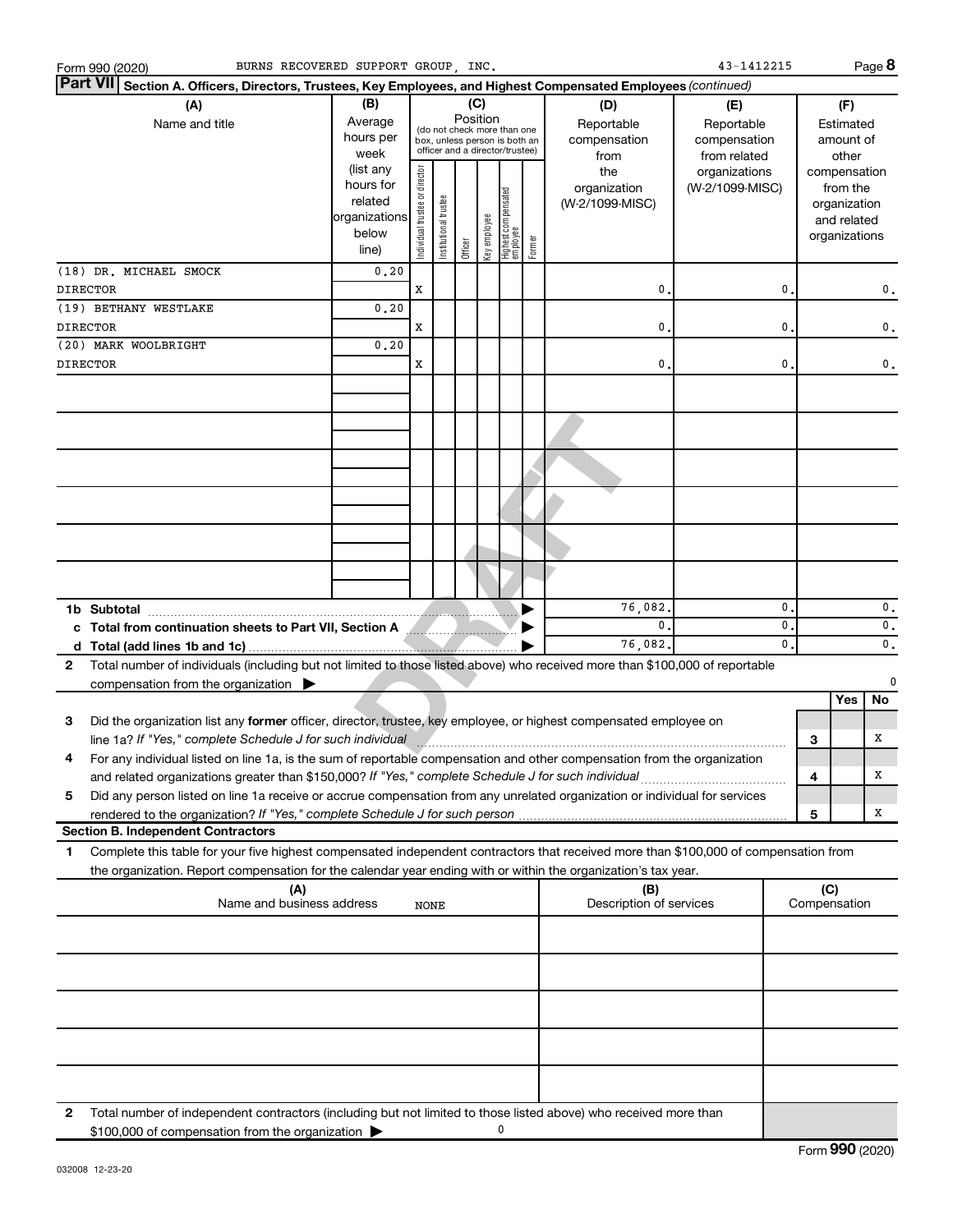|                                                           |                  |        | Form 990 (2020)                                                            |                 |                |                 | BURNS RECOVERED SUPPORT GROUP, INC. |               |                                                        | 43-1412215 | Page 9                                                          |
|-----------------------------------------------------------|------------------|--------|----------------------------------------------------------------------------|-----------------|----------------|-----------------|-------------------------------------|---------------|--------------------------------------------------------|------------|-----------------------------------------------------------------|
|                                                           | <b>Part VIII</b> |        | <b>Statement of Revenue</b>                                                |                 |                |                 |                                     |               |                                                        |            |                                                                 |
|                                                           |                  |        |                                                                            |                 |                |                 |                                     |               |                                                        |            |                                                                 |
|                                                           |                  |        |                                                                            |                 |                |                 |                                     | Total revenue | Related or exempt<br>function revenue business revenue | Unrelated  | (D)<br>Revenue excluded<br>from tax under<br>sections 512 - 514 |
|                                                           |                  |        | 1 a Federated campaigns                                                    |                 | 1a             |                 |                                     |               |                                                        |            |                                                                 |
| Contributions, Gifts, Grants<br>and Other Similar Amounts |                  |        | <b>b</b> Membership dues                                                   |                 | 1 <sub>b</sub> |                 |                                     |               |                                                        |            |                                                                 |
|                                                           |                  |        | c Fundraising events                                                       |                 | 1 <sub>c</sub> |                 | 13,075.                             |               |                                                        |            |                                                                 |
|                                                           |                  |        | d Related organizations                                                    |                 | 1 <sub>d</sub> |                 |                                     |               |                                                        |            |                                                                 |
|                                                           |                  |        | Government grants (contributions)                                          |                 | 1e             |                 | 27.                                 |               |                                                        |            |                                                                 |
|                                                           |                  |        | f All other contributions, gifts, grants, and                              |                 |                |                 |                                     |               |                                                        |            |                                                                 |
|                                                           |                  |        | similar amounts not included above                                         |                 | 1f             |                 | 237,019.                            |               |                                                        |            |                                                                 |
|                                                           |                  |        | Noncash contributions included in lines 1a-1f                              |                 | 1g   \$        |                 | 20,009.                             |               |                                                        |            |                                                                 |
|                                                           |                  |        |                                                                            |                 |                |                 |                                     | 250,121.      |                                                        |            |                                                                 |
|                                                           |                  |        |                                                                            |                 |                |                 | <b>Business Code</b>                |               |                                                        |            |                                                                 |
|                                                           | 2a               |        | <u> 1989 - Johann Barbara, martin a</u>                                    |                 |                |                 |                                     |               |                                                        |            |                                                                 |
| Program Service<br>Revenue                                |                  | b      | the control of the control of the control of the control of the control of |                 |                |                 |                                     |               |                                                        |            |                                                                 |
|                                                           |                  | с<br>d | the control of the control of the control of the control of the control of |                 |                |                 |                                     |               |                                                        |            |                                                                 |
|                                                           |                  | е      | the control of the control of the control of the control of the control of |                 |                |                 |                                     |               |                                                        |            |                                                                 |
|                                                           |                  | f      |                                                                            |                 |                |                 |                                     |               |                                                        |            |                                                                 |
|                                                           |                  |        |                                                                            |                 |                |                 | ▶                                   |               |                                                        |            |                                                                 |
|                                                           | 3                |        | Investment income (including dividends, interest, and                      |                 |                |                 |                                     |               |                                                        |            |                                                                 |
|                                                           |                  |        |                                                                            |                 |                |                 |                                     | 14,353.       |                                                        |            | 14,353.                                                         |
|                                                           | 4                |        | Income from investment of tax-exempt bond proceeds                         |                 |                |                 |                                     |               |                                                        |            |                                                                 |
|                                                           | 5                |        |                                                                            |                 |                |                 |                                     |               |                                                        |            |                                                                 |
|                                                           |                  |        |                                                                            |                 | (i) Real       |                 | (ii) Personal                       |               |                                                        |            |                                                                 |
|                                                           | 6а               |        | Gross rents                                                                | 6a              |                |                 |                                     |               |                                                        |            |                                                                 |
|                                                           |                  | b      | Less: rental expenses                                                      | 6 <sub>b</sub>  |                |                 |                                     |               |                                                        |            |                                                                 |
|                                                           |                  | c      | Rental income or (loss)                                                    | 6c              |                |                 |                                     |               |                                                        |            |                                                                 |
|                                                           |                  |        | d Net rental income or (loss)                                              |                 |                |                 |                                     |               |                                                        |            |                                                                 |
|                                                           |                  |        | 7 a Gross amount from sales of                                             |                 | (i) Securities |                 | (ii) Other                          |               |                                                        |            |                                                                 |
|                                                           |                  |        | assets other than inventory                                                | 7а              | 524,598.       |                 |                                     |               |                                                        |            |                                                                 |
|                                                           |                  |        | <b>b</b> Less: cost or other basis<br>and sales expenses                   |                 | 455,876.       |                 |                                     |               |                                                        |            |                                                                 |
| evenue                                                    |                  |        | c Gain or (loss)                                                           | 7b<br><b>7c</b> | 68,722.        |                 |                                     |               |                                                        |            |                                                                 |
|                                                           |                  |        |                                                                            |                 |                |                 |                                     | 68,722.       |                                                        |            | 68,722.                                                         |
| Œ                                                         |                  |        | 8 a Gross income from fundraising events (not                              |                 |                |                 |                                     |               |                                                        |            |                                                                 |
| Other                                                     |                  |        | including \$<br>$13,075$ of                                                |                 |                |                 |                                     |               |                                                        |            |                                                                 |
|                                                           |                  |        | contributions reported on line 1c). See                                    |                 |                |                 |                                     |               |                                                        |            |                                                                 |
|                                                           |                  |        |                                                                            |                 |                | 8a              | 0.                                  |               |                                                        |            |                                                                 |
|                                                           |                  |        | b Less: direct expenses                                                    |                 |                | 8b              | 13,000.                             |               |                                                        |            |                                                                 |
|                                                           |                  |        | c Net income or (loss) from fundraising events                             |                 |                |                 |                                     | $-13,000.$    |                                                        |            | $-13,000.$                                                      |
|                                                           |                  |        | 9 a Gross income from gaming activities. See                               |                 |                |                 |                                     |               |                                                        |            |                                                                 |
|                                                           |                  |        |                                                                            |                 |                | 9a              |                                     |               |                                                        |            |                                                                 |
|                                                           |                  |        |                                                                            |                 |                | 9b              |                                     |               |                                                        |            |                                                                 |
|                                                           |                  |        | c Net income or (loss) from gaming activities                              |                 |                |                 |                                     |               |                                                        |            |                                                                 |
|                                                           |                  |        | 10 a Gross sales of inventory, less returns                                |                 |                |                 |                                     |               |                                                        |            |                                                                 |
|                                                           |                  |        |                                                                            |                 |                | 10a             |                                     |               |                                                        |            |                                                                 |
|                                                           |                  |        | <b>b</b> Less: cost of goods sold                                          |                 |                | 10 <sub>b</sub> |                                     |               |                                                        |            |                                                                 |
|                                                           |                  |        | c Net income or (loss) from sales of inventory                             |                 |                |                 | <b>Business Code</b>                |               |                                                        |            |                                                                 |
|                                                           |                  |        | 11 a EMP. RETENTION CREDIT                                                 |                 |                |                 | 900099                              | 15,000.       |                                                        |            | 15,000.                                                         |
| Miscellaneous<br>Revenue                                  |                  | b      | the control of the control of the control of the control of                |                 |                |                 |                                     |               |                                                        |            |                                                                 |
|                                                           |                  | с      |                                                                            |                 |                |                 |                                     |               |                                                        |            |                                                                 |
|                                                           |                  |        |                                                                            |                 |                |                 |                                     |               |                                                        |            |                                                                 |
|                                                           |                  |        |                                                                            |                 |                |                 |                                     | 15,000.       |                                                        |            |                                                                 |
|                                                           | 12               |        |                                                                            |                 |                |                 |                                     | 335,196.      | $\mathbf{0}$ .                                         | 0.         | 85,075.                                                         |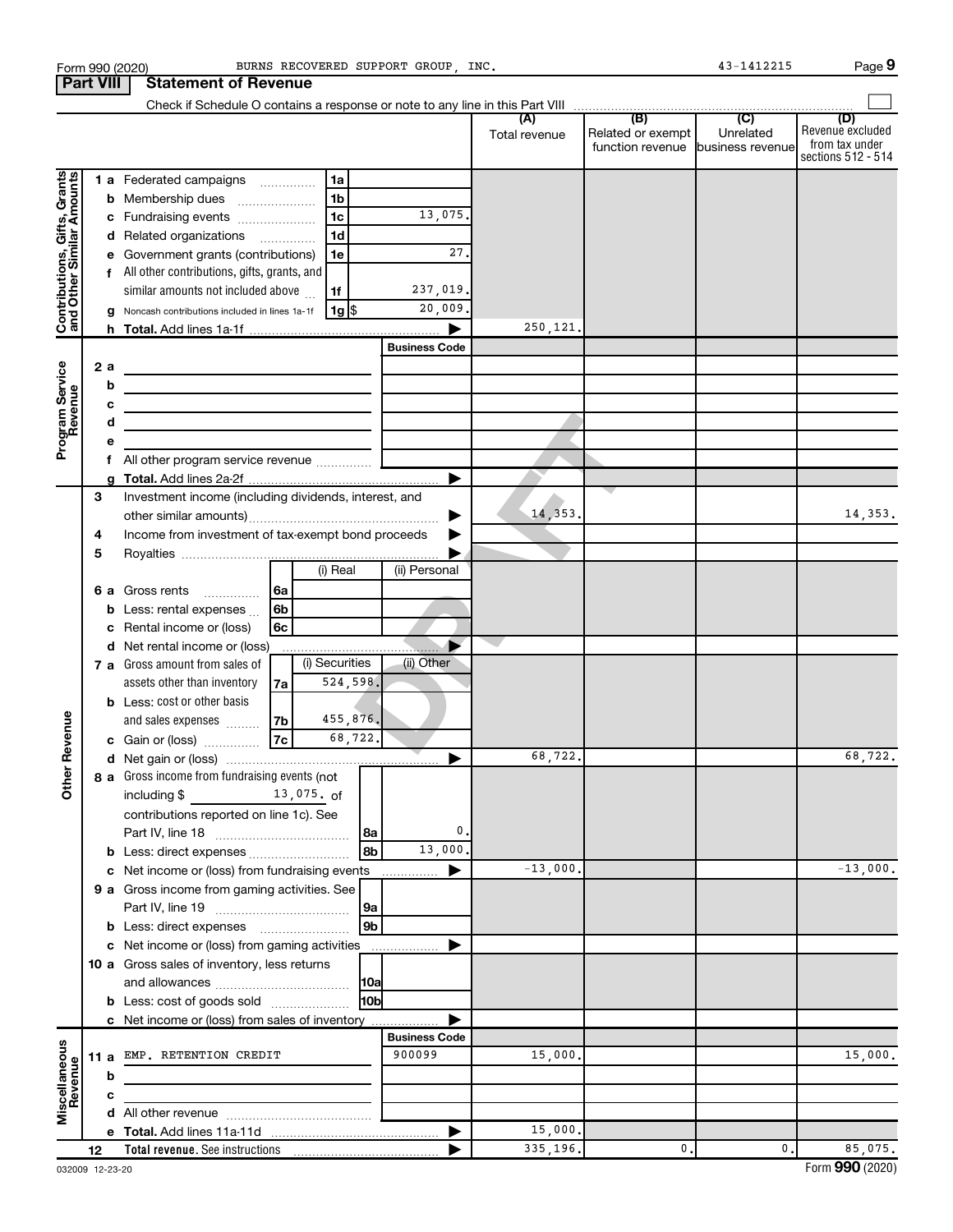**10**

113, 058.<br>
2, 759.<br>
10, 914.<br>
18, 717.<br>
9, 086.<br>
23, 437.<br>
5, 857.<br>
5, 857.<br>
28, 320.<br>
1, 390.<br>
16, 608.<br>
28, 320.<br>
28, 320.<br>
28, 320.<br>
28, 320.<br>
28, 320.<br>
28, 320.<br>
28, 320. **Total functional expenses.**  Add lines 1 through 24e **Joint costs.** Complete this line only if the organization **(A) (B) (C) (D)** Fundraising **1 2 3** Grants and other assistance to foreign **4 5 6 7 8 9 10 11 a** Management ~~~~~~~~~~~~~~~~ **b c d e f g 12 13 14 15 16 17 18 19 20 21 22 23 24 a b c d e 25 26** *Section 501(c)(3) and 501(c)(4) organizations must complete all columns. All other organizations must complete column (A).* Grants and other assistance to domestic organizations and domestic governments. See Part IV, line 21 Compensation not included above to disqualified persons (as defined under section 4958(f)(1)) and persons described in section  $4958(c)(3)(B)$   $\ldots$ Pension plan accruals and contributions (include section 401(k) and 403(b) employer contributions) Professional fundraising services. See Part IV, line 17 Other. (If line 11g amount exceeds 10% of line 25, column (A) amount, list line 11g expenses on Sch O.) Other expenses. Itemize expenses not covered above (List miscellaneous expenses on line 24e. If line 24e amount exceeds 10% of line 25, column (A) amount, list line 24e expenses on Schedule O.) reported in column (B) joint costs from a combined educational campaign and fundraising solicitation. Form 990 (2020) BURNS RECOVERED SUPPORT GROUP, INC. And the magnitude of the detector of the page Check if Schedule O contains a response or note to any line in this Part IX Total expenses Program service expenses Management and general expenses expenses .<br>... Grants and other assistance to domestic individuals. See Part IV, line 22 ~~~~~~~ organizations, foreign governments, and foreign individuals. See Part IV, lines 15 and 16  $\ldots$ Benefits paid to or for members ................... Compensation of current officers, directors, trustees, and key employees ........................ Other salaries and wages ~~~~~~~~~~ Other employee benefits ~~~~~~~~~~ Payroll taxes ~~~~~~~~~~~~~~~~ Fees for services (nonemployees): Legal ~~~~~~~~~~~~~~~~~~~~ Accounting ~~~~~~~~~~~~~~~~~ Lobbying ~~~~~~~~~~~~~~~~~~ Investment management fees ....................... Advertising and promotion ........................... Office expenses ~~~~~~~~~~~~~~~ Information technology ~~~~~~~~~~~ Royalties ~~~~~~~~~~~~~~~~~~ Occupancy ~~~~~~~~~~~~~~~~~ Travel ~~~~~~~~~~~~~~~~~~~ Payments of travel or entertainment expenses for any federal, state, or local public officials ... Conferences, conventions, and meetings Interest ~~~~~~~~~~~~~~~~~~ Payments to affiliates ~~~~~~~~~~~~ Depreciation, depletion, and amortization ...... Insurance ~~~~~~~~~~~~~~~~~ All other expenses *Do not include amounts reported on lines 6b, 7b, 8b, 9b, and 10b of Part VIII.* **Part IX Statement of Functional Expenses**  $\Box$ 5,500. 5,500. 76,082. 25,366. 25,358. 25,358. 113,058. 66,450. 15,671. 30,937.  $2,759.$   $1,339.$   $598.$  822.  $10,914.$  5,299. 2,368. 3,247. 18,717. 9,086. 4,060. 5,571. 33,437. 33,437. 5,857. 5,857.  $6,456.$  1,358.  $4,280.$  818. 28,320. 3,755. 22,481. 2,084. 1,990. 1,990. 16,608. 8,063. 3,602. 4,943. 6,503. 6,503.  $3,249.$  210.  $3,039.$ 196. 196. 8,974. 8,974. EDUCATION AND OUTREACH <br>
2.415. 2.415. CAMP EXPENSES 2,085 UNCOLLEC. PROM. TO GIVE 5,000. 5,000. DEVELOP. & VOLUNTEER 3,974. 812. 812. 3,162. 382,236. 154,518. 148,361. 79,357.

Check here  $\blacktriangleright$  |

Check here  $\begin{array}{c} \begin{array}{|c} \hline \end{array} \end{array}$  if following SOP 98-2 (ASC 958-720)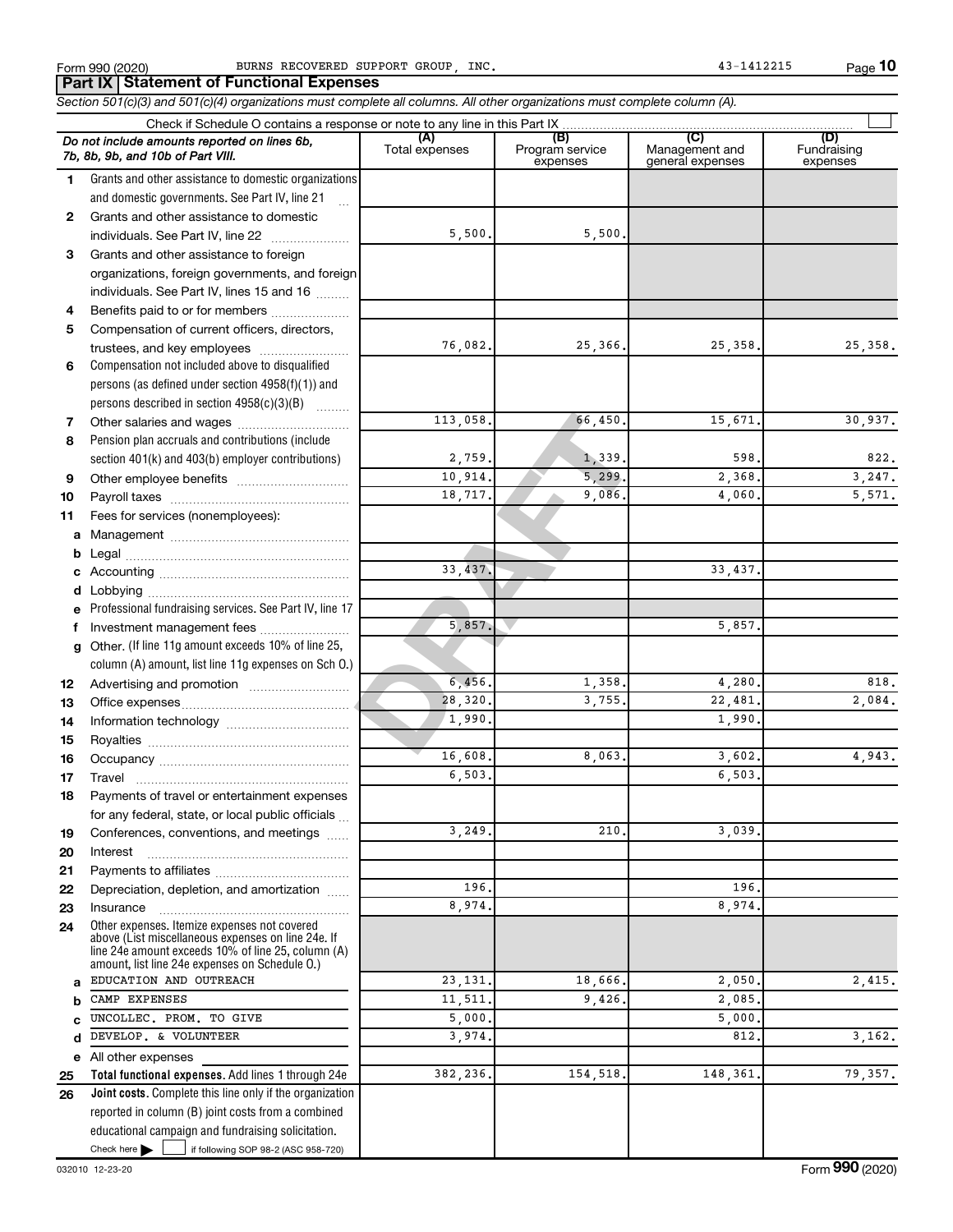**33**

| BURNS RECOVERED SUPPORT GROUP, INC |  |  |  |  |
|------------------------------------|--|--|--|--|
|------------------------------------|--|--|--|--|

|                             | Part X | <b>Balance Sheet</b>                                                                                                                                                                                                          |              |                          |                 |                    |
|-----------------------------|--------|-------------------------------------------------------------------------------------------------------------------------------------------------------------------------------------------------------------------------------|--------------|--------------------------|-----------------|--------------------|
|                             |        |                                                                                                                                                                                                                               |              |                          |                 |                    |
|                             |        |                                                                                                                                                                                                                               |              | (A)<br>Beginning of year |                 | (B)<br>End of year |
|                             | 1      |                                                                                                                                                                                                                               |              |                          | $\mathbf{1}$    |                    |
|                             | 2      |                                                                                                                                                                                                                               | 311,677.     | $\mathbf{2}$             | 314,028.        |                    |
|                             | З      |                                                                                                                                                                                                                               | 9,663.       | 3                        | 7,902.          |                    |
|                             | 4      |                                                                                                                                                                                                                               |              | 4                        |                 |                    |
|                             | 5      | Loans and other receivables from any current or former officer, director,                                                                                                                                                     |              |                          |                 |                    |
|                             |        | trustee, key employee, creator or founder, substantial contributor, or 35%                                                                                                                                                    |              |                          |                 |                    |
|                             |        |                                                                                                                                                                                                                               |              |                          | 5               |                    |
|                             | 6      | Loans and other receivables from other disqualified persons (as defined                                                                                                                                                       |              |                          |                 |                    |
|                             |        | under section 4958(f)(1)), and persons described in section 4958(c)(3)(B)                                                                                                                                                     |              |                          | 6               |                    |
|                             | 7      |                                                                                                                                                                                                                               |              |                          | $\overline{7}$  |                    |
| Assets                      | 8      |                                                                                                                                                                                                                               |              |                          | 8               |                    |
|                             | 9      | Prepaid expenses and deferred charges [11] [11] Prepaid expenses and deferred charges [11] [11] Martin Marian Marian Marian Marian Marian Marian Marian Marian Marian Marian Marian Marian Marian Marian Marian Marian Marian |              | 1,075                    | 9               | 1,050.             |
|                             |        | 10a Land, buildings, and equipment: cost or other                                                                                                                                                                             |              |                          |                 |                    |
|                             |        | basis. Complete Part VI of Schedule D  10a                                                                                                                                                                                    | 12,677.      |                          |                 |                    |
|                             |        |                                                                                                                                                                                                                               | 12,579.      | 294.                     | 10 <sub>c</sub> | 98.                |
|                             | 11     |                                                                                                                                                                                                                               | 633,627.     | 11                       | 598,625.        |                    |
|                             | 12     |                                                                                                                                                                                                                               |              | 12                       |                 |                    |
|                             | 13     |                                                                                                                                                                                                                               |              | 13                       |                 |                    |
|                             | 14     |                                                                                                                                                                                                                               |              | 14                       |                 |                    |
|                             | 15     |                                                                                                                                                                                                                               | $\mathbf{0}$ | 15                       | 15,000.         |                    |
|                             | 16     |                                                                                                                                                                                                                               |              | 956,336.                 | 16              | 936,703.           |
|                             | 17     |                                                                                                                                                                                                                               |              | 25, 333.                 | 17              | 12,319.            |
|                             | 18     |                                                                                                                                                                                                                               |              |                          | 18              |                    |
|                             | 19     |                                                                                                                                                                                                                               |              |                          | 19              |                    |
|                             | 20     |                                                                                                                                                                                                                               |              |                          | 20              |                    |
|                             | 21     | Escrow or custodial account liability. Complete Part IV of Schedule D [                                                                                                                                                       |              |                          | 21              |                    |
|                             | 22     | Loans and other payables to any current or former officer, director,                                                                                                                                                          |              |                          |                 |                    |
| Liabilities                 |        | trustee, key employee, creator or founder, substantial contributor, or 35%                                                                                                                                                    |              |                          |                 |                    |
|                             |        | controlled entity or family member of any of these persons                                                                                                                                                                    |              |                          | 22              |                    |
|                             | 23     | Secured mortgages and notes payable to unrelated third parties                                                                                                                                                                |              |                          | 23              |                    |
|                             | 24     | Unsecured notes and loans payable to unrelated third parties                                                                                                                                                                  |              |                          | 24              |                    |
|                             | 25     | Other liabilities (including federal income tax, payables to related third                                                                                                                                                    |              |                          |                 |                    |
|                             |        | parties, and other liabilities not included on lines 17-24). Complete Part X                                                                                                                                                  |              |                          |                 |                    |
|                             |        | of Schedule D                                                                                                                                                                                                                 |              | 0.                       | 25              | 38,400.            |
|                             | 26     |                                                                                                                                                                                                                               |              | 25,333                   | 26              | 50,719.            |
|                             |        | Organizations that follow FASB ASC 958, check here $\blacktriangleright \boxed{X}$                                                                                                                                            |              |                          |                 |                    |
|                             |        | and complete lines 27, 28, 32, and 33.                                                                                                                                                                                        |              |                          |                 |                    |
|                             | 27     | Net assets without donor restrictions                                                                                                                                                                                         |              | 769,454.                 | 27              | 810,267.           |
|                             | 28     |                                                                                                                                                                                                                               |              | 161,549.                 | 28              | 75,717.            |
|                             |        | Organizations that do not follow FASB ASC 958, check here $\blacktriangleright$                                                                                                                                               |              |                          |                 |                    |
|                             |        | and complete lines 29 through 33.                                                                                                                                                                                             |              |                          |                 |                    |
|                             | 29     |                                                                                                                                                                                                                               |              |                          | 29              |                    |
|                             | 30     | Paid-in or capital surplus, or land, building, or equipment fund                                                                                                                                                              |              |                          | 30              |                    |
| Net Assets or Fund Balances | 31     | Retained earnings, endowment, accumulated income, or other funds                                                                                                                                                              |              |                          | 31              |                    |
|                             | 32     |                                                                                                                                                                                                                               |              | 931,003                  | 32              | 885,984.           |

Form (2020) **990**

**33** 956,336. 936,703.

Total liabilities and net assets/fund balances

Form 990 (2020)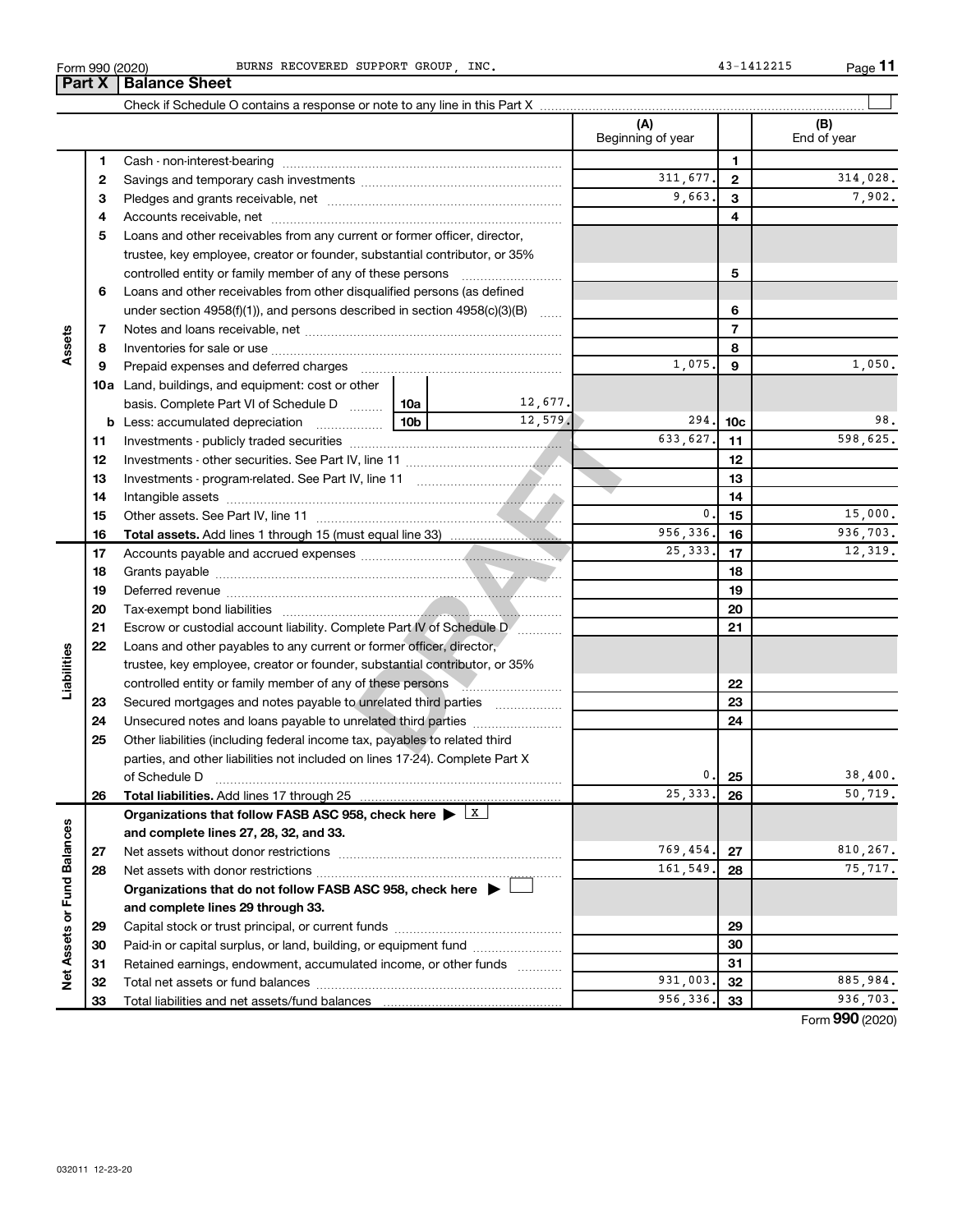|    | BURNS RECOVERED SUPPORT GROUP, INC.<br>Form 990 (2020)                                                                          | 43-1412215     |                |            | Page 12         |
|----|---------------------------------------------------------------------------------------------------------------------------------|----------------|----------------|------------|-----------------|
|    | Part XI<br><b>Reconciliation of Net Assets</b>                                                                                  |                |                |            |                 |
|    |                                                                                                                                 |                |                |            | X               |
|    |                                                                                                                                 |                |                |            |                 |
| 1  |                                                                                                                                 | $\mathbf{1}$   |                |            | 335,196.        |
| 2  |                                                                                                                                 | $\mathbf{2}$   |                |            | 382,236.        |
| 3  | Revenue less expenses. Subtract line 2 from line 1                                                                              | 3              |                |            | $-47,040$ .     |
| 4  |                                                                                                                                 | 4              |                |            | 931.003.        |
| 5  |                                                                                                                                 | 5              |                |            | $-11,095.$      |
| 6  |                                                                                                                                 | 6              |                |            |                 |
| 7  | Investment expenses www.communication.com/www.communication.com/www.communication.com/www.com                                   | $\overline{7}$ |                |            |                 |
| 8  |                                                                                                                                 | 8              |                |            |                 |
| 9  | Other changes in net assets or fund balances (explain on Schedule O)                                                            | 9              |                |            | 13, 116.        |
| 10 | Net assets or fund balances at end of year. Combine lines 3 through 9 (must equal Part X, line 32,                              |                |                |            |                 |
|    |                                                                                                                                 | 10             |                |            | 885,984.        |
|    | Part XII Financial Statements and Reporting                                                                                     |                |                |            |                 |
|    |                                                                                                                                 |                |                |            | X               |
|    |                                                                                                                                 |                |                | <b>Yes</b> | <b>No</b>       |
| 1  | $\boxed{\mathbf{x}}$ Accrual $\boxed{\phantom{0}}$ Other<br>Accounting method used to prepare the Form 990: [130] Cash          |                |                |            |                 |
|    | If the organization changed its method of accounting from a prior year or checked "Other," explain in Schedule O.               |                |                |            |                 |
|    |                                                                                                                                 |                | 2a             |            | х               |
|    | If "Yes," check a box below to indicate whether the financial statements for the year were compiled or reviewed on a            |                |                |            |                 |
|    | separate basis, consolidated basis, or both:                                                                                    |                |                |            |                 |
|    | <b>Consolidated basis</b><br>Both consolidated and separate basis<br>Separate basis                                             |                |                |            |                 |
|    |                                                                                                                                 |                | 2 <sub>b</sub> | x          |                 |
|    | If "Yes," check a box below to indicate whether the financial statements for the year were audited on a separate basis,         |                |                |            |                 |
|    | consolidated basis, or both:                                                                                                    |                |                |            |                 |
|    | $\boxed{\mathbf{x}}$ Separate basis<br>Both consolidated and separate basis<br>Consolidated basis                               |                |                |            |                 |
|    | c If "Yes" to line 2a or 2b, does the organization have a committee that assumes responsibility for oversight of the audit,     |                |                | х          |                 |
|    | review, or compilation of its financial statements and selection of an independent accountant?                                  |                | 2c             |            |                 |
|    | If the organization changed either its oversight process or selection process during the tax year, explain on Schedule O.       |                |                |            |                 |
|    | 3a As a result of a federal award, was the organization required to undergo an audit or audits as set forth in the Single Audit |                | За             |            | X               |
|    | b If "Yes," did the organization undergo the required audit or audits? If the organization did not undergo the required audit   |                |                |            |                 |
|    |                                                                                                                                 |                | 3b             |            |                 |
|    |                                                                                                                                 |                |                |            | Form 990 (2020) |
|    |                                                                                                                                 |                |                |            |                 |
|    |                                                                                                                                 |                |                |            |                 |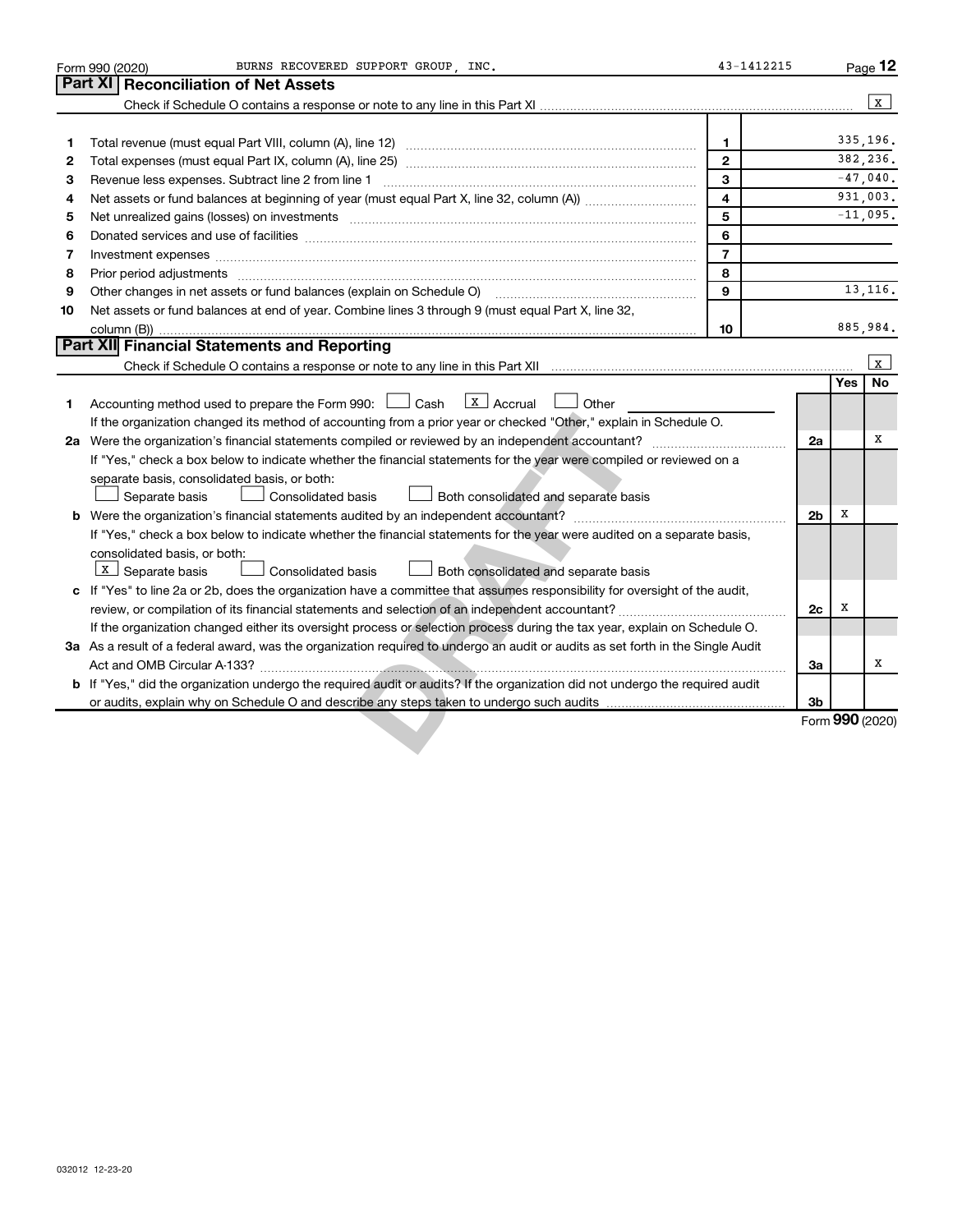## **SCHEDULE A**

Department of the Treasury Internal Revenue Service

# Form 990 or 990-EZ) **Public Charity Status and Public Support**<br>
Complete if the organization is a section 501(c)(3) organization or a section<br> **2020**

**4947(a)(1) nonexempt charitable trust.**

| $\blacktriangleright$ Attach to Form 990 or Form 990-EZ. |  |  |  |
|----------------------------------------------------------|--|--|--|
|----------------------------------------------------------|--|--|--|

**| Go to www.irs.gov/Form990 for instructions and the latest information. Name of the organization Employ Employer is a set of the organization in the set of the organization is a set of the organization in the set of the set of the set of the set of the set of the set of the set of the set** 

| <b>Open to Public</b><br>Inspection |
|-------------------------------------|
| wer identification numh             |

OMB No. 1545-0047

|        |   |                                                                                                                                              | BURNS RECOVERED SUPPORT GROUP, INC. |                                                       |                                                                |    |                            | 43-1412215                 |
|--------|---|----------------------------------------------------------------------------------------------------------------------------------------------|-------------------------------------|-------------------------------------------------------|----------------------------------------------------------------|----|----------------------------|----------------------------|
| Part I |   | Reason for Public Charity Status. (All organizations must complete this part.) See instructions.                                             |                                     |                                                       |                                                                |    |                            |                            |
|        |   | The organization is not a private foundation because it is: (For lines 1 through 12, check only one box.)                                    |                                     |                                                       |                                                                |    |                            |                            |
| 1      |   | A church, convention of churches, or association of churches described in <b>section 170(b)(1)(A)(i).</b>                                    |                                     |                                                       |                                                                |    |                            |                            |
| 2      |   | A school described in section 170(b)(1)(A)(ii). (Attach Schedule E (Form 990 or 990-EZ).)                                                    |                                     |                                                       |                                                                |    |                            |                            |
| 3      |   | A hospital or a cooperative hospital service organization described in section 170(b)(1)(A)(iii).                                            |                                     |                                                       |                                                                |    |                            |                            |
| 4      |   | A medical research organization operated in conjunction with a hospital described in section 170(b)(1)(A)(iii). Enter the hospital's name,   |                                     |                                                       |                                                                |    |                            |                            |
|        |   | city, and state:                                                                                                                             |                                     |                                                       |                                                                |    |                            |                            |
| 5      |   | An organization operated for the benefit of a college or university owned or operated by a governmental unit described in                    |                                     |                                                       |                                                                |    |                            |                            |
|        |   | section 170(b)(1)(A)(iv). (Complete Part II.)                                                                                                |                                     |                                                       |                                                                |    |                            |                            |
| 6      |   | A federal, state, or local government or governmental unit described in section 170(b)(1)(A)(v).                                             |                                     |                                                       |                                                                |    |                            |                            |
| 7      |   | An organization that normally receives a substantial part of its support from a governmental unit or from the general public described in    |                                     |                                                       |                                                                |    |                            |                            |
|        |   | section 170(b)(1)(A)(vi). (Complete Part II.)                                                                                                |                                     |                                                       |                                                                |    |                            |                            |
| 8      |   | A community trust described in section 170(b)(1)(A)(vi). (Complete Part II.)                                                                 |                                     |                                                       |                                                                |    |                            |                            |
| 9      |   | An agricultural research organization described in section 170(b)(1)(A)(ix) operated in conjunction with a land-grant college                |                                     |                                                       |                                                                |    |                            |                            |
|        |   | or university or a non-land-grant college of agriculture (see instructions). Enter the name, city, and state of the college or               |                                     |                                                       |                                                                |    |                            |                            |
|        |   | university:                                                                                                                                  |                                     |                                                       |                                                                |    |                            |                            |
| 10     | X | An organization that normally receives (1) more than 33 1/3% of its support from contributions, membership fees, and gross receipts from     |                                     |                                                       |                                                                |    |                            |                            |
|        |   | activities related to its exempt functions, subject to certain exceptions; and (2) no more than 33 1/3% of its support from gross investment |                                     |                                                       |                                                                |    |                            |                            |
|        |   |                                                                                                                                              |                                     |                                                       |                                                                |    |                            |                            |
|        |   | income and unrelated business taxable income (less section 511 tax) from businesses acquired by the organization after June 30, 1975.        |                                     |                                                       |                                                                |    |                            |                            |
|        |   | See section 509(a)(2). (Complete Part III.)                                                                                                  |                                     |                                                       |                                                                |    |                            |                            |
| 11     |   | An organization organized and operated exclusively to test for public safety. See section 509(a)(4).                                         |                                     |                                                       |                                                                |    |                            |                            |
| 12     |   | An organization organized and operated exclusively for the benefit of, to perform the functions of, or to carry out the purposes of one or   |                                     |                                                       |                                                                |    |                            |                            |
|        |   | more publicly supported organizations described in section 509(a)(1) or section 509(a)(2). See section 509(a)(3). Check the box in           |                                     |                                                       |                                                                |    |                            |                            |
|        |   | lines 12a through 12d that describes the type of supporting organization and complete lines 12e, 12f, and 12g.                               |                                     |                                                       |                                                                |    |                            |                            |
| а      |   | Type I. A supporting organization operated, supervised, or controlled by its supported organization(s), typically by giving                  |                                     |                                                       |                                                                |    |                            |                            |
|        |   | the supported organization(s) the power to regularly appoint or elect a majority of the directors or trustees of the supporting              |                                     |                                                       |                                                                |    |                            |                            |
|        |   | organization. You must complete Part IV, Sections A and B.                                                                                   |                                     |                                                       |                                                                |    |                            |                            |
| b      |   | Type II. A supporting organization supervised or controlled in connection with its supported organization(s), by having                      |                                     |                                                       |                                                                |    |                            |                            |
|        |   | control or management of the supporting organization vested in the same persons that control or manage the supported                         |                                     |                                                       |                                                                |    |                            |                            |
|        |   | organization(s). You must complete Part IV, Sections A and C.                                                                                |                                     |                                                       |                                                                |    |                            |                            |
| с      |   | Type III functionally integrated. A supporting organization operated in connection with, and functionally integrated with,                   |                                     |                                                       |                                                                |    |                            |                            |
|        |   | its supported organization(s) (see instructions). You must complete Part IV, Sections A, D, and E.                                           |                                     |                                                       |                                                                |    |                            |                            |
| d      |   | Type III non-functionally integrated. A supporting organization operated in connection with its supported organization(s)                    |                                     |                                                       |                                                                |    |                            |                            |
|        |   | that is not functionally integrated. The organization generally must satisfy a distribution requirement and an attentiveness                 |                                     |                                                       |                                                                |    |                            |                            |
|        |   | requirement (see instructions). You must complete Part IV, Sections A and D, and Part V.                                                     |                                     |                                                       |                                                                |    |                            |                            |
| е      |   | Check this box if the organization received a written determination from the IRS that it is a Type I, Type II, Type III                      |                                     |                                                       |                                                                |    |                            |                            |
|        |   | functionally integrated, or Type III non-functionally integrated supporting organization.                                                    |                                     |                                                       |                                                                |    |                            |                            |
| f.     |   | Enter the number of supported organizations                                                                                                  |                                     |                                                       |                                                                |    |                            |                            |
| g      |   | Provide the following information about the supported organization(s).                                                                       |                                     |                                                       |                                                                |    |                            |                            |
|        |   | (i) Name of supported                                                                                                                        | (ii) EIN                            | (iii) Type of organization                            | (iv) Is the organization listed<br>in your governing document? |    | (v) Amount of monetary     | (vi) Amount of other       |
|        |   | organization                                                                                                                                 |                                     | (described on lines 1-10<br>above (see instructions)) | Yes                                                            | No | support (see instructions) | support (see instructions) |
|        |   |                                                                                                                                              |                                     |                                                       |                                                                |    |                            |                            |
|        |   |                                                                                                                                              |                                     |                                                       |                                                                |    |                            |                            |
|        |   |                                                                                                                                              |                                     |                                                       |                                                                |    |                            |                            |
|        |   |                                                                                                                                              |                                     |                                                       |                                                                |    |                            |                            |
|        |   |                                                                                                                                              |                                     |                                                       |                                                                |    |                            |                            |
|        |   |                                                                                                                                              |                                     |                                                       |                                                                |    |                            |                            |
|        |   |                                                                                                                                              |                                     |                                                       |                                                                |    |                            |                            |
|        |   |                                                                                                                                              |                                     |                                                       |                                                                |    |                            |                            |
|        |   |                                                                                                                                              |                                     |                                                       |                                                                |    |                            |                            |
|        |   |                                                                                                                                              |                                     |                                                       |                                                                |    |                            |                            |
|        |   |                                                                                                                                              |                                     |                                                       |                                                                |    |                            |                            |
| Total  |   |                                                                                                                                              |                                     |                                                       |                                                                |    |                            |                            |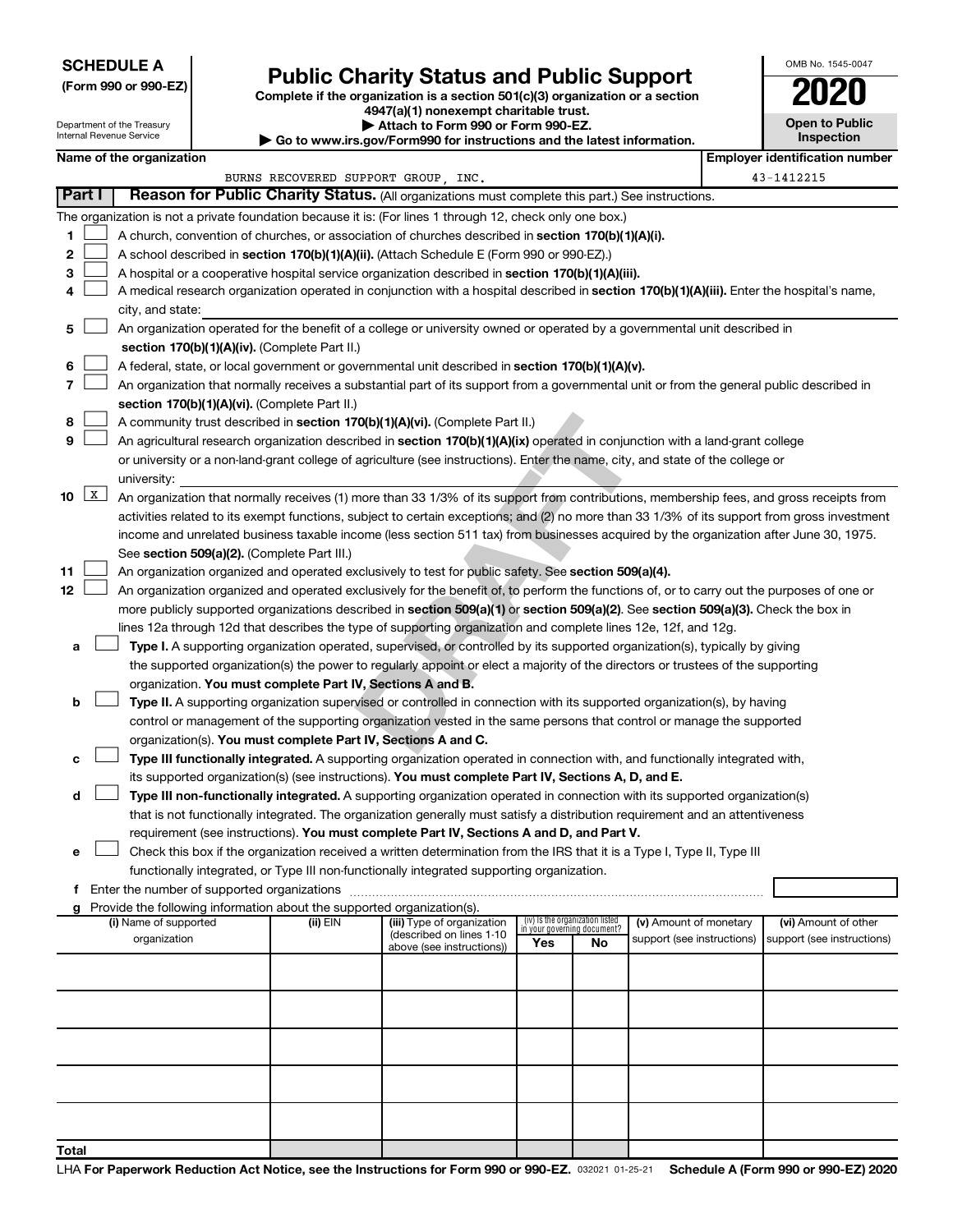## Schedule A (Form 990 or 990-EZ) 2020 BURNS RECOVERED SUPPORT GROUP, INC. 43-1412215 Page

(Complete only if you checked the box on line 5, 7, or 8 of Part I or if the organization failed to qualify under Part III. If the organization fails to qualify under the tests listed below, please complete Part III.) **Part II Support Schedule for Organizations Described in Sections 170(b)(1)(A)(iv) and 170(b)(1)(A)(vi)**

|   | <b>Section A. Public Support</b>                                                                                                                                                                                                    |          |          |            |            |          |           |
|---|-------------------------------------------------------------------------------------------------------------------------------------------------------------------------------------------------------------------------------------|----------|----------|------------|------------|----------|-----------|
|   | Calendar year (or fiscal year beginning in)                                                                                                                                                                                         | (a) 2016 | (b) 2017 | $(c)$ 2018 | $(d)$ 2019 | (e) 2020 | (f) Total |
|   | 1 Gifts, grants, contributions, and                                                                                                                                                                                                 |          |          |            |            |          |           |
|   | membership fees received. (Do not                                                                                                                                                                                                   |          |          |            |            |          |           |
|   | include any "unusual grants.")                                                                                                                                                                                                      |          |          |            |            |          |           |
|   | 2 Tax revenues levied for the organ-                                                                                                                                                                                                |          |          |            |            |          |           |
|   | ization's benefit and either paid to                                                                                                                                                                                                |          |          |            |            |          |           |
|   | or expended on its behalf                                                                                                                                                                                                           |          |          |            |            |          |           |
|   | 3 The value of services or facilities                                                                                                                                                                                               |          |          |            |            |          |           |
|   | furnished by a governmental unit to                                                                                                                                                                                                 |          |          |            |            |          |           |
|   | the organization without charge                                                                                                                                                                                                     |          |          |            |            |          |           |
| 4 | Total. Add lines 1 through 3                                                                                                                                                                                                        |          |          |            |            |          |           |
| 5 | The portion of total contributions                                                                                                                                                                                                  |          |          |            |            |          |           |
|   | by each person (other than a                                                                                                                                                                                                        |          |          |            |            |          |           |
|   | governmental unit or publicly                                                                                                                                                                                                       |          |          |            |            |          |           |
|   | supported organization) included                                                                                                                                                                                                    |          |          |            |            |          |           |
|   | on line 1 that exceeds 2% of the                                                                                                                                                                                                    |          |          |            |            |          |           |
|   | amount shown on line 11,                                                                                                                                                                                                            |          |          |            |            |          |           |
|   | column (f)                                                                                                                                                                                                                          |          |          |            |            |          |           |
|   | 6 Public support. Subtract line 5 from line 4.                                                                                                                                                                                      |          |          |            |            |          |           |
|   | <b>Section B. Total Support</b>                                                                                                                                                                                                     |          |          |            |            |          |           |
|   | Calendar year (or fiscal year beginning in)                                                                                                                                                                                         | (a) 2016 | (b) 2017 | $(c)$ 2018 | $(d)$ 2019 | (e) 2020 | (f) Total |
|   | 7 Amounts from line 4                                                                                                                                                                                                               |          |          |            |            |          |           |
| 8 | Gross income from interest.                                                                                                                                                                                                         |          |          |            |            |          |           |
|   | dividends, payments received on                                                                                                                                                                                                     |          |          |            |            |          |           |
|   | securities loans, rents, royalties,                                                                                                                                                                                                 |          |          |            |            |          |           |
|   | and income from similar sources                                                                                                                                                                                                     |          |          |            |            |          |           |
| 9 | Net income from unrelated business                                                                                                                                                                                                  |          |          |            |            |          |           |
|   | activities, whether or not the                                                                                                                                                                                                      |          |          |            |            |          |           |
|   | business is regularly carried on                                                                                                                                                                                                    |          |          |            |            |          |           |
|   | 10 Other income. Do not include gain                                                                                                                                                                                                |          |          |            |            |          |           |
|   | or loss from the sale of capital                                                                                                                                                                                                    |          |          |            |            |          |           |
|   | assets (Explain in Part VI.)                                                                                                                                                                                                        |          |          |            |            |          |           |
|   | 11 Total support. Add lines 7 through 10                                                                                                                                                                                            |          |          |            |            |          |           |
|   | <b>12</b> Gross receipts from related activities, etc. (see instructions)                                                                                                                                                           |          |          |            |            | 12       |           |
|   | 13 First 5 years. If the Form 990 is for the organization's first, second, third, fourth, or fifth tax year as a section 501(c)(3)                                                                                                  |          |          |            |            |          |           |
|   | organization, check this box and stop here <b>construction and construction</b> construction of the state of the state of the state of the state of the state of the state of the state of the state of the state of the state of t |          |          |            |            |          |           |
|   | <b>Section C. Computation of Public Support Percentage</b>                                                                                                                                                                          |          |          |            |            |          |           |
|   |                                                                                                                                                                                                                                     |          |          |            |            | 14       | %         |
|   |                                                                                                                                                                                                                                     |          |          |            |            | 15       | %         |
|   | 16a 33 1/3% support test - 2020. If the organization did not check the box on line 13, and line 14 is 33 1/3% or more, check this box and                                                                                           |          |          |            |            |          |           |
|   |                                                                                                                                                                                                                                     |          |          |            |            |          |           |
|   | b 33 1/3% support test - 2019. If the organization did not check a box on line 13 or 16a, and line 15 is 33 1/3% or more, check this box                                                                                            |          |          |            |            |          |           |
|   |                                                                                                                                                                                                                                     |          |          |            |            |          |           |
|   | 17a 10% -facts-and-circumstances test - 2020. If the organization did not check a box on line 13, 16a, or 16b, and line 14 is 10% or more,                                                                                          |          |          |            |            |          |           |
|   | and if the organization meets the facts-and-circumstances test, check this box and stop here. Explain in Part VI how the organization                                                                                               |          |          |            |            |          |           |
|   | meets the facts-and-circumstances test. The organization qualifies as a publicly supported organization                                                                                                                             |          |          |            |            |          |           |
|   | <b>b 10%</b> -facts-and-circumstances test - 2019. If the organization did not check a box on line 13, 16a, 16b, or 17a, and line 15 is 10% or                                                                                      |          |          |            |            |          |           |
|   | more, and if the organization meets the facts-and-circumstances test, check this box and stop here. Explain in Part VI how the                                                                                                      |          |          |            |            |          |           |
|   | organization meets the facts-and-circumstances test. The organization qualifies as a publicly supported organization                                                                                                                |          |          |            |            |          |           |
|   | 18 Private foundation. If the organization did not check a box on line 13, 16a, 16b, 17a, or 17b, check this box and see instructions                                                                                               |          |          |            |            |          |           |

| - 1<br>×<br>___<br>÷ | $\sim$<br>om,<br>۰ |
|----------------------|--------------------|
|                      |                    |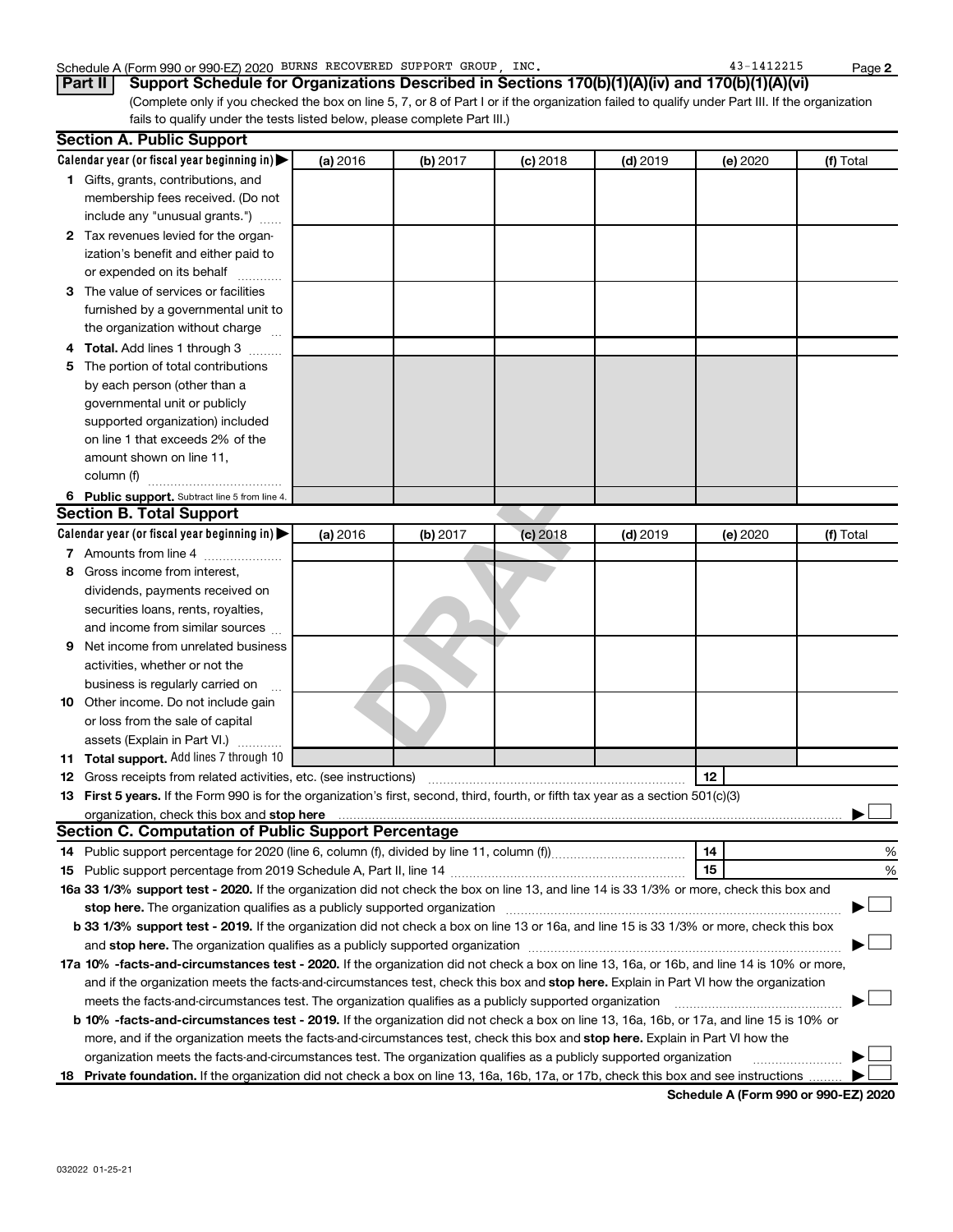## Schedule A (Form 990 or 990-EZ) 2020 BURNS RECOVERED SUPPORT GROUP, INC. 43-1412215 Page

**Part III Support Schedule for Organizations Described in Section 509(a)(2)** 

(Complete only if you checked the box on line 10 of Part I or if the organization failed to qualify under Part II. If the organization fails to qualify under the tests listed below, please complete Part II.)

| <b>Section A. Public Support</b>                                                                                                                                                                                                                                 |          |          |            |            |           |              |
|------------------------------------------------------------------------------------------------------------------------------------------------------------------------------------------------------------------------------------------------------------------|----------|----------|------------|------------|-----------|--------------|
| Calendar year (or fiscal year beginning in)                                                                                                                                                                                                                      | (a) 2016 | (b) 2017 | $(c)$ 2018 | $(d)$ 2019 | (e) 2020  | (f) Total    |
| 1 Gifts, grants, contributions, and                                                                                                                                                                                                                              |          |          |            |            |           |              |
| membership fees received. (Do not                                                                                                                                                                                                                                |          |          |            |            |           |              |
| include any "unusual grants.")                                                                                                                                                                                                                                   | 317,030. | 349,647. | 304,380.   | 338,747.   | 250, 121. | 1,559,925.   |
| 2 Gross receipts from admissions,<br>merchandise sold or services per-<br>formed, or facilities furnished in<br>any activity that is related to the<br>organization's tax-exempt purpose                                                                         |          |          |            |            |           |              |
| 3 Gross receipts from activities that                                                                                                                                                                                                                            |          |          |            |            |           |              |
| are not an unrelated trade or bus-<br>iness under section 513                                                                                                                                                                                                    |          |          |            |            |           |              |
| 4 Tax revenues levied for the organ-                                                                                                                                                                                                                             |          |          |            |            |           |              |
| ization's benefit and either paid to                                                                                                                                                                                                                             |          |          |            |            |           |              |
| or expended on its behalf                                                                                                                                                                                                                                        |          |          |            |            |           |              |
| 5 The value of services or facilities                                                                                                                                                                                                                            |          |          |            |            |           |              |
| furnished by a governmental unit to<br>the organization without charge                                                                                                                                                                                           |          |          |            |            |           |              |
| 6 Total. Add lines 1 through 5                                                                                                                                                                                                                                   | 317,030. | 349,647  | 304,380    | 338,747    | 250,121   | 1,559,925.   |
| 7a Amounts included on lines 1, 2, and                                                                                                                                                                                                                           |          |          |            |            |           |              |
| 3 received from disqualified persons                                                                                                                                                                                                                             | 77,965.  | 107,751  | 78,199     | 118,745    | 89,137.   | 471,797.     |
| <b>b</b> Amounts included on lines 2 and 3 received<br>from other than disqualified persons that<br>exceed the greater of \$5,000 or 1% of the<br>amount on line 13 for the year                                                                                 |          |          |            |            |           | 0.           |
| c Add lines 7a and 7b                                                                                                                                                                                                                                            | 77,965.  | 107, 751 | 78,199     | 118,745    | 89,137    | 471,797.     |
| 8 Public support. (Subtract line 7c from line 6.)                                                                                                                                                                                                                |          |          |            |            |           | 1,088,128.   |
| <b>Section B. Total Support</b>                                                                                                                                                                                                                                  |          |          |            |            |           |              |
| Calendar year (or fiscal year beginning in)                                                                                                                                                                                                                      | (a) 2016 | (b) 2017 | $(c)$ 2018 | $(d)$ 2019 | (e) 2020  | (f) Total    |
| 9 Amounts from line 6                                                                                                                                                                                                                                            | 317,030  | 349,647  | 304,380    | 338,747    | 250,121   | 1,559,925.   |
| <b>10a</b> Gross income from interest,<br>dividends, payments received on<br>securities loans, rents, royalties,<br>and income from similar sources<br><b>b</b> Unrelated business taxable income                                                                | 17,421   | 19,548   | 28,350.    | 25,863     | 14,353.   | 105,535.     |
| (less section 511 taxes) from businesses                                                                                                                                                                                                                         |          |          |            |            |           |              |
| acquired after June 30, 1975                                                                                                                                                                                                                                     |          |          |            |            |           |              |
| c Add lines 10a and 10b<br>11 Net income from unrelated business<br>activities not included in line 10b,<br>whether or not the business is                                                                                                                       | 17,421   | 19,548   | 28,350     | 25,863     | 14,353    | 105,535.     |
| regularly carried on                                                                                                                                                                                                                                             |          |          | 4,810      |            |           | 4,810.       |
| <b>12</b> Other income. Do not include gain<br>or loss from the sale of capital                                                                                                                                                                                  | 1,389.   | 3,121,   | 847        | 1,408      | 15,000.   | 21,765.      |
| assets (Explain in Part VI.)<br>13 Total support. (Add lines 9, 10c, 11, and 12.)                                                                                                                                                                                | 335,840. | 372,316  | 338,387    | 366,018    | 279,474   | 1,692,035.   |
| 14 First 5 years. If the Form 990 is for the organization's first, second, third, fourth, or fifth tax year as a section 501(c)(3) organization,                                                                                                                 |          |          |            |            |           |              |
| check this box and stop here                                                                                                                                                                                                                                     |          |          |            |            |           |              |
| <b>Section C. Computation of Public Support Percentage</b>                                                                                                                                                                                                       |          |          |            |            |           |              |
| 15 Public support percentage for 2020 (line 8, column (f), divided by line 13, column (f))                                                                                                                                                                       |          |          |            |            | 15        | 64.31<br>%   |
|                                                                                                                                                                                                                                                                  |          |          |            |            | 16        | 91.94<br>%   |
| 16 Public support percentage from 2019 Schedule A, Part III, line 15<br>Section D. Computation of Investment Income Percentage                                                                                                                                   |          |          |            |            |           |              |
|                                                                                                                                                                                                                                                                  |          |          |            |            |           |              |
| 17 Investment income percentage for 2020 (line 10c, column (f), divided by line 13, column (f)                                                                                                                                                                   |          |          |            |            | 17        | 6.24<br>%    |
| 18 Investment income percentage from 2019 Schedule A, Part III, line 17                                                                                                                                                                                          |          |          |            |            | 18        | 6,40<br>$\%$ |
| 19a 33 1/3% support tests - 2020. If the organization did not check the box on line 14, and line 15 is more than 33 1/3%, and line 17 is not                                                                                                                     |          |          |            |            |           |              |
| more than 33 1/3%, check this box and stop here. The organization qualifies as a publicly supported organization<br><b>b 33 1/3% support tests - 2019.</b> If the organization did not check a box on line 14 or line 19a, and line 16 is more than 33 1/3%, and |          |          |            |            |           | $\mathbf{x}$ |
| line 18 is not more than 33 1/3%, check this box and stop here. The organization qualifies as a publicly supported organization                                                                                                                                  |          |          |            |            |           |              |
| 20 Private foundation. If the organization did not check a box on line 14, 19a, or 19b, check this box and see instructions                                                                                                                                      |          |          |            |            |           |              |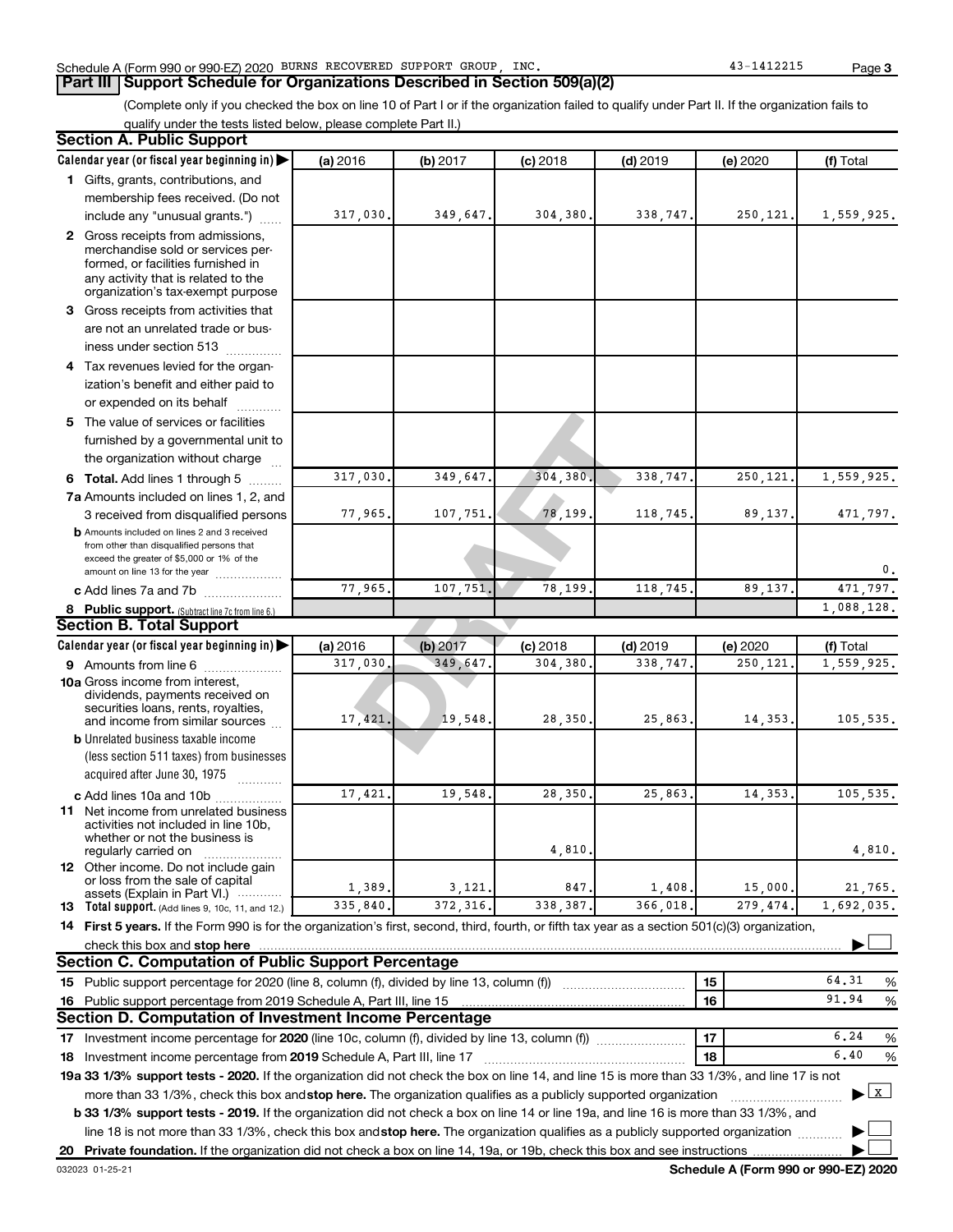## **Part IV Supporting Organizations**

(Complete only if you checked a box in line 12 on Part I. If you checked box 12a, Part I, complete Sections A and B. If you checked box 12b, Part I, complete Sections A and C. If you checked box 12c, Part I, complete Sections A, D, and E. If you checked box 12d, Part I, complete Sections A and D, and complete Part V.)

## **Section A. All Supporting Organizations**

- **1** Are all of the organization's supported organizations listed by name in the organization's governing documents? If "No," describe in Part VI how the supported organizations are designated. If designated by *class or purpose, describe the designation. If historic and continuing relationship, explain.*
- **2** Did the organization have any supported organization that does not have an IRS determination of status under section 509(a)(1) or (2)? If "Yes," explain in Part **VI** how the organization determined that the supported *organization was described in section 509(a)(1) or (2).*
- **3a** Did the organization have a supported organization described in section 501(c)(4), (5), or (6)? If "Yes," answer *lines 3b and 3c below.*
- **b** Did the organization confirm that each supported organization qualified under section 501(c)(4), (5), or (6) and satisfied the public support tests under section 509(a)(2)? If "Yes," describe in Part VI when and how the *organization made the determination.*
- **c** Did the organization ensure that all support to such organizations was used exclusively for section 170(c)(2)(B) purposes? If "Yes," explain in Part VI what controls the organization put in place to ensure such use.
- **4 a** *If* Was any supported organization not organized in the United States ("foreign supported organization")? *"Yes," and if you checked box 12a or 12b in Part I, answer lines 4b and 4c below.*
- **b** Did the organization have ultimate control and discretion in deciding whether to make grants to the foreign supported organization? If "Yes," describe in Part VI how the organization had such control and discretion *despite being controlled or supervised by or in connection with its supported organizations.*
- **c** Did the organization support any foreign supported organization that does not have an IRS determination under sections 501(c)(3) and 509(a)(1) or (2)? If "Yes," explain in Part VI what controls the organization used *to ensure that all support to the foreign supported organization was used exclusively for section 170(c)(2)(B) purposes.*
- rols the organization put in place to ensure such use.<br>
in the United States ("foreign supported organization")? If<br>
11, answer lines 4b and 4c below.<br>
discretion in deciding whether to make grants to the foreign<br>
and **VI 5a** Did the organization add, substitute, or remove any supported organizations during the tax year? If "Yes," answer lines 5b and 5c below (if applicable). Also, provide detail in **Part VI,** including (i) the names and EIN *numbers of the supported organizations added, substituted, or removed; (ii) the reasons for each such action; (iii) the authority under the organization's organizing document authorizing such action; and (iv) how the action was accomplished (such as by amendment to the organizing document).*
- **b** Type I or Type II only. Was any added or substituted supported organization part of a class already designated in the organization's organizing document?
- **c Substitutions only.**  Was the substitution the result of an event beyond the organization's control?
- **6** Did the organization provide support (whether in the form of grants or the provision of services or facilities) to **Part VI.** support or benefit one or more of the filing organization's supported organizations? If "Yes," provide detail in anyone other than (i) its supported organizations, (ii) individuals that are part of the charitable class benefited by one or more of its supported organizations, or (iii) other supporting organizations that also
- **7** Did the organization provide a grant, loan, compensation, or other similar payment to a substantial contributor regard to a substantial contributor? If "Yes," complete Part I of Schedule L (Form 990 or 990-EZ). (as defined in section 4958(c)(3)(C)), a family member of a substantial contributor, or a 35% controlled entity with
- **8** Did the organization make a loan to a disqualified person (as defined in section 4958) not described in line 7? *If "Yes," complete Part I of Schedule L (Form 990 or 990-EZ).*
- **9 a** Was the organization controlled directly or indirectly at any time during the tax year by one or more in section 509(a)(1) or (2))? If "Yes," provide detail in **Part VI.** disqualified persons, as defined in section 4946 (other than foundation managers and organizations described
- **b** Did one or more disqualified persons (as defined in line 9a) hold a controlling interest in any entity in which the supporting organization had an interest? If "Yes," provide detail in Part VI.
- **c** Did a disqualified person (as defined in line 9a) have an ownership interest in, or derive any personal benefit from, assets in which the supporting organization also had an interest? If "Yes," provide detail in Part VI.
- **10 a** Was the organization subject to the excess business holdings rules of section 4943 because of section supporting organizations)? If "Yes," answer line 10b below. 4943(f) (regarding certain Type II supporting organizations, and all Type III non-functionally integrated
	- **b** Did the organization have any excess business holdings in the tax year? (Use Schedule C, Form 4720, to *determine whether the organization had excess business holdings.)*

**10b**

**Yes No**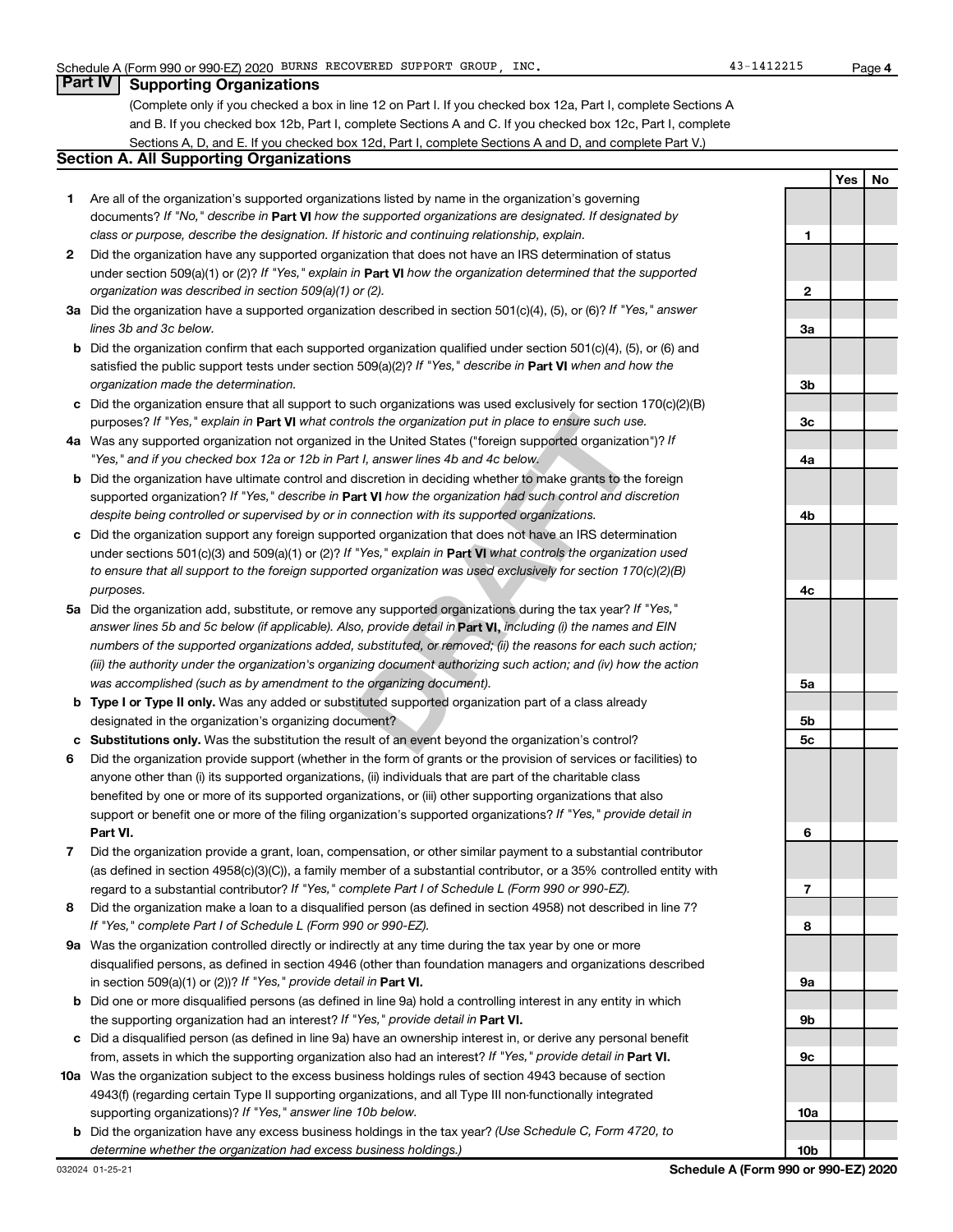|    | Schedule A (Form 990 or 990-EZ) 2020 BURNS RECOVERED SUPPORT GROUP, INC.                                                                                                                                                                                  | 43-1412215      |     | Page 5 |
|----|-----------------------------------------------------------------------------------------------------------------------------------------------------------------------------------------------------------------------------------------------------------|-----------------|-----|--------|
|    | <b>Supporting Organizations (continued)</b><br><b>Part IV</b>                                                                                                                                                                                             |                 |     |        |
|    |                                                                                                                                                                                                                                                           |                 | Yes | No     |
| 11 | Has the organization accepted a gift or contribution from any of the following persons?                                                                                                                                                                   |                 |     |        |
|    | a A person who directly or indirectly controls, either alone or together with persons described in lines 11b and                                                                                                                                          |                 |     |        |
|    | 11c below, the governing body of a supported organization?                                                                                                                                                                                                | 11a             |     |        |
|    | <b>b</b> A family member of a person described in line 11a above?                                                                                                                                                                                         | 11 <sub>b</sub> |     |        |
|    | c A 35% controlled entity of a person described in line 11a or 11b above? If "Yes" to line 11a, 11b, or 11c, provide                                                                                                                                      |                 |     |        |
|    | detail in Part VI.                                                                                                                                                                                                                                        | 11c             |     |        |
|    | <b>Section B. Type I Supporting Organizations</b>                                                                                                                                                                                                         |                 |     |        |
|    |                                                                                                                                                                                                                                                           |                 | Yes | No     |
| 1  | Did the governing body, members of the governing body, officers acting in their official capacity, or membership of one or                                                                                                                                |                 |     |        |
|    | more supported organizations have the power to regularly appoint or elect at least a majority of the organization's officers,                                                                                                                             |                 |     |        |
|    | directors, or trustees at all times during the tax year? If "No," describe in Part VI how the supported organization(s)<br>effectively operated, supervised, or controlled the organization's activities. If the organization had more than one supported |                 |     |        |
|    | organization, describe how the powers to appoint and/or remove officers, directors, or trustees were allocated among the                                                                                                                                  |                 |     |        |
|    | supported organizations and what conditions or restrictions, if any, applied to such powers during the tax year.                                                                                                                                          | 1               |     |        |
| 2  | Did the organization operate for the benefit of any supported organization other than the supported                                                                                                                                                       |                 |     |        |
|    | organization(s) that operated, supervised, or controlled the supporting organization? If "Yes," explain in                                                                                                                                                |                 |     |        |
|    | Part VI how providing such benefit carried out the purposes of the supported organization(s) that operated,                                                                                                                                               |                 |     |        |
|    | supervised, or controlled the supporting organization.                                                                                                                                                                                                    | $\mathbf{2}$    |     |        |
|    | <b>Section C. Type II Supporting Organizations</b>                                                                                                                                                                                                        |                 |     |        |
|    |                                                                                                                                                                                                                                                           |                 | Yes | No     |
| 1. | Were a majority of the organization's directors or trustees during the tax year also a majority of the directors                                                                                                                                          |                 |     |        |
|    | or trustees of each of the organization's supported organization(s)? If "No," describe in Part VI how control                                                                                                                                             |                 |     |        |
|    | or management of the supporting organization was vested in the same persons that controlled or managed                                                                                                                                                    |                 |     |        |
|    | the supported organization(s).                                                                                                                                                                                                                            | 1               |     |        |
|    | <b>Section D. All Type III Supporting Organizations</b>                                                                                                                                                                                                   |                 |     |        |
|    |                                                                                                                                                                                                                                                           |                 | Yes | No     |
| 1  | Did the organization provide to each of its supported organizations, by the last day of the fifth month of the                                                                                                                                            |                 |     |        |
|    | organization's tax year, (i) a written notice describing the type and amount of support provided during the prior tax                                                                                                                                     |                 |     |        |
|    | year, (ii) a copy of the Form 990 that was most recently filed as of the date of notification, and (iii) copies of the                                                                                                                                    |                 |     |        |
|    | organization's governing documents in effect on the date of notification, to the extent not previously provided?                                                                                                                                          | 1               |     |        |
| 2  | Were any of the organization's officers, directors, or trustees either (i) appointed or elected by the supported                                                                                                                                          |                 |     |        |
|    | organization(s) or (ii) serving on the governing body of a supported organization? If "No," explain in Part VI how                                                                                                                                        |                 |     |        |
|    | the organization maintained a close and continuous working relationship with the supported organization(s).                                                                                                                                               | $\mathbf{2}$    |     |        |
| 3  | By reason of the relationship described in line 2, above, did the organization's supported organizations have a                                                                                                                                           |                 |     |        |
|    | significant voice in the organization's investment policies and in directing the use of the organization's                                                                                                                                                |                 |     |        |
|    | income or assets at all times during the tax year? If "Yes," describe in Part VI the role the organization's                                                                                                                                              |                 |     |        |
|    | supported organizations played in this regard.                                                                                                                                                                                                            | з               |     |        |
|    | Section E. Type III Functionally Integrated Supporting Organizations                                                                                                                                                                                      |                 |     |        |
| 1. | Check the box next to the method that the organization used to satisfy the Integral Part Test during the yealsee instructions).                                                                                                                           |                 |     |        |
| a  | The organization satisfied the Activities Test. Complete line 2 below.                                                                                                                                                                                    |                 |     |        |
| b  | The organization is the parent of each of its supported organizations. Complete line 3 below.                                                                                                                                                             |                 |     |        |
| c  | The organization supported a governmental entity. Describe in Part VI how you supported a governmental entity (see instructions).                                                                                                                         |                 |     |        |
| 2  | Activities Test. Answer lines 2a and 2b below.                                                                                                                                                                                                            |                 | Yes | No     |
| а  | Did substantially all of the organization's activities during the tax year directly further the exempt purposes of                                                                                                                                        |                 |     |        |
|    | the supported organization(s) to which the organization was responsive? If "Yes," then in Part VI identify                                                                                                                                                |                 |     |        |
|    | those supported organizations and explain how these activities directly furthered their exempt purposes,                                                                                                                                                  |                 |     |        |

- **b** Did the activities described in line 2a, above, constitute activities that, but for the organization's involvement, *how the organization was responsive to those supported organizations, and how the organization determined that these activities constituted substantially all of its activities.* one or more of the organization's supported organization(s) would have been engaged in? If "Yes," explain in
- **Part VI**  *the reasons for the organization's position that its supported organization(s) would have engaged in these activities but for the organization's involvement.*
- 3 Parent of Supported Organizations. Answer lines 3a and 3b below.
- **a** Did the organization have the power to regularly appoint or elect a majority of the officers, directors, or trustees of each of the supported organizations? If "Yes" or "No" provide details in Part VI.
- **b** Did the organization exercise a substantial degree of direction over the policies, programs, and activities of each of its supported organizations? If "Yes," describe in Part VI the role played by the organization in this regard.

**2a**

**2b**

**3a**

**3b**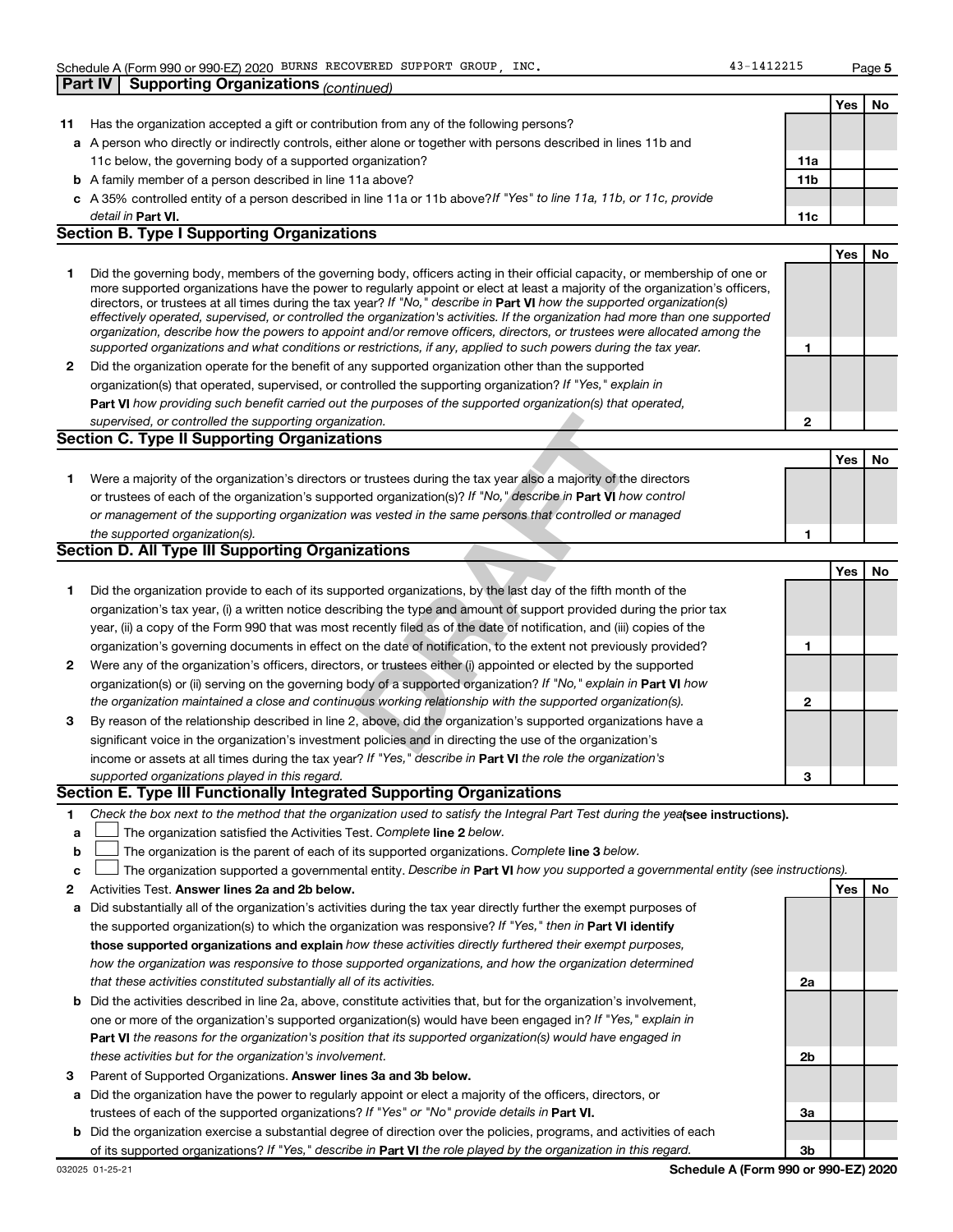## Schedule A (Form 990 or 990-EZ) 2020 BURNS RECOVERED SUPPORT GROUP, INC. 43-1412215 Page **Part V Type III Non-Functionally Integrated 509(a)(3) Supporting Organizations**

1 **Letter See instructions.** Check here if the organization satisfied the Integral Part Test as a qualifying trust on Nov. 20, 1970 (*explain in* Part **VI**). See instructions. All other Type III non-functionally integrated supporting organizations must complete Sections A through E.

|              | Section A - Adjusted Net Income                                             |                | (A) Prior Year | (B) Current Year<br>(optional) |
|--------------|-----------------------------------------------------------------------------|----------------|----------------|--------------------------------|
| 1            | Net short-term capital gain                                                 | 1              |                |                                |
| 2            | Recoveries of prior-year distributions                                      | $\mathbf{2}$   |                |                                |
| 3            | Other gross income (see instructions)                                       | 3              |                |                                |
| 4            | Add lines 1 through 3.                                                      | 4              |                |                                |
| 5            | Depreciation and depletion                                                  | 5              |                |                                |
| 6            | Portion of operating expenses paid or incurred for production or            |                |                |                                |
|              | collection of gross income or for management, conservation, or              |                |                |                                |
|              | maintenance of property held for production of income (see instructions)    | 6              |                |                                |
| 7            | Other expenses (see instructions)                                           | $\overline{7}$ |                |                                |
| 8            | Adjusted Net Income (subtract lines 5, 6, and 7 from line 4)                | 8              |                |                                |
|              | <b>Section B - Minimum Asset Amount</b>                                     |                | (A) Prior Year | (B) Current Year<br>(optional) |
| 1            | Aggregate fair market value of all non-exempt-use assets (see               |                |                |                                |
|              | instructions for short tax year or assets held for part of year):           |                |                |                                |
|              | a Average monthly value of securities                                       | 1a             |                |                                |
|              | <b>b</b> Average monthly cash balances                                      | 1 <sub>b</sub> |                |                                |
|              | c Fair market value of other non-exempt-use assets                          | 1c             |                |                                |
|              | <b>d</b> Total (add lines 1a, 1b, and 1c)                                   | 1d             |                |                                |
|              | <b>e</b> Discount claimed for blockage or other factors                     |                |                |                                |
|              | (explain in detail in <b>Part VI</b> ):                                     |                |                |                                |
| $\mathbf{2}$ | Acquisition indebtedness applicable to non-exempt-use assets                | $\overline{2}$ |                |                                |
| З            | Subtract line 2 from line 1d.                                               | 3              |                |                                |
| 4            | Cash deemed held for exempt use. Enter 0.015 of line 3 (for greater amount, |                |                |                                |
|              | see instructions).                                                          | 4              |                |                                |
| 5            | Net value of non-exempt-use assets (subtract line 4 from line 3)            | 5              |                |                                |
| 6            | Multiply line 5 by 0.035.                                                   | 6              |                |                                |
| 7            | Recoveries of prior-year distributions                                      | $\overline{7}$ |                |                                |
| 8            | <b>Minimum Asset Amount (add line 7 to line 6)</b>                          | 8              |                |                                |
|              | <b>Section C - Distributable Amount</b>                                     |                |                | <b>Current Year</b>            |
| 1            | Adjusted net income for prior year (from Section A, line 8, column A)       | 1              |                |                                |
| 2            | Enter 0.85 of line 1.                                                       | $\mathbf{2}$   |                |                                |
| З            | Minimum asset amount for prior year (from Section B, line 8, column A)      | 3              |                |                                |
| 4            | Enter greater of line 2 or line 3.                                          | 4              |                |                                |
| 5            | Income tax imposed in prior year                                            | 5              |                |                                |
| 6            | <b>Distributable Amount.</b> Subtract line 5 from line 4, unless subject to |                |                |                                |
|              | emergency temporary reduction (see instructions).                           | 6              |                |                                |

**7** Let Check here if the current year is the organization's first as a non-functionally integrated Type III supporting organization (see instructions).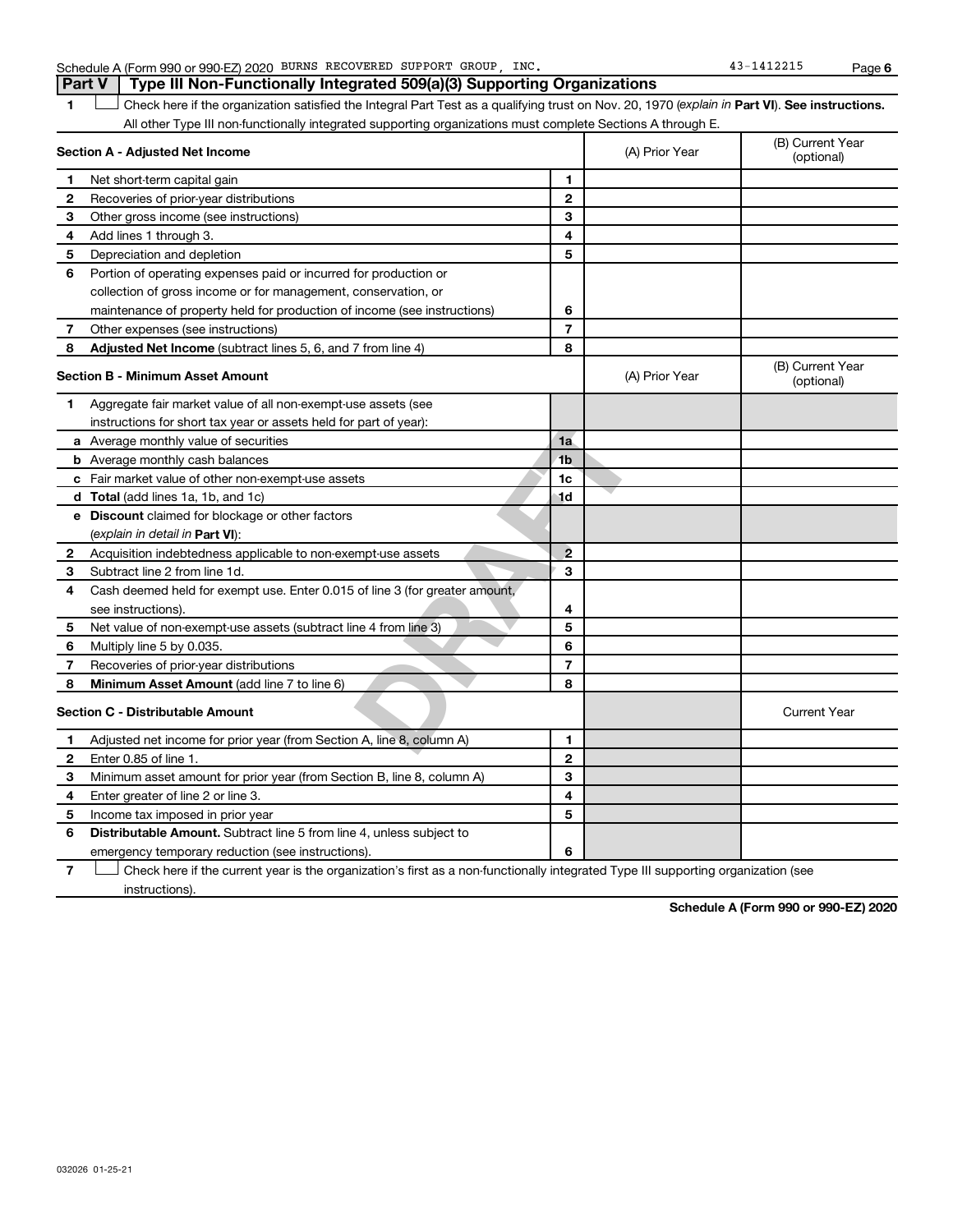|    | Type III Non-Functionally Integrated 509(a)(3) Supporting Organizations (continued)<br><b>Part V</b> |                             |                                       |                                         |  |
|----|------------------------------------------------------------------------------------------------------|-----------------------------|---------------------------------------|-----------------------------------------|--|
|    | <b>Current Year</b><br><b>Section D - Distributions</b>                                              |                             |                                       |                                         |  |
| 1  | Amounts paid to supported organizations to accomplish exempt purposes                                |                             |                                       | 1                                       |  |
| 2  | Amounts paid to perform activity that directly furthers exempt purposes of supported                 |                             |                                       |                                         |  |
|    | organizations, in excess of income from activity                                                     |                             | 2                                     |                                         |  |
| 3  | Administrative expenses paid to accomplish exempt purposes of supported organizations                |                             | 3                                     |                                         |  |
| 4  | Amounts paid to acquire exempt-use assets                                                            |                             | 4                                     |                                         |  |
| 5  | Qualified set-aside amounts (prior IRS approval required - provide details in Part VI)               |                             | 5                                     |                                         |  |
| 6  | Other distributions ( <i>describe in Part VI</i> ). See instructions.                                |                             | 6                                     |                                         |  |
| 7  | Total annual distributions. Add lines 1 through 6.                                                   |                             | 7                                     |                                         |  |
| 8  | Distributions to attentive supported organizations to which the organization is responsive           |                             |                                       |                                         |  |
|    | (provide details in Part VI). See instructions.                                                      |                             | 8                                     |                                         |  |
| 9  | Distributable amount for 2020 from Section C, line 6                                                 |                             | 9                                     |                                         |  |
| 10 | Line 8 amount divided by line 9 amount                                                               |                             | 10                                    |                                         |  |
|    |                                                                                                      | (i)                         | (ii)                                  | (iii)                                   |  |
|    | <b>Section E - Distribution Allocations (see instructions)</b>                                       | <b>Excess Distributions</b> | <b>Underdistributions</b><br>Pre-2020 | <b>Distributable</b><br>Amount for 2020 |  |
| 1  | Distributable amount for 2020 from Section C, line 6                                                 |                             |                                       |                                         |  |
| 2  | Underdistributions, if any, for years prior to 2020 (reason-                                         |                             |                                       |                                         |  |
|    | able cause required - explain in Part VI). See instructions.                                         |                             |                                       |                                         |  |
| 3  | Excess distributions carryover, if any, to 2020                                                      |                             |                                       |                                         |  |
|    | a From 2015                                                                                          |                             |                                       |                                         |  |
|    | $b$ From 2016                                                                                        |                             |                                       |                                         |  |
|    | c From 2017                                                                                          |                             |                                       |                                         |  |
|    | d From 2018                                                                                          |                             |                                       |                                         |  |
|    | e From 2019                                                                                          |                             |                                       |                                         |  |
|    | f Total of lines 3a through 3e                                                                       |                             |                                       |                                         |  |
|    | g Applied to underdistributions of prior years                                                       |                             |                                       |                                         |  |
|    | <b>h</b> Applied to 2020 distributable amount                                                        |                             |                                       |                                         |  |
| Ť. | Carryover from 2015 not applied (see instructions)                                                   |                             |                                       |                                         |  |
|    | Remainder. Subtract lines 3g, 3h, and 3i from line 3f.                                               |                             |                                       |                                         |  |
| 4  | Distributions for 2020 from Section D,                                                               |                             |                                       |                                         |  |
|    | line $7:$                                                                                            |                             |                                       |                                         |  |
|    | a Applied to underdistributions of prior years                                                       |                             |                                       |                                         |  |
|    | <b>b</b> Applied to 2020 distributable amount                                                        |                             |                                       |                                         |  |
| с  | Remainder. Subtract lines 4a and 4b from line 4.                                                     |                             |                                       |                                         |  |
| 5  | Remaining underdistributions for years prior to 2020, if                                             |                             |                                       |                                         |  |
|    | any. Subtract lines 3g and 4a from line 2. For result greater                                        |                             |                                       |                                         |  |
|    | than zero, explain in Part VI. See instructions.                                                     |                             |                                       |                                         |  |
| 6  | Remaining underdistributions for 2020. Subtract lines 3h                                             |                             |                                       |                                         |  |
|    | and 4b from line 1. For result greater than zero, explain in                                         |                             |                                       |                                         |  |
|    | <b>Part VI.</b> See instructions.                                                                    |                             |                                       |                                         |  |
| 7  | Excess distributions carryover to 2021. Add lines 3j                                                 |                             |                                       |                                         |  |
|    | and 4c.                                                                                              |                             |                                       |                                         |  |
| 8  | Breakdown of line 7:                                                                                 |                             |                                       |                                         |  |
|    | a Excess from 2016                                                                                   |                             |                                       |                                         |  |
|    | <b>b</b> Excess from 2017                                                                            |                             |                                       |                                         |  |
|    | c Excess from 2018                                                                                   |                             |                                       |                                         |  |
|    | d Excess from 2019                                                                                   |                             |                                       |                                         |  |
|    | e Excess from 2020                                                                                   |                             |                                       |                                         |  |
|    |                                                                                                      |                             |                                       |                                         |  |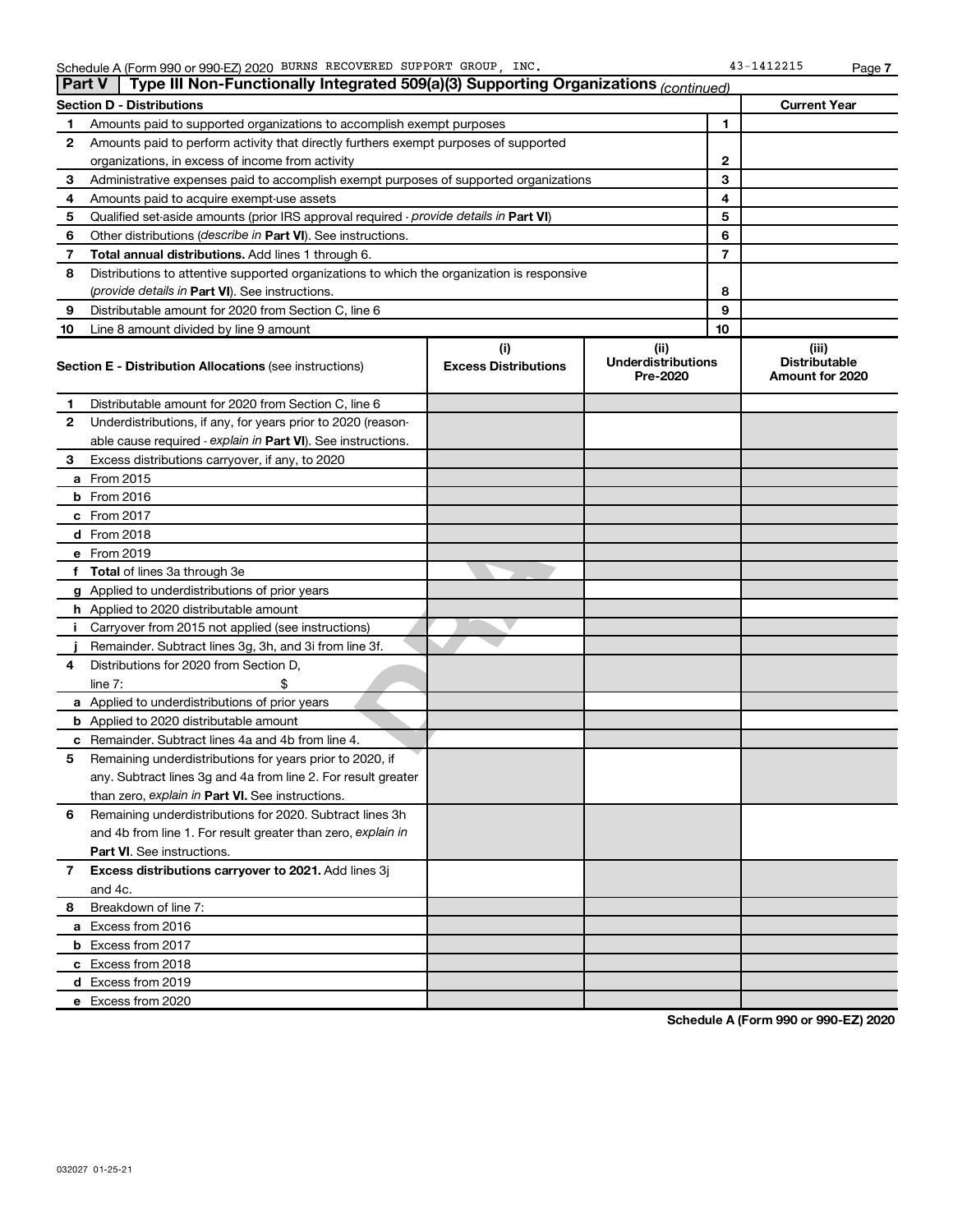Part VI | Supplemental Information. Provide the explanations required by Part II, line 10; Part II, line 17a or 17b; Part III, line 12; Part IV, Section A, lines 1, 2, 3b, 3c, 4b, 4c, 5a, 6, 9a, 9b, 9c, 11a, 11b, and 11c; Part IV, Section B, lines 1 and 2; Part IV, Section C, line 1; Part IV, Section D, lines 2 and 3; Part IV, Section E, lines 1c, 2a, 2b, 3a, and 3b; Part V, line 1; Part V, Section B, line 1e; Part V, Section D, lines 5, 6, and 8; and Part V, Section E, lines 2, 5, and 6. Also complete this part for any additional information. (See instructions.)

SCHEDULE A, PART III, LINE 12, EXPLANATION FOR OTHER INCOME:

| MISCELLANEOUS INCOME      |  |  |  |  |  |
|---------------------------|--|--|--|--|--|
| 2016 AMOUNT: \$ 1,389.    |  |  |  |  |  |
| 2017 AMOUNT: \$ 3,121.    |  |  |  |  |  |
| 2018 AMOUNT: \$ 847.      |  |  |  |  |  |
| 2019 AMOUNT: \$ 1,408.    |  |  |  |  |  |
| 2020 AMOUNT: \$ 0.        |  |  |  |  |  |
|                           |  |  |  |  |  |
| EMPLOYEE RETENTION CREDIT |  |  |  |  |  |
| 2020 AMOUNT: \$ 15,000.   |  |  |  |  |  |
|                           |  |  |  |  |  |
|                           |  |  |  |  |  |
|                           |  |  |  |  |  |
|                           |  |  |  |  |  |
|                           |  |  |  |  |  |
|                           |  |  |  |  |  |
|                           |  |  |  |  |  |
|                           |  |  |  |  |  |
|                           |  |  |  |  |  |
|                           |  |  |  |  |  |
|                           |  |  |  |  |  |
|                           |  |  |  |  |  |
|                           |  |  |  |  |  |
|                           |  |  |  |  |  |
|                           |  |  |  |  |  |
|                           |  |  |  |  |  |
|                           |  |  |  |  |  |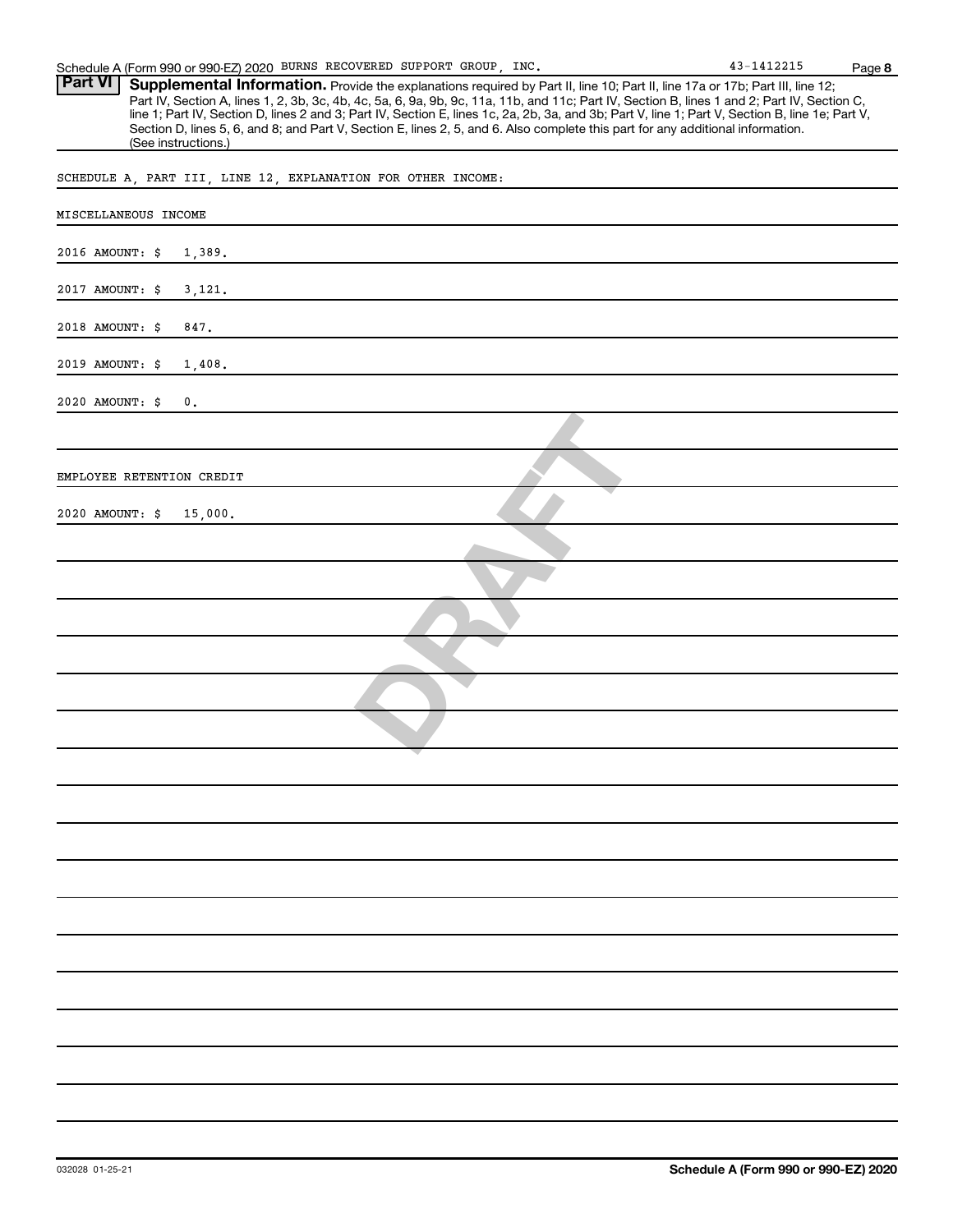**Payer's Name <sup>2016</sup>**

**Amount**

## **Payments from Disqualified Persons Included on Part III, Line 7a Schedule A <sup>2020</sup>**

**2020 Amount**

## **\*\* Do Not File \*\* \*\*\* Not Open to Public Inspection \*\*\***

**2017 Amount**

DR. MICHAEL SMOCK - BOD 1,250. 550. 700. 500. 1,200.

MICHAEL MAHLER - BOD 200. 0. 100. 0. 0.

REBECCA WILLIAMS - BOD 370. 250. 400. 250. 0.

MARCIA BROCKMAN - BOD 0. 0. 0. 100. 100.

MATT ERKER - BOD 0. 0. 0. 250. 240.

JEFFREY LITT - BOD 0. 0. 0. 0. 500.

SARLI FOUNDATION - SC 75,000. 75,000. 75,000. 75,000. 75,000.

JEFFERSON FOUNDATION - SC ( 0. 0. 0. 0. 0. 0. 0. 0. 10,000. 10,000 10,000 10,000 10:000 10:000 10:000 10:000 10

77,965. 107,751. 78,199. 118,745. 89,137.

| SHERI SHERMAN - BOD    | 210.               | 588.                      | 775.             | 150.           | 672         |
|------------------------|--------------------|---------------------------|------------------|----------------|-------------|
| CHRIS HOUSKA - BOD     | 100.               | 0.                        | 0.               | $\mathbf{0}$ . | $\pmb{0}$   |
| BRYAN SANGER - BOD     | 200.               | 500.                      | $\mathbf{0}$ .   | 775.           | 300         |
| ELI ABELES - BOD       | 300.               | 25.                       | $\mathbf{0}$ .   | $\mathbf{0}$ . | $\mathbf 0$ |
| FAITH BERGER - BOD     | $\boldsymbol{0}$ . | 338.                      | 600.             | 300.           | 500         |
| LYNN HUELSMANN - BOD   | 335.               | 500.                      | $\mathfrak{o}$ . | $\mathbf{0}$ . | $\mathbf 0$ |
| MARK WOOLBRIGHT - BOD  | 0.                 | $0^{\prime}$ .            | 624.             | 200,           | $\mathbf 0$ |
| BETHANY WESTLAKE - BOD | $\mathfrak o$ .    | $\overline{\mathbf{0}}$ . | $\mathbf{0}$ .   | 450            | 500         |
| BRIAN MOELLER - BOD    | $0 -$              | 0.                        | 0.               | 10.            | 20          |
| JEFF SADTLER - BOD     | 0.                 | 0.                        | $\mathbf{0}$ .   | 500,           | $\mathbf 0$ |
| KANISHA ANTHONY - BOD  | $\mathbf{0}$ .     | 0.                        | $\mathfrak o$ .  | 260            | 105         |
|                        |                    |                           |                  |                |             |

**2018 Amount**

**2019 Amount**

| MADER FOUNDATION - SC | $\mathbf{0}$ . | 30,000. | $\mathbf{0}$ . | 30,000. | $\mathbf{0}$ . |
|-----------------------|----------------|---------|----------------|---------|----------------|
|                       |                |         |                |         |                |
|                       |                |         |                |         |                |
|                       |                |         |                |         |                |
|                       |                |         |                |         |                |
|                       |                |         |                |         |                |
| Total to Schedule A,  |                |         |                |         |                |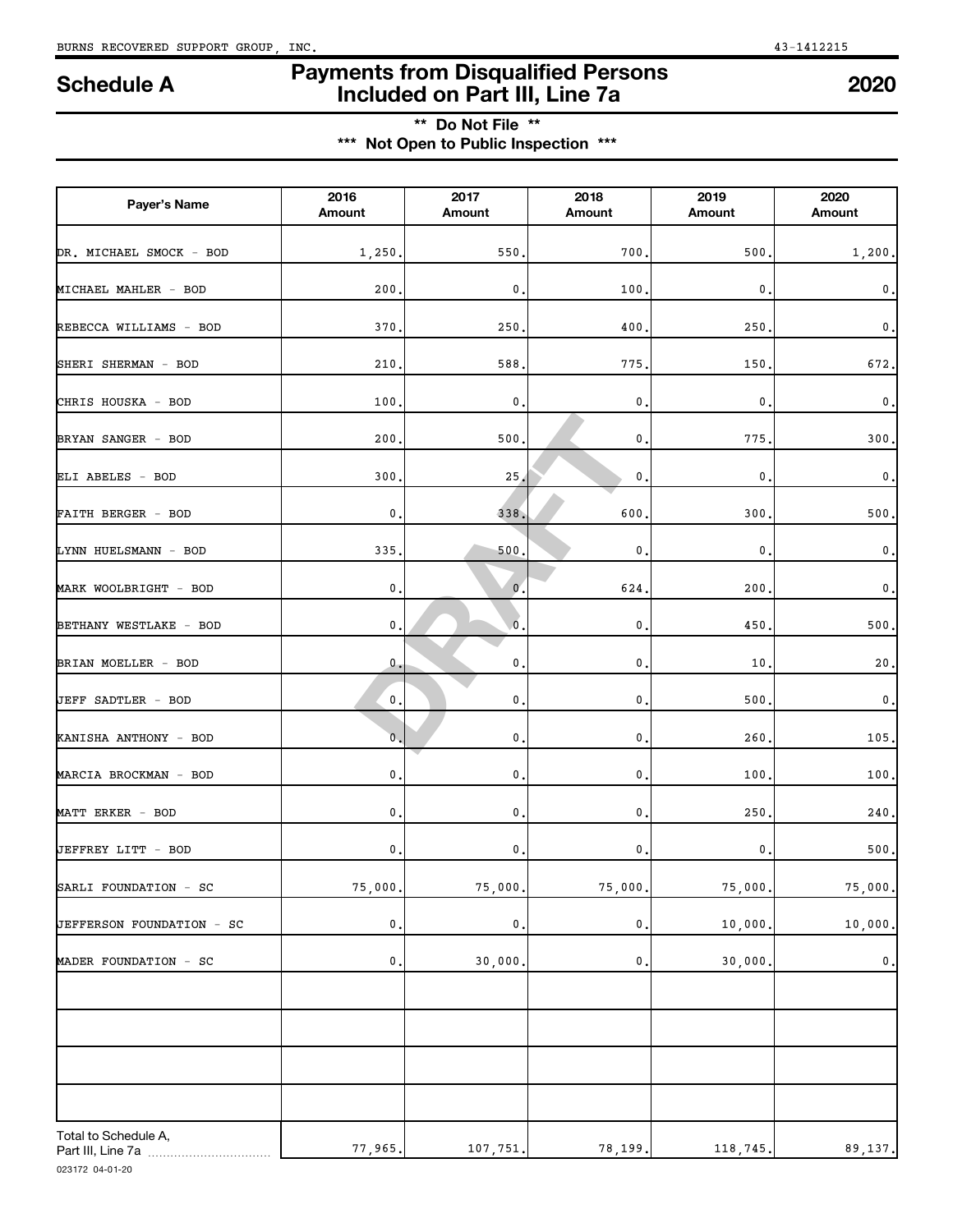## **Schedule B Schedule of Contributors**

**or 990-PF) | Attach to Form 990, Form 990-EZ, or Form 990-PF. | Go to www.irs.gov/Form990 for the latest information.** OMB No. 1545-0047

**2020**

| Department of the Treasury<br>Internal Revenue Service |                                                                                                                                                                                                                                                                                                                                                                                                                                                  | TV L                                  |  |  |
|--------------------------------------------------------|--------------------------------------------------------------------------------------------------------------------------------------------------------------------------------------------------------------------------------------------------------------------------------------------------------------------------------------------------------------------------------------------------------------------------------------------------|---------------------------------------|--|--|
| Name of the organization                               |                                                                                                                                                                                                                                                                                                                                                                                                                                                  | <b>Employer identification number</b> |  |  |
|                                                        | BURNS RECOVERED SUPPORT GROUP, INC.                                                                                                                                                                                                                                                                                                                                                                                                              | 43-1412215                            |  |  |
| Organization type (check one):                         |                                                                                                                                                                                                                                                                                                                                                                                                                                                  |                                       |  |  |
| Filers of:                                             | Section:                                                                                                                                                                                                                                                                                                                                                                                                                                         |                                       |  |  |
| Form 990 or 990-EZ                                     | x  <br>$501(c)(3)$ (enter number) organization                                                                                                                                                                                                                                                                                                                                                                                                   |                                       |  |  |
|                                                        | $4947(a)(1)$ nonexempt charitable trust not treated as a private foundation                                                                                                                                                                                                                                                                                                                                                                      |                                       |  |  |
|                                                        | 527 political organization                                                                                                                                                                                                                                                                                                                                                                                                                       |                                       |  |  |
| Form 990-PF                                            | 501(c)(3) exempt private foundation                                                                                                                                                                                                                                                                                                                                                                                                              |                                       |  |  |
|                                                        | 4947(a)(1) nonexempt charitable trust treated as a private foundation                                                                                                                                                                                                                                                                                                                                                                            |                                       |  |  |
|                                                        | 501(c)(3) taxable private foundation                                                                                                                                                                                                                                                                                                                                                                                                             |                                       |  |  |
|                                                        | Check if your organization is covered by the General Rule or a Special Rule.<br>Note: Only a section 501(c)(7), (8), or (10) organization can check boxes for both the General Rule and a Special Rule. See instructions.                                                                                                                                                                                                                        |                                       |  |  |
| <b>General Rule</b>                                    |                                                                                                                                                                                                                                                                                                                                                                                                                                                  |                                       |  |  |
| $\mathbf{x}$                                           | For an organization filing Form 990, 990-EZ, or 990-PF that received, during the year, contributions totaling \$5,000 or more (in money or<br>property) from any one contributor. Complete Parts I and II. See instructions for determining a contributor's total contributions.                                                                                                                                                                 |                                       |  |  |
| <b>Special Rules</b>                                   |                                                                                                                                                                                                                                                                                                                                                                                                                                                  |                                       |  |  |
|                                                        | For an organization described in section 501(c)(3) filing Form 990 or 990-EZ that met the 33 1/3% support test of the regulations under<br>sections 509(a)(1) and 170(b)(1)(A)(vi), that checked Schedule A (Form 990 or 990-EZ), Part II, line 13, 16a, or 16b, and that received from<br>any one contributor, during the year, total contributions of the greater of (1) \$5,000; or (2) 2% of the amount on (i) Form 990, Part VIII, line 1h; |                                       |  |  |

For an organization described in section 501(c)(7), (8), or (10) filing Form 990 or 990-EZ that received from any one contributor, during the year, total contributions of more than \$1,000 exclusively for religious, charitable, scientific, literary, or educational purposes, or for the prevention of cruelty to children or animals. Complete Parts I (entering "N/A" in column (b) instead of the contributor name and address), II, and III.  $\Box$ 

purpose. Don't complete any of the parts unless the General Rule applies to this organization because it received nonexclusively year, contributions exclusively for religious, charitable, etc., purposes, but no such contributions totaled more than \$1,000. If this box is checked, enter here the total contributions that were received during the year for an exclusively religious, charitable, etc., For an organization described in section 501(c)(7), (8), or (10) filing Form 990 or 990-EZ that received from any one contributor, during the religious, charitable, etc., contributions totaling \$5,000 or more during the year  $~\ldots\ldots\ldots\ldots\ldots\ldots\ldots\ldots\ldots\blacktriangleright~$ \$

**Caution:**  An organization that isn't covered by the General Rule and/or the Special Rules doesn't file Schedule B (Form 990, 990-EZ, or 990-PF),  **must** but it answer "No" on Part IV, line 2, of its Form 990; or check the box on line H of its Form 990-EZ or on its Form 990-PF, Part I, line 2, to certify that it doesn't meet the filing requirements of Schedule B (Form 990, 990-EZ, or 990-PF).

**For Paperwork Reduction Act Notice, see the instructions for Form 990, 990-EZ, or 990-PF. Schedule B (Form 990, 990-EZ, or 990-PF) (2020)** LHA

or (ii) Form 990-EZ, line 1. Complete Parts I and II.

 $\Box$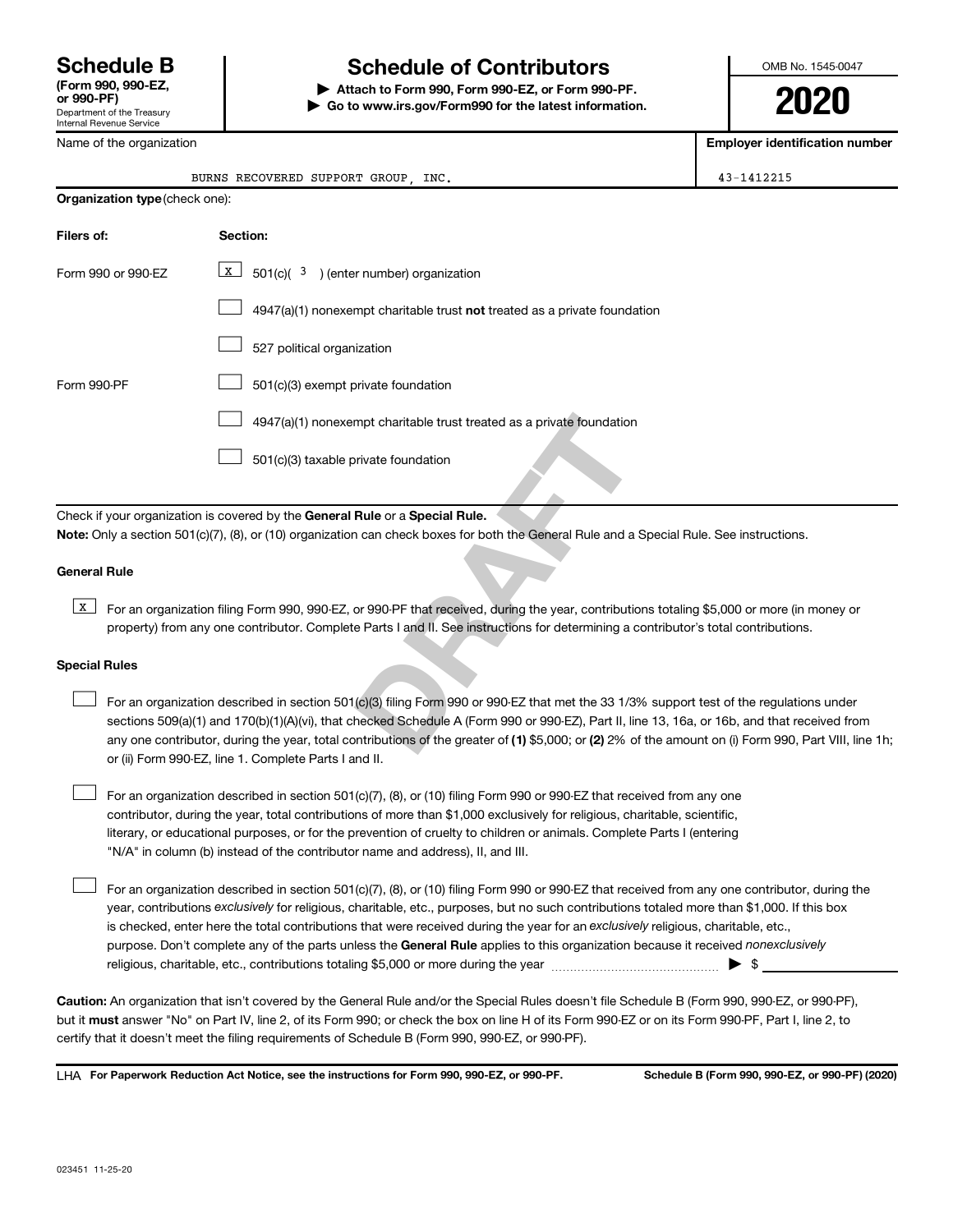## Schedule B (Form 990, 990-EZ, or 990-PF) (2020)

Name of organization

**Employer identification number**

BURNS RECOVERED SUPPORT GROUP, INC. 43-1412215

| Part I     | <b>Contributors</b> (see instructions). Use duplicate copies of Part I if additional space is needed. |                                             |                                                                                                                                 |
|------------|-------------------------------------------------------------------------------------------------------|---------------------------------------------|---------------------------------------------------------------------------------------------------------------------------------|
| (a)<br>No. | (b)<br>Name, address, and ZIP + 4                                                                     | (c)<br><b>Total contributions</b>           | (d)<br>Type of contribution                                                                                                     |
| 1          | SARLI FOUNDATION<br>U.S. TRUST - BANK OF AMERICA, MO8-060-01, PO BOX 219119<br>KANSAS CITY, MO 64121  | \$<br>75,000.                               | $\mathbf{X}$<br>Person<br>Payroll<br><b>Noncash</b><br>(Complete Part II for<br>noncash contributions.)                         |
| (a)<br>No. | (b)<br>Name, address, and ZIP + 4                                                                     | (c)<br><b>Total contributions</b>           | (d)<br>Type of contribution                                                                                                     |
| 2          | AMEREN UE<br>PO BOX 790098<br>ST. LOUIS, MO 63179                                                     | \$<br>24,500.                               | $\mathbf{X}$<br>Person<br>Payroll<br>Noncash<br>(Complete Part II for<br>noncash contributions.)                                |
| (a)<br>No. | (b)<br>Name, address, and ZIP + 4                                                                     | (c)<br><b>Total contributions</b>           | (d)<br>Type of contribution                                                                                                     |
| 3          | SPRINKLER FITTERS LOCAL 268<br>1544 S 3RD ST<br>ST. LOUIS, MO 63104                                   | \$<br>15,000.                               | $\mathbf{X}$<br>Person<br>Payroll<br><b>Noncash</b><br>(Complete Part II for<br>noncash contributions.)                         |
| (a)        | (b)                                                                                                   | (c)                                         | (d)                                                                                                                             |
| No.<br>4   | Name, address, and ZIP + 4<br><b>JEFFERSON FOUNDATION</b><br>1450 PARKWAY WEST<br>FESTUS, MO 63028    | \$<br><b>Total contributions</b><br>10,000. | Type of contribution<br>$\mathbf{X}$<br>Person<br>Payroll<br><b>Noncash</b><br>(Complete Part II for<br>noncash contributions.) |
| (a)<br>No. | (b)<br>Name, address, and ZIP + 4                                                                     | (c)<br><b>Total contributions</b>           | (d)<br>Type of contribution                                                                                                     |
| 5          | POTT FOUNDATION<br>10 N HANLEY RD<br>CLAYTON, MO 63105                                                | \$<br>5,500.                                | $\mathbf{X}$<br>Person<br>Payroll<br>Noncash<br>(Complete Part II for<br>noncash contributions.)                                |
| (a)<br>No. | (b)<br>Name, address, and ZIP + 4                                                                     | (c)<br><b>Total contributions</b>           | (d)<br>Type of contribution                                                                                                     |
| 6          | SUZANNE F. ZALK CHARITABLE TRUST<br>PO BOX 413038<br>KANSAS CITY, MO 64141                            | \$<br>5,000.                                | $\mathbf{X}$<br>Person<br>Payroll<br>Noncash<br>(Complete Part II for<br>noncash contributions.)                                |

023452 11-25-20 **Schedule B (Form 990, 990-EZ, or 990-PF) (2020)**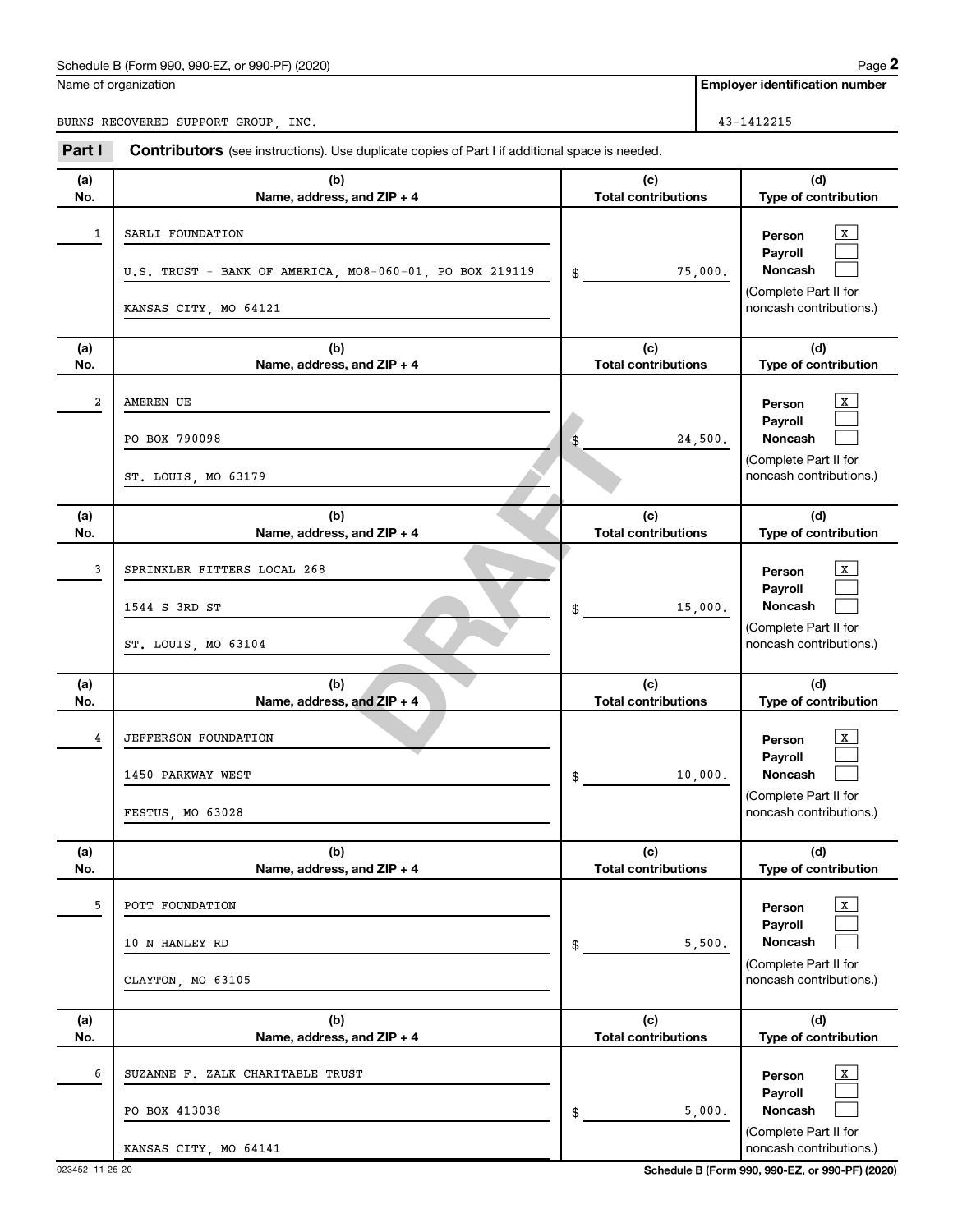## Schedule B (Form 990, 990-EZ, or 990-PF) (2020)

| Name of organization |  |
|----------------------|--|
|----------------------|--|

**Employer identification number**

BURNS RECOVERED SUPPORT GROUP, INC.

| Empioyer idemincation nu |  |
|--------------------------|--|
|                          |  |

| Part I     | <b>Contributors</b> (see instructions). Use duplicate copies of Part I if additional space is needed. |                                            |                                                                                  |
|------------|-------------------------------------------------------------------------------------------------------|--------------------------------------------|----------------------------------------------------------------------------------|
| (a)        | (b)                                                                                                   | (c)                                        | (d)                                                                              |
| No.        | Name, address, and ZIP + 4                                                                            | <b>Total contributions</b>                 | Type of contribution                                                             |
| 7          | EMERSON CHARITABLE TRUST<br>8000 WEST FLORISSANT AVENUE, P.O. BOX 4100                                | \$<br>5,000.                               | X<br>Person<br>Payroll<br>Noncash                                                |
|            | ST. LOUIS, MO 63136                                                                                   |                                            | (Complete Part II for<br>noncash contributions.)                                 |
| (a)<br>No. | (b)<br>Name, address, and ZIP + 4                                                                     | (c)<br><b>Total contributions</b>          | (d)<br>Type of contribution                                                      |
| 8          | HAUSSTETTE CHARITABLE FOUNDATION                                                                      |                                            | $\mathbf{X}$<br>Person<br>Payroll                                                |
|            | PO BOX 4                                                                                              | \$<br>5,000.                               | Noncash                                                                          |
|            | KIMMSWICK, MO 63053                                                                                   |                                            | (Complete Part II for<br>noncash contributions.)                                 |
| (a)<br>No. | (b)<br>Name, address, and ZIP + 4                                                                     | (c)<br><b>Total contributions</b>          | (d)<br>Type of contribution                                                      |
| 9          | POLSKY FAMILY CHARITABLE FOUNDATION<br>12120 ALHAMBRA STREET                                          | 5,000.                                     | x<br>Person<br>Payroll<br><b>Noncash</b>                                         |
|            | LEAWOOD, KS 66209                                                                                     | \$                                         | (Complete Part II for<br>noncash contributions.)                                 |
| (a)        | (b)                                                                                                   | (c)                                        | (d)                                                                              |
| No.<br>10  | Name, address, and ZIP + 4<br>ALVIN SITEMAN FOUNDATION<br>7701 FORSYTH BLVD STE 325                   | \$<br><b>Total contributions</b><br>5,000. | Type of contribution<br>$\mathbf{x}$<br>Person<br>Payroll<br><b>Noncash</b>      |
|            | ST. LOUIS, MO 63105                                                                                   |                                            | (Complete Part II for<br>noncash contributions.)                                 |
| (a)<br>No. | (b)<br>Name, address, and ZIP + 4                                                                     | (c)<br><b>Total contributions</b>          | (d)<br>Type of contribution                                                      |
|            |                                                                                                       | \$                                         | Person<br>Payroll<br>Noncash<br>(Complete Part II for<br>noncash contributions.) |
| (a)<br>No. | (b)<br>Name, address, and ZIP + 4                                                                     | (c)<br><b>Total contributions</b>          | (d)<br>Type of contribution                                                      |
|            |                                                                                                       | \$                                         | Person<br>Payroll<br>Noncash<br>(Complete Part II for<br>noncash contributions.) |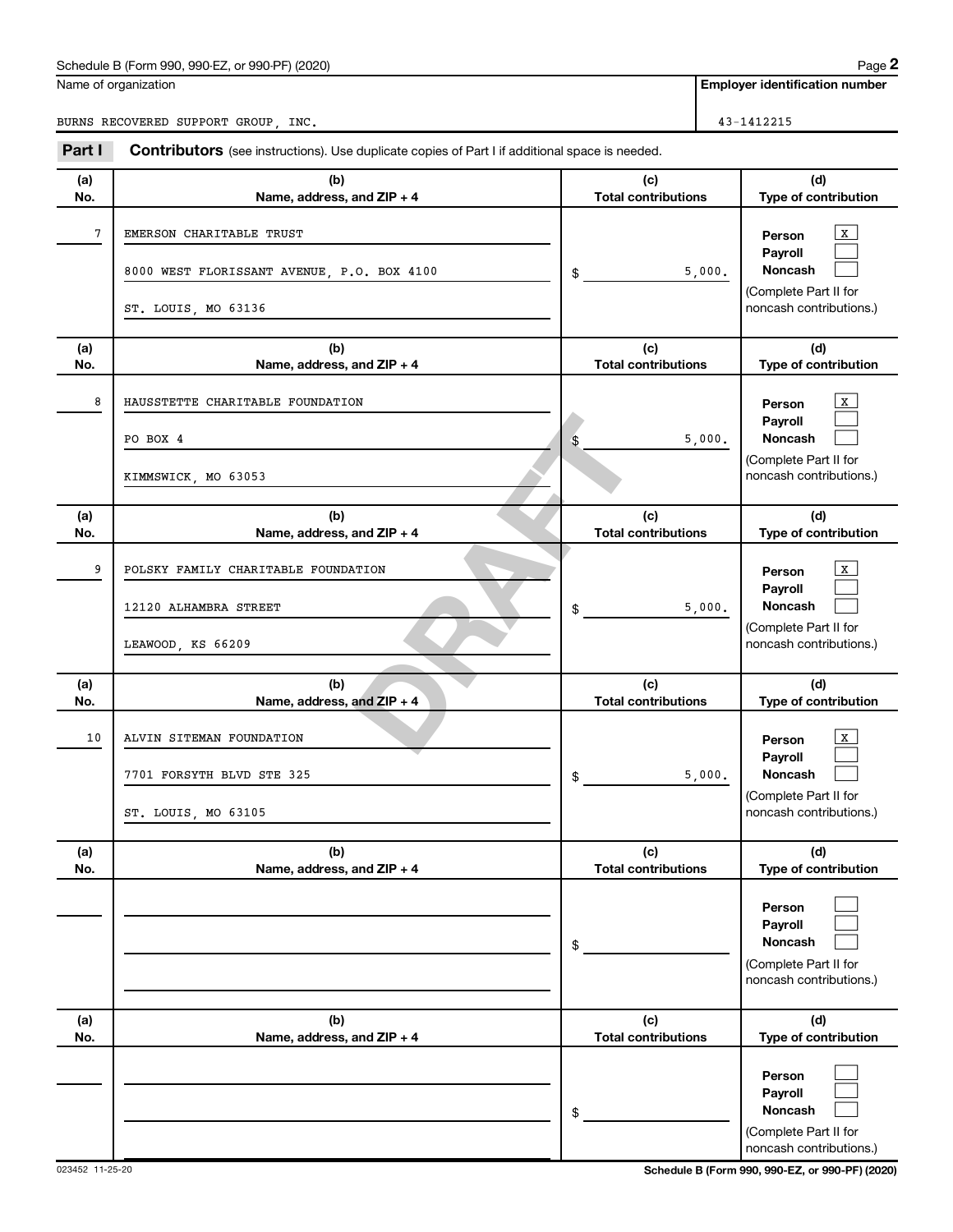| Schedule B (Form 990, 990-EZ, or 990-PF) (2020) | Paɑe |
|-------------------------------------------------|------|
|-------------------------------------------------|------|

Name of organization

**Employer identification number**

BURNS RECOVERED SUPPORT GROUP, INC. 43-1412215

Part II Noncash Property (see instructions). Use duplicate copies of Part II if additional space is needed.

| (a)<br>No.<br>from<br>Part I | (b)<br>Description of noncash property given | (c)<br>FMV (or estimate)<br>(See instructions.) | (d)<br>Date received |
|------------------------------|----------------------------------------------|-------------------------------------------------|----------------------|
|                              |                                              |                                                 |                      |
|                              |                                              |                                                 |                      |
|                              |                                              | \$                                              |                      |
| (a)<br>No.<br>from<br>Part I | (b)<br>Description of noncash property given | (c)<br>FMV (or estimate)<br>(See instructions.) | (d)<br>Date received |
|                              |                                              |                                                 |                      |
|                              |                                              |                                                 |                      |
|                              |                                              | $$^{\circ}$                                     |                      |
| (a)<br>No.<br>from<br>Part I | (b)<br>Description of noncash property given | (c)<br>FMV (or estimate)<br>(See instructions.) | (d)<br>Date received |
|                              |                                              |                                                 |                      |
|                              |                                              |                                                 |                      |
|                              |                                              | \$                                              |                      |
| (a)<br>No.                   | (b)                                          | (c)                                             | (d)                  |
| from<br>Part I               | Description of noncash property given        | FMV (or estimate)<br>(See instructions.)        | Date received        |
|                              |                                              |                                                 |                      |
|                              |                                              |                                                 |                      |
|                              |                                              | \$                                              |                      |
| (a)<br>No.                   | (b)                                          | (c)                                             | (d)                  |
| from<br>Part I               | Description of noncash property given        | FMV (or estimate)<br>(See instructions.)        | Date received        |
|                              |                                              |                                                 |                      |
|                              |                                              |                                                 |                      |
|                              |                                              | \$                                              |                      |
| (a)                          |                                              | (c)                                             |                      |
| No.<br>from<br>Part I        | (b)<br>Description of noncash property given | FMV (or estimate)<br>(See instructions.)        | (d)<br>Date received |
|                              |                                              |                                                 |                      |
|                              |                                              |                                                 |                      |
|                              |                                              | \$                                              |                      |

023453 11-25-20 **Schedule B (Form 990, 990-EZ, or 990-PF) (2020)**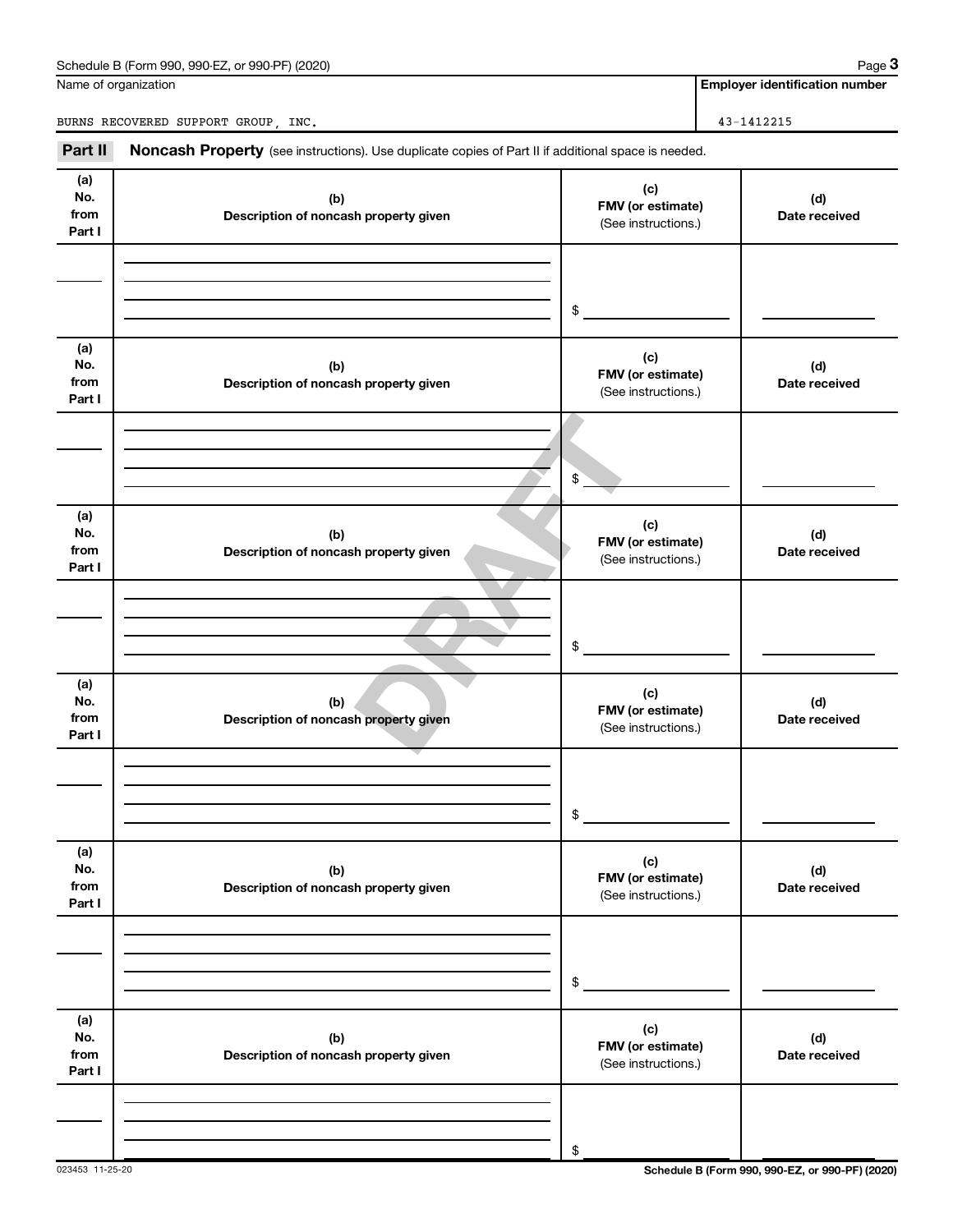| Name of organization        |                                                                                                                                                                                                                                                                                                                                                | <b>Employer identification number</b> |                                                                                                                                                                |  |  |
|-----------------------------|------------------------------------------------------------------------------------------------------------------------------------------------------------------------------------------------------------------------------------------------------------------------------------------------------------------------------------------------|---------------------------------------|----------------------------------------------------------------------------------------------------------------------------------------------------------------|--|--|
|                             | BURNS RECOVERED SUPPORT GROUP, INC.                                                                                                                                                                                                                                                                                                            |                                       | 43-1412215                                                                                                                                                     |  |  |
| Part III                    | from any one contributor. Complete columns (a) through (e) and the following line entry. For organizations<br>completing Part III, enter the total of exclusively religious, charitable, etc., contributions of \$1,000 or less for the year. (Enter this info. once.) ▶ \$<br>Use duplicate copies of Part III if additional space is needed. |                                       | Exclusively religious, charitable, etc., contributions to organizations described in section 501(c)(7), (8), or (10) that total more than \$1,000 for the year |  |  |
| (a) No.<br>from<br>Part I   | (b) Purpose of gift                                                                                                                                                                                                                                                                                                                            | (c) Use of gift                       | (d) Description of how gift is held                                                                                                                            |  |  |
|                             |                                                                                                                                                                                                                                                                                                                                                |                                       |                                                                                                                                                                |  |  |
|                             |                                                                                                                                                                                                                                                                                                                                                | (e) Transfer of gift                  |                                                                                                                                                                |  |  |
|                             | Transferee's name, address, and $ZIP + 4$                                                                                                                                                                                                                                                                                                      |                                       | Relationship of transferor to transferee                                                                                                                       |  |  |
| (a) No.                     |                                                                                                                                                                                                                                                                                                                                                |                                       |                                                                                                                                                                |  |  |
| from<br>Part I              | (b) Purpose of gift                                                                                                                                                                                                                                                                                                                            | (c) Use of gift                       | (d) Description of how gift is held                                                                                                                            |  |  |
|                             |                                                                                                                                                                                                                                                                                                                                                |                                       |                                                                                                                                                                |  |  |
|                             | (e) Transfer of gift                                                                                                                                                                                                                                                                                                                           |                                       |                                                                                                                                                                |  |  |
|                             | Transferee's name, address, and $ZIP + 4$                                                                                                                                                                                                                                                                                                      |                                       | Relationship of transferor to transferee                                                                                                                       |  |  |
|                             |                                                                                                                                                                                                                                                                                                                                                |                                       |                                                                                                                                                                |  |  |
| $(a)$ No.<br>from<br>Part I | (b) Purpose of gift                                                                                                                                                                                                                                                                                                                            | (c) Use of gift                       | (d) Description of how gift is held                                                                                                                            |  |  |
|                             |                                                                                                                                                                                                                                                                                                                                                |                                       |                                                                                                                                                                |  |  |
|                             | (e) Transfer of gift                                                                                                                                                                                                                                                                                                                           |                                       |                                                                                                                                                                |  |  |
|                             | Transferee's name, address, and ZIP + 4                                                                                                                                                                                                                                                                                                        |                                       | Relationship of transferor to transferee                                                                                                                       |  |  |
|                             |                                                                                                                                                                                                                                                                                                                                                |                                       |                                                                                                                                                                |  |  |
| (a) No.<br>from<br>Part I   | (b) Purpose of gift                                                                                                                                                                                                                                                                                                                            | (c) Use of gift                       | (d) Description of how gift is held                                                                                                                            |  |  |
|                             |                                                                                                                                                                                                                                                                                                                                                |                                       |                                                                                                                                                                |  |  |
|                             |                                                                                                                                                                                                                                                                                                                                                | (e) Transfer of gift                  |                                                                                                                                                                |  |  |
|                             | Transferee's name, address, and ZIP + 4                                                                                                                                                                                                                                                                                                        |                                       | Relationship of transferor to transferee                                                                                                                       |  |  |
|                             |                                                                                                                                                                                                                                                                                                                                                |                                       |                                                                                                                                                                |  |  |
|                             |                                                                                                                                                                                                                                                                                                                                                |                                       |                                                                                                                                                                |  |  |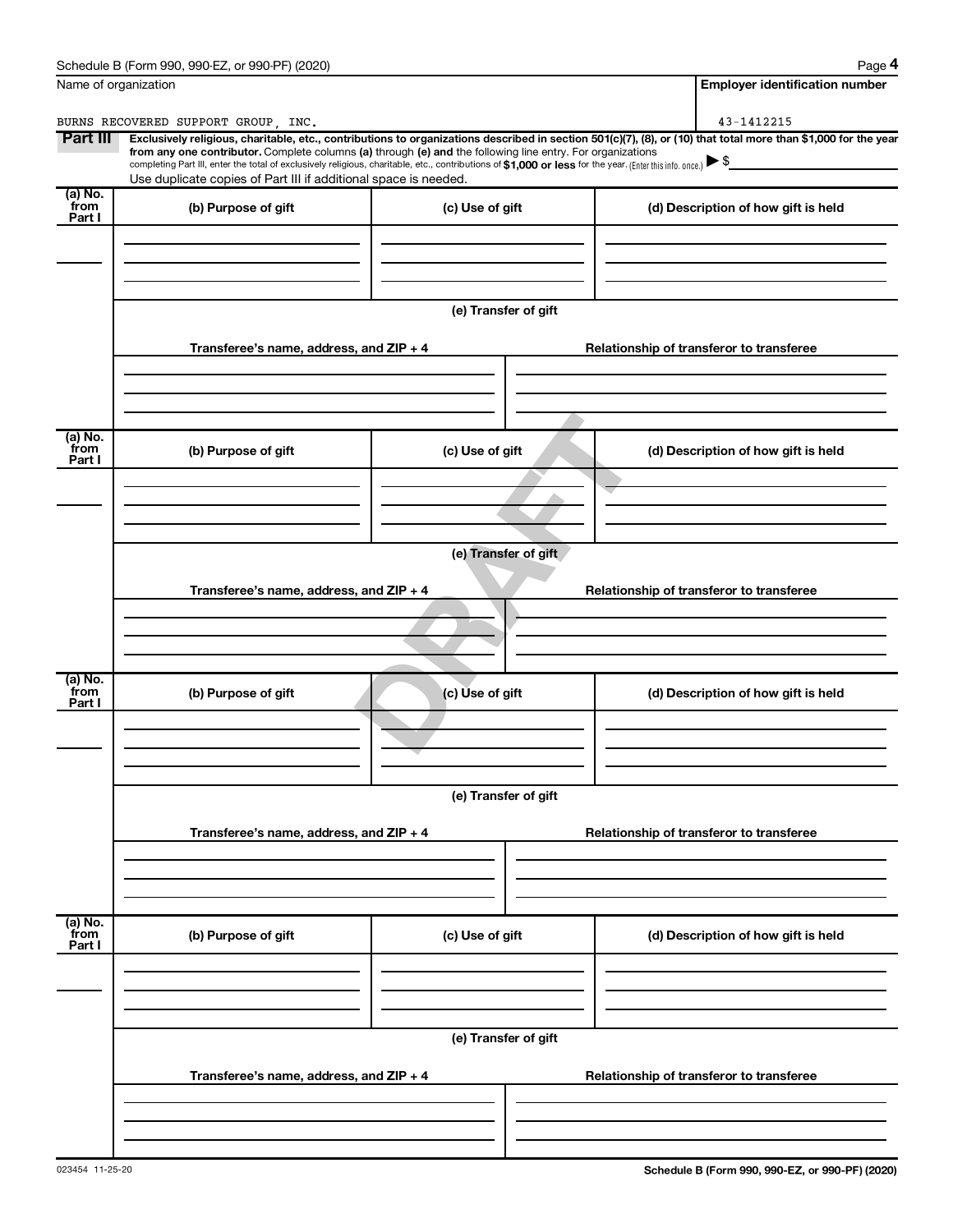# **SCHEDULE D Supplemental Financial Statements**<br> **Form 990 2020**<br> **Part IV** line 6.7.8.9.10, 11a, 11b, 11d, 11d, 11d, 11d, 11d, 12a, 0r, 12b

**(Form 990) | Complete if the organization answered "Yes" on Form 990, Part IV, line 6, 7, 8, 9, 10, 11a, 11b, 11c, 11d, 11e, 11f, 12a, or 12b.**

**| Attach to Form 990. |Go to www.irs.gov/Form990 for instructions and the latest information.**



Department of the Treasury Internal Revenue Service

**Name of the organization**<br>**Employer identification number**<br>43-1412215 **Employer identification** BURNS RECOVERED SUPPORT GROUP, INC.

| Part I | Organizations Maintaining Donor Advised Funds or Other Similar Funds or Accounts. Complete if the                                                                                                                              |                         |                                                    |
|--------|--------------------------------------------------------------------------------------------------------------------------------------------------------------------------------------------------------------------------------|-------------------------|----------------------------------------------------|
|        | organization answered "Yes" on Form 990, Part IV, line 6.                                                                                                                                                                      |                         |                                                    |
|        |                                                                                                                                                                                                                                | (a) Donor advised funds | (b) Funds and other accounts                       |
| 1      |                                                                                                                                                                                                                                |                         |                                                    |
| 2      | Aggregate value of contributions to (during year)                                                                                                                                                                              |                         |                                                    |
| з      |                                                                                                                                                                                                                                |                         |                                                    |
| 4      |                                                                                                                                                                                                                                |                         |                                                    |
| 5      | Did the organization inform all donors and donor advisors in writing that the assets held in donor advised funds                                                                                                               |                         |                                                    |
|        |                                                                                                                                                                                                                                |                         | Yes<br>No                                          |
| 6      | Did the organization inform all grantees, donors, and donor advisors in writing that grant funds can be used only                                                                                                              |                         |                                                    |
|        | for charitable purposes and not for the benefit of the donor or donor advisor, or for any other purpose conferring                                                                                                             |                         |                                                    |
|        | impermissible private benefit?                                                                                                                                                                                                 |                         | Yes<br>No                                          |
|        | Part II<br>Conservation Easements. Complete if the organization answered "Yes" on Form 990, Part IV, line 7.                                                                                                                   |                         |                                                    |
| 1.     | Purpose(s) of conservation easements held by the organization (check all that apply).                                                                                                                                          |                         |                                                    |
|        | Preservation of land for public use (for example, recreation or education)                                                                                                                                                     |                         | Preservation of a historically important land area |
|        | Protection of natural habitat                                                                                                                                                                                                  |                         | Preservation of a certified historic structure     |
|        | Preservation of open space                                                                                                                                                                                                     |                         |                                                    |
| 2      | Complete lines 2a through 2d if the organization held a qualified conservation contribution in the form of a conservation easement on the last                                                                                 |                         |                                                    |
|        | day of the tax year.                                                                                                                                                                                                           |                         | Held at the End of the Tax Year                    |
| а      |                                                                                                                                                                                                                                |                         | 2a                                                 |
|        | Total acreage restricted by conservation easements                                                                                                                                                                             |                         | 2b                                                 |
|        | Number of conservation easements on a certified historic structure included in (a) manufacture included in (a)                                                                                                                 |                         | 2c                                                 |
| d      | Number of conservation easements included in (c) acquired after 7/25/06, and not on a historic structure                                                                                                                       |                         |                                                    |
|        | listed in the National Register [111] [12] The National Register [11] Manuscritt, Manuscritt, Manuscritt, Manuscritt, Manuscritt, Manuscritt, Manuscritt, Manuscritt, Manuscritt, Manuscritt, Manuscritt, Manuscritt, Manuscri |                         | 2d                                                 |
| 3      | Number of conservation easements modified, transferred, released, extinguished, or terminated by the organization during the tax                                                                                               |                         |                                                    |
|        | year                                                                                                                                                                                                                           |                         |                                                    |
| 4      | Number of states where property subject to conservation easement is located >                                                                                                                                                  |                         |                                                    |
| 5      | Does the organization have a written policy regarding the periodic monitoring, inspection, handling of                                                                                                                         |                         |                                                    |
|        | violations, and enforcement of the conservation easements it holds?                                                                                                                                                            |                         | Yes<br><b>No</b>                                   |
| 6      | Staff and volunteer hours devoted to monitoring, inspecting, handling of violations, and enforcing conservation easements during the year                                                                                      |                         |                                                    |
|        |                                                                                                                                                                                                                                |                         |                                                    |
| 7      | Amount of expenses incurred in monitoring, inspecting, handling of violations, and enforcing conservation easements during the year                                                                                            |                         |                                                    |
|        | $\blacktriangleright$ \$                                                                                                                                                                                                       |                         |                                                    |
| 8      | Does each conservation easement reported on line 2(d) above satisfy the requirements of section 170(h)(4)(B)(i)                                                                                                                |                         | Yes<br>No                                          |
|        | In Part XIII, describe how the organization reports conservation easements in its revenue and expense statement and                                                                                                            |                         |                                                    |
| 9      | balance sheet, and include, if applicable, the text of the footnote to the organization's financial statements that describes the                                                                                              |                         |                                                    |
|        | organization's accounting for conservation easements.                                                                                                                                                                          |                         |                                                    |
|        | Organizations Maintaining Collections of Art, Historical Treasures, or Other Similar Assets.<br>Part III                                                                                                                       |                         |                                                    |
|        | Complete if the organization answered "Yes" on Form 990, Part IV, line 8.                                                                                                                                                      |                         |                                                    |
|        | 1a If the organization elected, as permitted under FASB ASC 958, not to report in its revenue statement and balance sheet works                                                                                                |                         |                                                    |
|        | of art, historical treasures, or other similar assets held for public exhibition, education, or research in furtherance of public                                                                                              |                         |                                                    |
|        | service, provide in Part XIII the text of the footnote to its financial statements that describes these items.                                                                                                                 |                         |                                                    |
|        | <b>b</b> If the organization elected, as permitted under FASB ASC 958, to report in its revenue statement and balance sheet works of                                                                                           |                         |                                                    |
|        | art, historical treasures, or other similar assets held for public exhibition, education, or research in furtherance of public service,                                                                                        |                         |                                                    |
|        | provide the following amounts relating to these items:                                                                                                                                                                         |                         |                                                    |
|        |                                                                                                                                                                                                                                |                         | \$                                                 |
|        | (ii) Assets included in Form 990, Part X                                                                                                                                                                                       |                         | \$                                                 |
| 2      | If the organization received or held works of art, historical treasures, or other similar assets for financial gain, provide                                                                                                   |                         |                                                    |
|        | the following amounts required to be reported under FASB ASC 958 relating to these items:                                                                                                                                      |                         |                                                    |
| а      |                                                                                                                                                                                                                                |                         | -\$                                                |
|        |                                                                                                                                                                                                                                |                         | -\$                                                |
|        | LHA For Deperwerk Poduction Act Notice, see the Instructions for Form 000                                                                                                                                                      |                         | Schodule D (Form 000) 2020                         |

| Schedule D (Form 990) 2020 |  |  |
|----------------------------|--|--|
|----------------------------|--|--|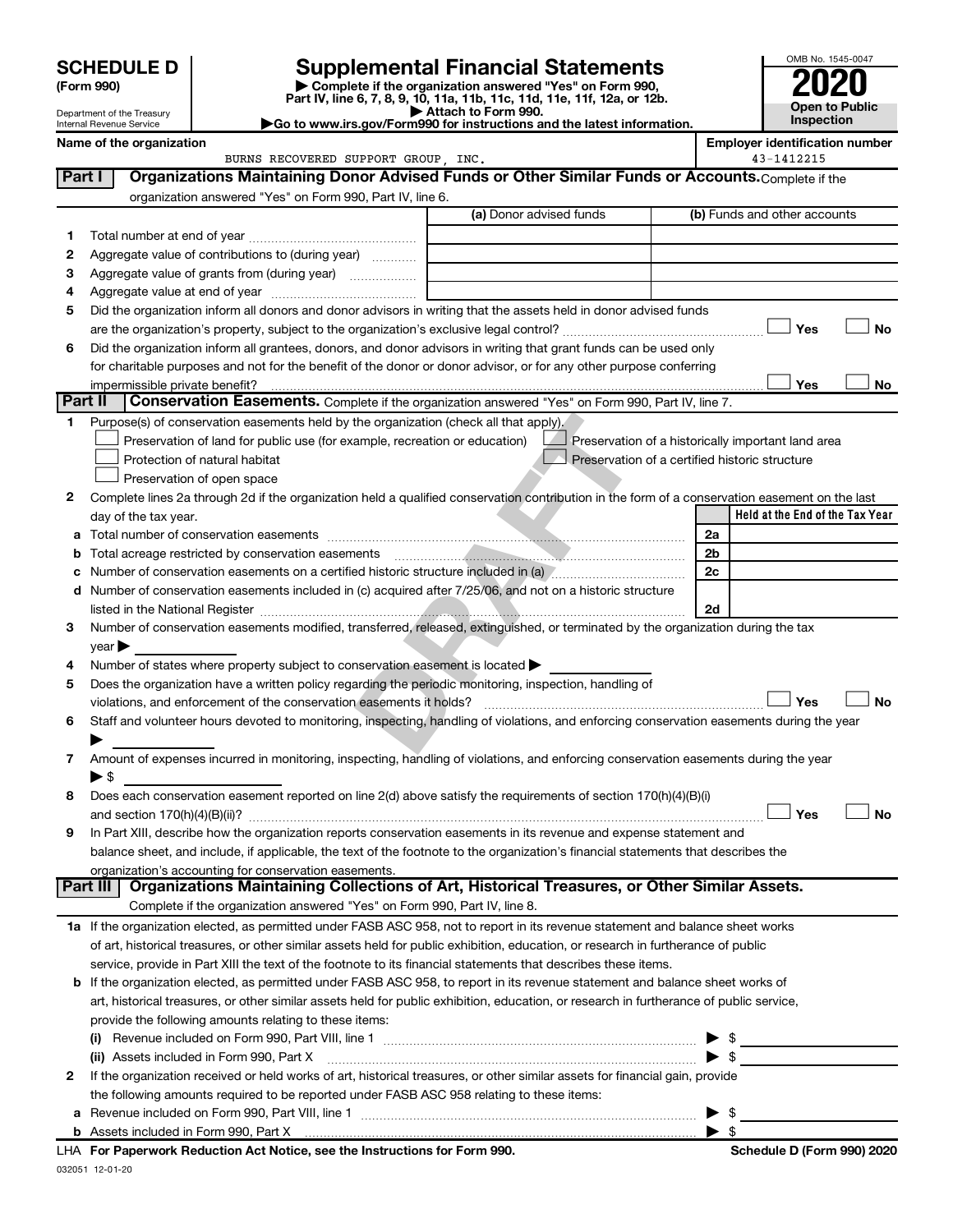|    | Schedule D (Form 990) 2020                                                                                                                                                                                                     | BURNS RECOVERED SUPPORT GROUP INC. |                |                          | 43-1412215      | Page 2                                                                                           |
|----|--------------------------------------------------------------------------------------------------------------------------------------------------------------------------------------------------------------------------------|------------------------------------|----------------|--------------------------|-----------------|--------------------------------------------------------------------------------------------------|
|    | Part III<br>Organizations Maintaining Collections of Art, Historical Treasures, or Other Similar Assets (continued)                                                                                                            |                                    |                |                          |                 |                                                                                                  |
| З  | Using the organization's acquisition, accession, and other records, check any of the following that make significant use of its                                                                                                |                                    |                |                          |                 |                                                                                                  |
|    | collection items (check all that apply):                                                                                                                                                                                       |                                    |                |                          |                 |                                                                                                  |
| a  | Public exhibition                                                                                                                                                                                                              | d                                  |                | Loan or exchange program |                 |                                                                                                  |
| b  | Scholarly research                                                                                                                                                                                                             | е                                  | Other          |                          |                 |                                                                                                  |
| c  | Preservation for future generations                                                                                                                                                                                            |                                    |                |                          |                 |                                                                                                  |
| 4  | Provide a description of the organization's collections and explain how they further the organization's exempt purpose in Part XIII.                                                                                           |                                    |                |                          |                 |                                                                                                  |
| 5  | During the year, did the organization solicit or receive donations of art, historical treasures, or other similar assets                                                                                                       |                                    |                |                          |                 |                                                                                                  |
|    |                                                                                                                                                                                                                                |                                    |                |                          |                 | Yes<br>No                                                                                        |
|    | Part IV<br>Escrow and Custodial Arrangements. Complete if the organization answered "Yes" on Form 990, Part IV, line 9, or                                                                                                     |                                    |                |                          |                 |                                                                                                  |
|    | reported an amount on Form 990, Part X, line 21.                                                                                                                                                                               |                                    |                |                          |                 |                                                                                                  |
|    | 1a Is the organization an agent, trustee, custodian or other intermediary for contributions or other assets not included                                                                                                       |                                    |                |                          |                 |                                                                                                  |
|    |                                                                                                                                                                                                                                |                                    |                |                          |                 | Yes<br>No                                                                                        |
|    | b If "Yes," explain the arrangement in Part XIII and complete the following table:                                                                                                                                             |                                    |                |                          |                 |                                                                                                  |
|    |                                                                                                                                                                                                                                |                                    |                |                          |                 | Amount                                                                                           |
|    |                                                                                                                                                                                                                                |                                    |                |                          | 1c              |                                                                                                  |
|    |                                                                                                                                                                                                                                |                                    |                |                          | 1d              |                                                                                                  |
|    | Distributions during the year manufactured and an account of the year manufactured and the year manufactured and the year manufactured and the year manufactured and the year manufactured and the year manufactured and the y |                                    |                |                          | 1e              |                                                                                                  |
|    |                                                                                                                                                                                                                                |                                    |                |                          | 1f              |                                                                                                  |
|    | 2a Did the organization include an amount on Form 990, Part X, line 21, for escrow or custodial account liability?                                                                                                             |                                    |                |                          |                 | Yes<br>No                                                                                        |
|    | <b>b</b> If "Yes," explain the arrangement in Part XIII. Check here if the explanation has been provided on Part XIII                                                                                                          |                                    |                |                          |                 |                                                                                                  |
|    | <b>Part V</b><br><b>Endowment Funds.</b> Complete if the organization answered "Yes" on Form 990, Part IV, line 10.                                                                                                            |                                    |                |                          |                 |                                                                                                  |
|    |                                                                                                                                                                                                                                | (a) Current year                   | (b) Prior year |                          |                 | <b>(c)</b> Two years back $\vert$ <b>(d)</b> Three years back $\vert$ <b>(e)</b> Four years back |
| 1а | Beginning of year balance                                                                                                                                                                                                      |                                    |                |                          |                 |                                                                                                  |
|    |                                                                                                                                                                                                                                |                                    |                |                          |                 |                                                                                                  |
|    | Net investment earnings, gains, and losses                                                                                                                                                                                     |                                    |                |                          |                 |                                                                                                  |
|    | d Grants or scholarships                                                                                                                                                                                                       |                                    |                |                          |                 |                                                                                                  |
|    | e Other expenditures for facilities                                                                                                                                                                                            |                                    |                |                          |                 |                                                                                                  |
|    | and programs                                                                                                                                                                                                                   |                                    |                |                          |                 |                                                                                                  |
| Ť. |                                                                                                                                                                                                                                |                                    |                |                          |                 |                                                                                                  |
| g  | End of year balance                                                                                                                                                                                                            |                                    |                |                          |                 |                                                                                                  |
| 2  | Provide the estimated percentage of the current year end balance (line 1g, column (a)) held as:                                                                                                                                |                                    |                |                          |                 |                                                                                                  |
| а  | Board designated or quasi-endowment >                                                                                                                                                                                          |                                    |                |                          |                 |                                                                                                  |
|    | Permanent endowment                                                                                                                                                                                                            | %<br>$\%$                          |                |                          |                 |                                                                                                  |
|    | Term endowment $\blacktriangleright$                                                                                                                                                                                           |                                    |                |                          |                 |                                                                                                  |
|    | The percentages on lines 2a, 2b, and 2c should equal 100%.<br>3a Are there endowment funds not in the possession of the organization that are held and administered for the organization                                       |                                    |                |                          |                 |                                                                                                  |
|    |                                                                                                                                                                                                                                |                                    |                |                          |                 | Yes<br>No                                                                                        |
|    | by:<br>(i)                                                                                                                                                                                                                     |                                    |                |                          |                 | 3a(i)                                                                                            |
|    |                                                                                                                                                                                                                                |                                    |                |                          |                 | 3a(ii)                                                                                           |
|    |                                                                                                                                                                                                                                |                                    |                |                          |                 | 3b                                                                                               |
| 4  | Describe in Part XIII the intended uses of the organization's endowment funds.                                                                                                                                                 |                                    |                |                          |                 |                                                                                                  |
|    | <b>Part VI</b><br>Land, Buildings, and Equipment.                                                                                                                                                                              |                                    |                |                          |                 |                                                                                                  |
|    | Complete if the organization answered "Yes" on Form 990, Part IV, line 11a. See Form 990, Part X, line 10.                                                                                                                     |                                    |                |                          |                 |                                                                                                  |
|    | Description of property                                                                                                                                                                                                        | (a) Cost or other                  |                | (b) Cost or other        | (c) Accumulated | (d) Book value                                                                                   |
|    |                                                                                                                                                                                                                                | basis (investment)                 |                | basis (other)            | depreciation    |                                                                                                  |
|    |                                                                                                                                                                                                                                |                                    |                |                          |                 |                                                                                                  |
|    |                                                                                                                                                                                                                                |                                    |                |                          |                 |                                                                                                  |
|    |                                                                                                                                                                                                                                |                                    |                |                          |                 |                                                                                                  |
|    |                                                                                                                                                                                                                                |                                    |                | 12,677.                  | 12,579          | 98.                                                                                              |
|    |                                                                                                                                                                                                                                |                                    |                |                          |                 |                                                                                                  |
|    | Total. Add lines 1a through 1e. (Column (d) must equal Form 990, Part X, column (B), line 10c.)                                                                                                                                |                                    |                |                          |                 | 98.                                                                                              |
|    |                                                                                                                                                                                                                                |                                    |                |                          |                 |                                                                                                  |

**Schedule D (Form 990) 2020**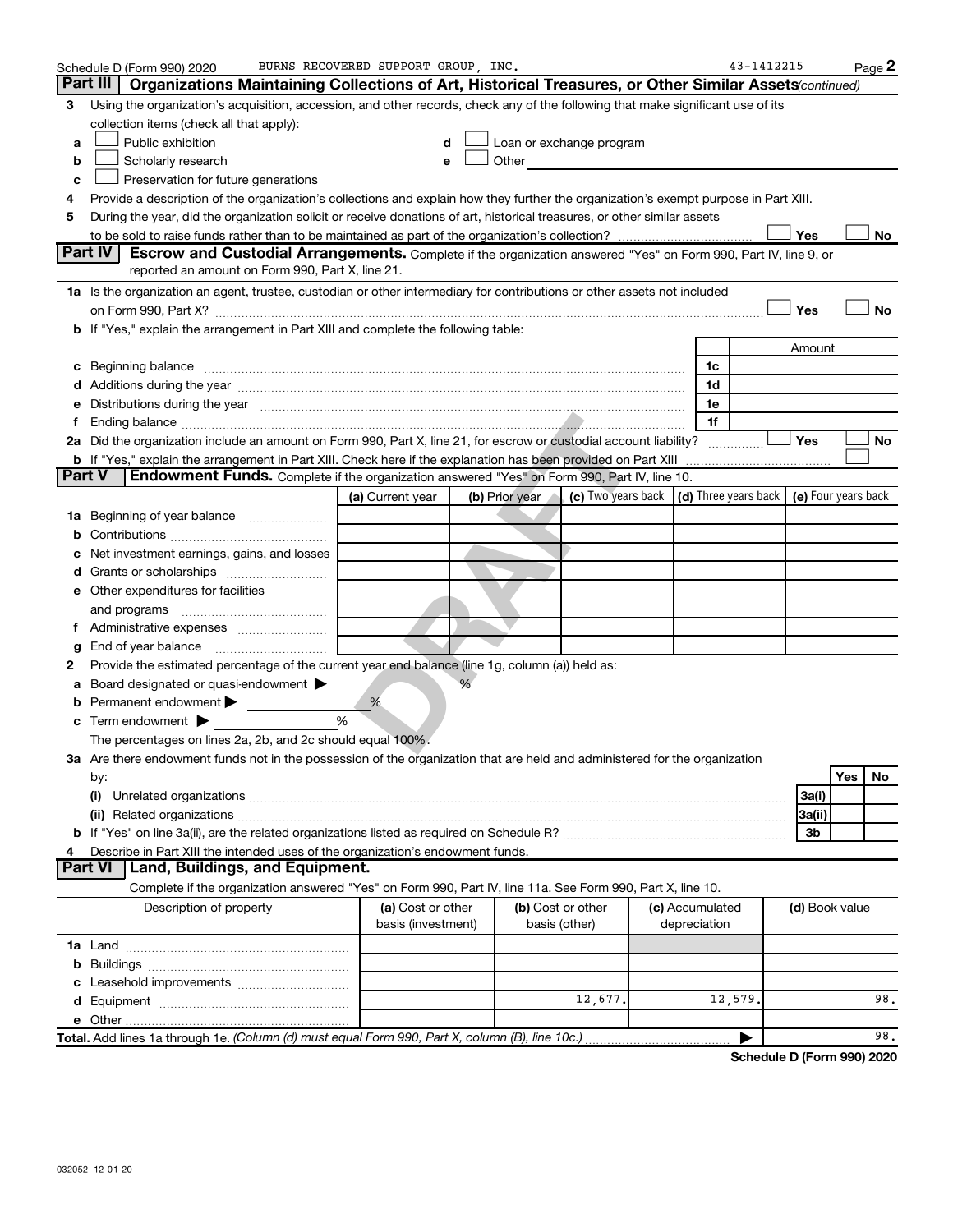#### **Pres"** on Form 990, Part IV, line 11d. See Form 990, Part X, I (a) Description of security or category (including name of security)  $\vert$  (b) Book value  $\vert$  (c) **Total.** (Col. (b) must equal Form 990, Part X, col. (B) line 12.)  $\blacktriangleright$ **Total.** (Col. (b) must equal Form 990, Part X, col. (B) line  $13$ .) **(1)** Financial derivatives ~~~~~~~~~~~~~~~ **(2)** Closely held equity interests ~~~~~~~~~~~ **(3)** Other (a) Description of investment **b (b)** Book value **(1) (2) (3) (4) (5) (6) (7) (8) (9) (a)** Description **(1) (2) (3) (4) (5) (6) (7) (8) (9) Total.**  *(Column (b) must equal Form 990, Part X, col. (B) line 15.)* **1. (a)** Description of liability **Book value** Book value **(b)** Book value Schedule D (Form 990) 2020 BURNS RECOVERED SUPPORT GROUP, INC. 43-1412215 Complete if the organization answered "Yes" on Form 990, Part IV, line 11b. See Form 990, Part X, line 12.  $(b)$  Book value  $\vert$  (c) Method of valuation: Cost or end-of-year market value (A) (B) (C) (D) (E) (F) (G) (H) Complete if the organization answered "Yes" on Form 990, Part IV, line 11c. See Form 990, Part X, line 13. (c) Method of valuation: Cost or end-of-year market value Complete if the organization answered "Yes" on Form 990, Part IV, line 11d. See Form 990, Part X, line 15. (b) Book value | Complete if the organization answered "Yes" on Form 990, Part IV, line 11e or 11f. See Form 990, Part X, line 25. (1) Federal income taxes (2) (3) (4) (5) (6) **3 Part VII Investments - Other Securities. Part VIII Investments - Program Related. Part IX Other Assets. Part X Other Liabilities.** BURNS RECOVERED SUPPORT GROUP, PAYCHECK PROTECTION PROGRAM LOAN 38,400.

**Total.**  *(Column (b) must equal Form 990, Part X, col. (B) line 25.)* (9)

**2.** | Liability for uncertain tax positions. In Part XIII, provide the text of the footnote to the organization's financial statements that reports the

organization's liability for uncertain tax positions under FASB ASC 740. Check here if the text of the footnote has been provided in Part XIII.

 $\boxed{\mathbf{x}}$ 

38,400.

(7) (8)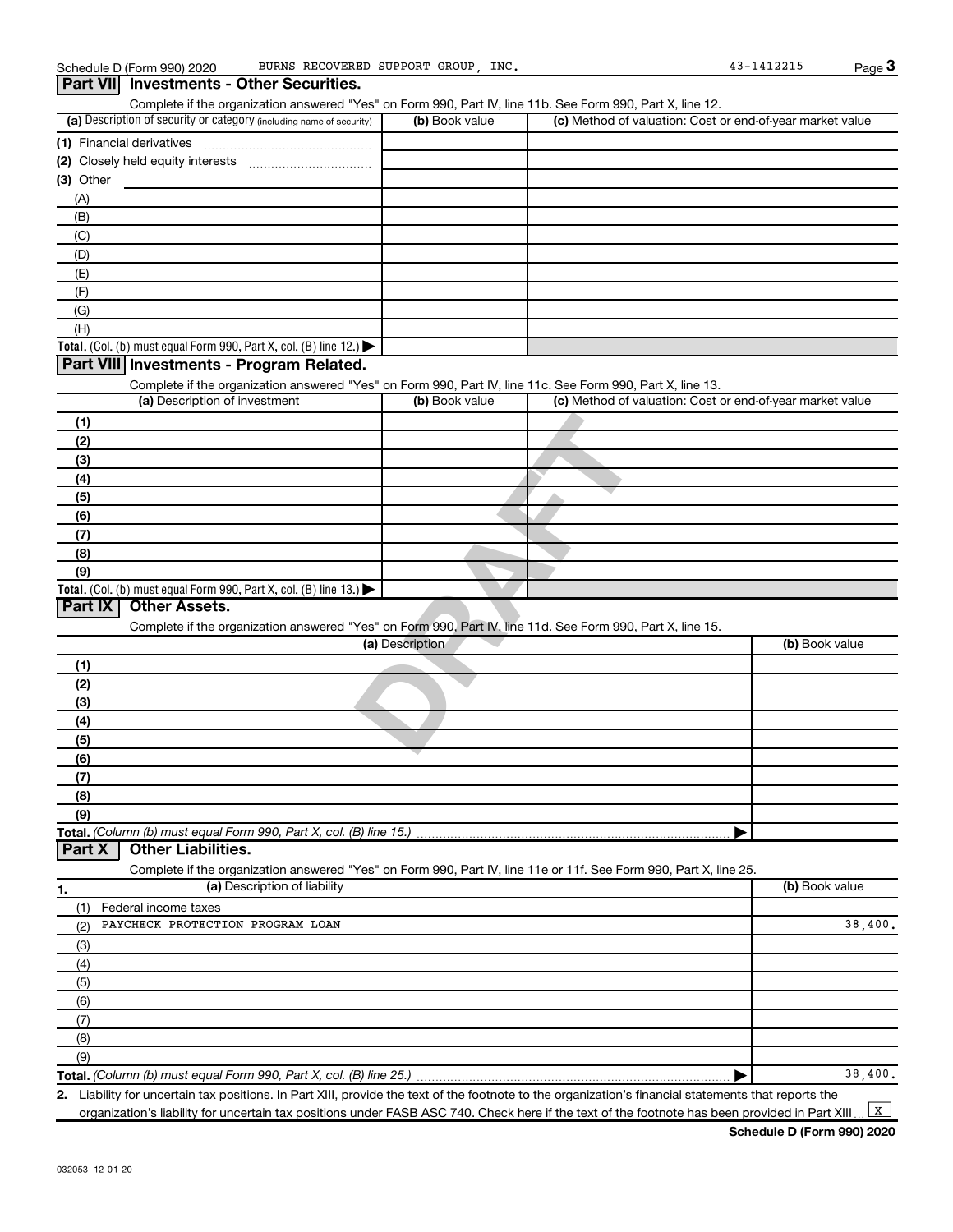|    | BURNS RECOVERED SUPPORT GROUP INC.<br>Schedule D (Form 990) 2020                                                                                               |             | 43-1412215 | Page 4     |
|----|----------------------------------------------------------------------------------------------------------------------------------------------------------------|-------------|------------|------------|
|    | Reconciliation of Revenue per Audited Financial Statements With Revenue per Return.<br>Part XI                                                                 |             |            |            |
|    | Complete if the organization answered "Yes" on Form 990, Part IV, line 12a.                                                                                    |             |            |            |
| 1  |                                                                                                                                                                |             | 1          | 318,244.   |
| 2  | Amounts included on line 1 but not on Form 990, Part VIII, line 12:                                                                                            |             |            |            |
| a  | 2a<br>Net unrealized gains (losses) on investments [111] [12] matter and all products and all products are not all p                                           | $-11,095$ . |            |            |
| b  | 2 <sub>b</sub>                                                                                                                                                 |             |            |            |
| с  | 2c                                                                                                                                                             |             |            |            |
| d  | 2d                                                                                                                                                             |             |            |            |
| e  | Add lines 2a through 2d                                                                                                                                        |             | 2e         | $-11,095.$ |
| З  |                                                                                                                                                                |             | 3          | 329, 339.  |
| 4  | Amounts included on Form 990, Part VIII, line 12, but not on line 1:                                                                                           |             |            |            |
| a  | 4a                                                                                                                                                             | 5,857.      |            |            |
|    | 4 <sub>h</sub>                                                                                                                                                 |             |            |            |
|    | c Add lines 4a and 4b                                                                                                                                          |             | 4с         | 5,857.     |
|    |                                                                                                                                                                |             | 5          | 335,196.   |
|    | Part XII Reconciliation of Expenses per Audited Financial Statements With Expenses per Return.                                                                 |             |            |            |
|    | Complete if the organization answered "Yes" on Form 990, Part IV, line 12a.                                                                                    |             |            |            |
| 1  |                                                                                                                                                                |             | 1          | 376, 379.  |
| 2  | Amounts included on line 1 but not on Form 990, Part IX, line 25:                                                                                              |             |            |            |
| a  | 2a                                                                                                                                                             |             |            |            |
| b  | 2 <sub>b</sub>                                                                                                                                                 |             |            |            |
|    | 2c                                                                                                                                                             |             |            |            |
| d  | 2d                                                                                                                                                             |             |            |            |
| e  | Add lines 2a through 2d                                                                                                                                        |             | <b>2e</b>  |            |
| З  |                                                                                                                                                                |             | 3          | 376, 379.  |
| 4  | Amounts included on Form 990, Part IX, line 25, but not on line 1:                                                                                             |             |            |            |
| a  | Investment expenses not included on Form 990, Part VIII, line 7b<br>4a                                                                                         | 5,857.      |            |            |
| b  | 4 <sub>b</sub>                                                                                                                                                 |             |            |            |
|    | c Add lines 4a and 4b                                                                                                                                          |             | 4c         | 5,857.     |
| 5. |                                                                                                                                                                |             | 5          | 382,236.   |
|    | Part XIII Supplemental Information.                                                                                                                            |             |            |            |
|    | Provide the descriptions required for Part II, lines 3, 5, and 9; Part III, lines 1a and 4; Part IV, lines 1b and 2b; Part V, line 4; Part X, line 2; Part XI, |             |            |            |
|    | lines 2d and 4b; and Part XII, lines 2d and 4b. Also complete this part to provide any additional information.                                                 |             |            |            |
|    |                                                                                                                                                                |             |            |            |
|    |                                                                                                                                                                |             |            |            |
|    | PART X, LINE 2:                                                                                                                                                |             |            |            |
|    |                                                                                                                                                                |             |            |            |

THE ORGANIZATION CONSTITUTES A QUALIFIED NOT-FOR-PROFIT ORGANIZATION AND

IS, THEREFORE, EXEMPT FROM FEDERAL INCOME TAXES ON RELATED, EXEMPT INCOME

UNDER SECTION 501(C)(3) OF THE INTERNAL REVENUE CODE.

THE ORGANIZATION'S FEDERAL TAX RETURNS FOR TAX YEARS 2017 AND LATER REMAIN

SUBJECT TO EXAMINATION BY TAXING AUTHORITIES.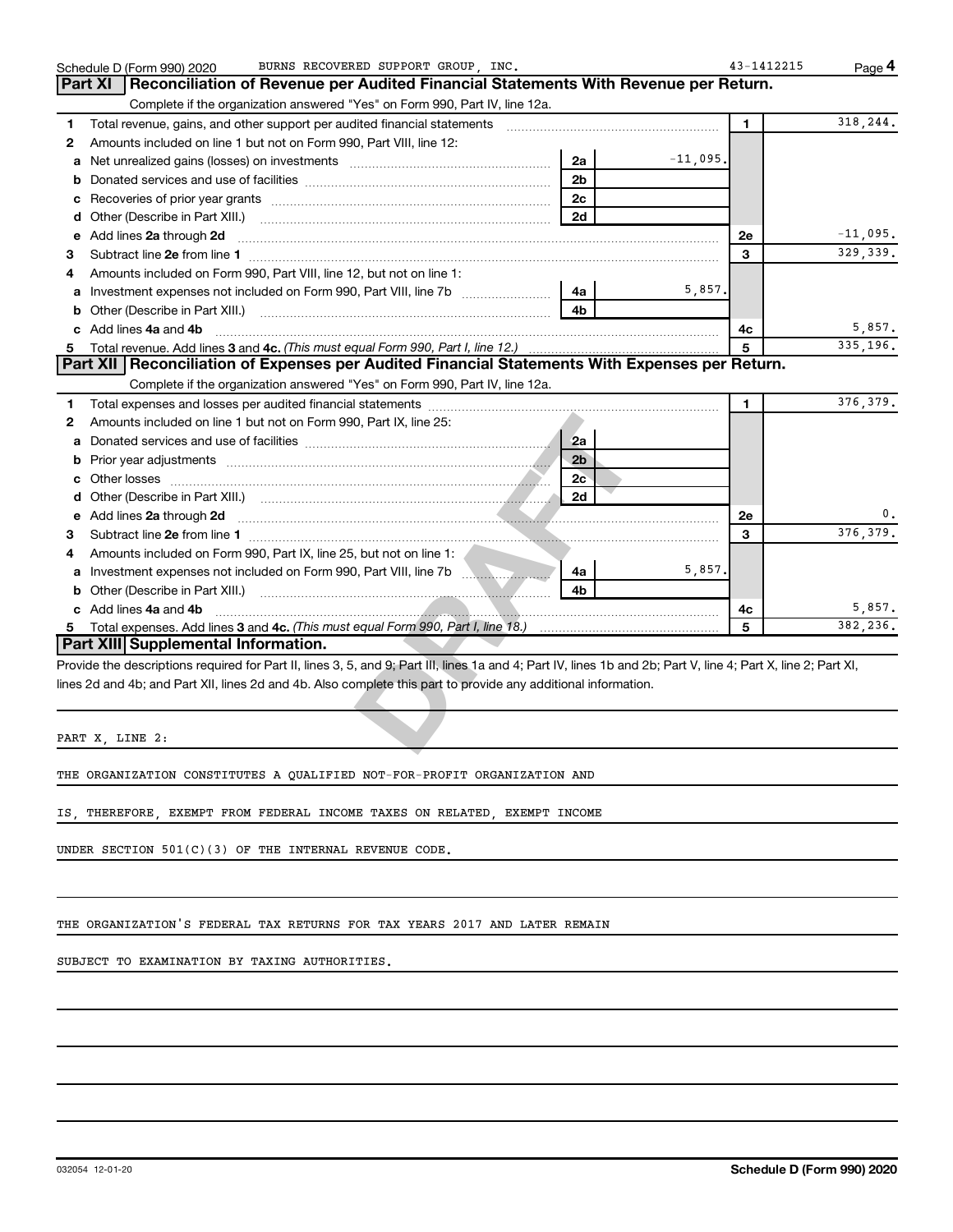| <b>SCHEDULE I</b><br>(Form 990)<br>Department of the Treasury<br>Internal Revenue Service                                                                                                                                                 |                                                                                                                                                                    |           | <b>Grants and Other Assistance to Organizations,</b><br>Governments, and Individuals in the United States<br>Complete if the organization answered "Yes" on Form 990, Part IV, line 21 or 22. | Attach to Form 990.         | Go to www.irs.gov/Form990 for the latest information. |                                                                |                                          | OMB No. 1545-0047<br>2020<br><b>Open to Public</b><br>Inspection |  |
|-------------------------------------------------------------------------------------------------------------------------------------------------------------------------------------------------------------------------------------------|--------------------------------------------------------------------------------------------------------------------------------------------------------------------|-----------|-----------------------------------------------------------------------------------------------------------------------------------------------------------------------------------------------|-----------------------------|-------------------------------------------------------|----------------------------------------------------------------|------------------------------------------|------------------------------------------------------------------|--|
| Name of the organization                                                                                                                                                                                                                  |                                                                                                                                                                    |           |                                                                                                                                                                                               |                             |                                                       |                                                                |                                          | <b>Employer identification number</b><br>43-1412215              |  |
|                                                                                                                                                                                                                                           | BURNS RECOVERED SUPPORT GROUP, INC.                                                                                                                                |           |                                                                                                                                                                                               |                             |                                                       |                                                                |                                          |                                                                  |  |
| Part I<br><b>General Information on Grants and Assistance</b><br>Does the organization maintain records to substantiate the amount of the grants or assistance, the grantees' eligibility for the grants or assistance, and the selection |                                                                                                                                                                    |           |                                                                                                                                                                                               |                             |                                                       |                                                                |                                          |                                                                  |  |
| $\mathbf 1$                                                                                                                                                                                                                               |                                                                                                                                                                    |           |                                                                                                                                                                                               |                             |                                                       |                                                                |                                          | $\boxed{\text{X}}$ Yes<br>  No                                   |  |
| $\mathbf{2}$                                                                                                                                                                                                                              | Describe in Part IV the organization's procedures for monitoring the use of grant funds in the United States.                                                      |           |                                                                                                                                                                                               |                             |                                                       |                                                                |                                          |                                                                  |  |
| Part II                                                                                                                                                                                                                                   | Grants and Other Assistance to Domestic Organizations and Domestic Governments. Complete if the organization answered "Yes" on Form 990, Part IV, line 21, for any |           |                                                                                                                                                                                               |                             |                                                       |                                                                |                                          |                                                                  |  |
|                                                                                                                                                                                                                                           | recipient that received more than \$5,000. Part II can be duplicated if additional space is needed.                                                                |           |                                                                                                                                                                                               |                             |                                                       |                                                                |                                          |                                                                  |  |
|                                                                                                                                                                                                                                           | <b>1 (a)</b> Name and address of organization<br>or government                                                                                                     | (b) $EIN$ | (c) IRC section<br>(if applicable)                                                                                                                                                            | (d) Amount of<br>cash grant | (e) Amount of<br>non-cash<br>assistance               | (f) Method of<br>valuation (book,<br>FMV, appraisal,<br>other) | (g) Description of<br>noncash assistance | (h) Purpose of grant<br>or assistance                            |  |
|                                                                                                                                                                                                                                           |                                                                                                                                                                    |           |                                                                                                                                                                                               |                             |                                                       |                                                                |                                          |                                                                  |  |
|                                                                                                                                                                                                                                           |                                                                                                                                                                    |           |                                                                                                                                                                                               |                             |                                                       |                                                                |                                          |                                                                  |  |
|                                                                                                                                                                                                                                           |                                                                                                                                                                    |           |                                                                                                                                                                                               |                             |                                                       |                                                                |                                          |                                                                  |  |
|                                                                                                                                                                                                                                           |                                                                                                                                                                    |           |                                                                                                                                                                                               |                             |                                                       |                                                                |                                          |                                                                  |  |
|                                                                                                                                                                                                                                           |                                                                                                                                                                    |           |                                                                                                                                                                                               |                             |                                                       |                                                                |                                          |                                                                  |  |
|                                                                                                                                                                                                                                           |                                                                                                                                                                    |           |                                                                                                                                                                                               |                             |                                                       |                                                                |                                          |                                                                  |  |
| 2                                                                                                                                                                                                                                         |                                                                                                                                                                    |           |                                                                                                                                                                                               |                             |                                                       |                                                                |                                          | ▶                                                                |  |
| 3                                                                                                                                                                                                                                         |                                                                                                                                                                    |           |                                                                                                                                                                                               |                             |                                                       |                                                                |                                          |                                                                  |  |
|                                                                                                                                                                                                                                           | LHA For Paperwork Reduction Act Notice, see the Instructions for Form 990.                                                                                         |           |                                                                                                                                                                                               |                             |                                                       |                                                                |                                          | <b>Schedule I (Form 990) 2020</b>                                |  |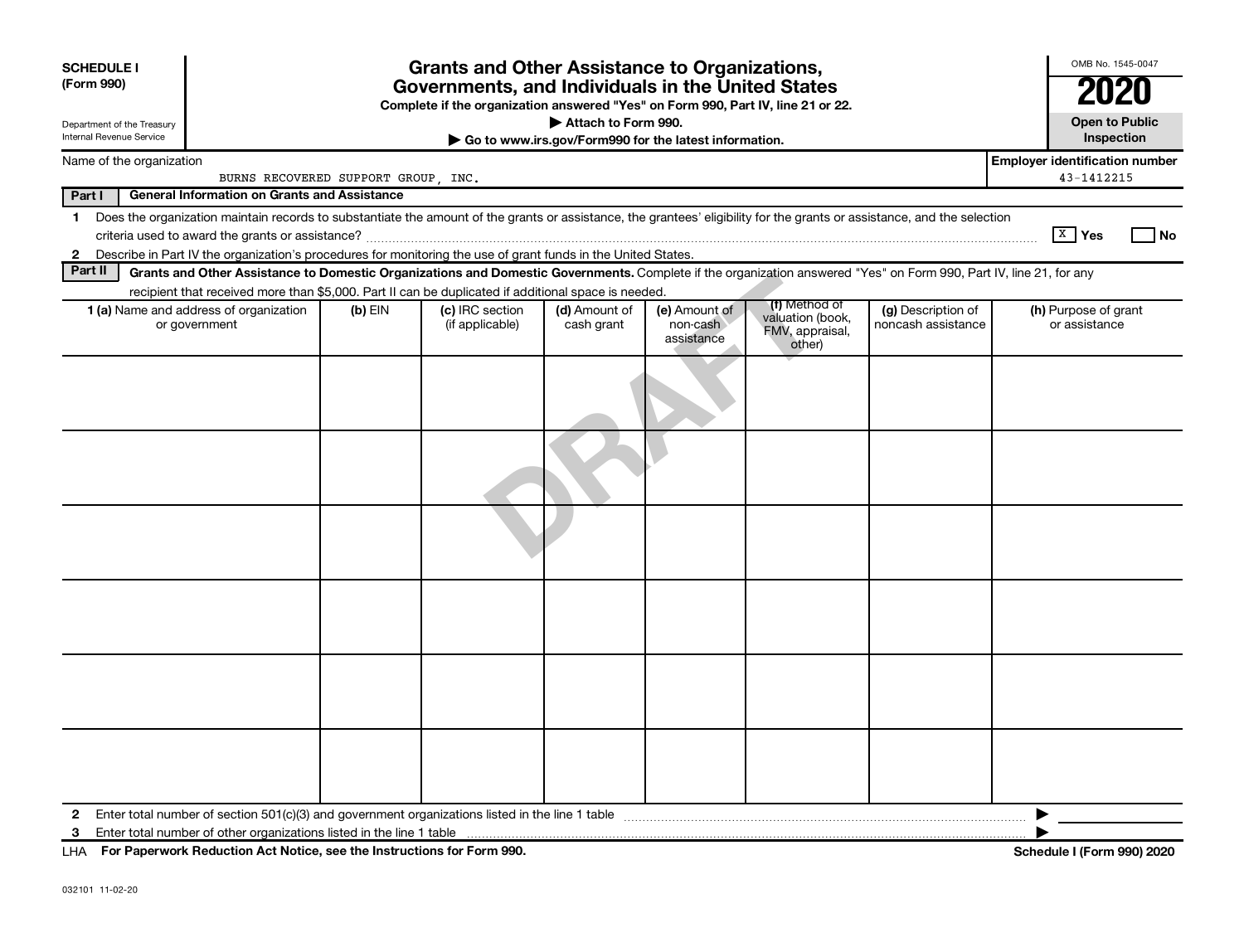Part III | Grants and Other Assistance to Domestic Individuals. Complete if the organization answered "Yes" on Form 990, Part IV, line 22. Part III can be duplicated if additional space is needed.

| (a) Type of grant or assistance                                                                                                                      | (b) Number of<br>recipients | (c) Amount of<br>cash grant | (d) Amount of non-<br>cash assistance | (e) Method of valuation<br>(book, FMV, appraisal, other) | (f) Description of noncash assistance |
|------------------------------------------------------------------------------------------------------------------------------------------------------|-----------------------------|-----------------------------|---------------------------------------|----------------------------------------------------------|---------------------------------------|
|                                                                                                                                                      |                             |                             |                                       |                                                          |                                       |
| SCHOLARSHIPS                                                                                                                                         |                             | 5,500.                      | $\mathbf{0}$ .                        |                                                          |                                       |
|                                                                                                                                                      |                             |                             |                                       |                                                          |                                       |
|                                                                                                                                                      |                             |                             |                                       |                                                          |                                       |
|                                                                                                                                                      |                             |                             |                                       |                                                          |                                       |
|                                                                                                                                                      |                             |                             |                                       |                                                          |                                       |
|                                                                                                                                                      |                             |                             |                                       |                                                          |                                       |
| Supplemental Information. Provide the information required in Part I, line 2; Part III, column (b); and any other additional information.<br>Part IV |                             |                             |                                       |                                                          |                                       |
|                                                                                                                                                      |                             |                             |                                       |                                                          |                                       |

PART I, LINE 2:

DISBURSEMENTS ARE MADE DIRECTLY TO THE SCHOOL/TRAINING FACILITY AND MEDICAL

FACILITY ON BEHALF OF THE SUCCESSFUL APPLICANT. BURNS RECOVERED SUPPORT

GROUP DOES NOT DISTRIBUTE FUNDS DIRECTLY TO INDIVIDUALS REQUESTING

ASSISTANCE.

**2**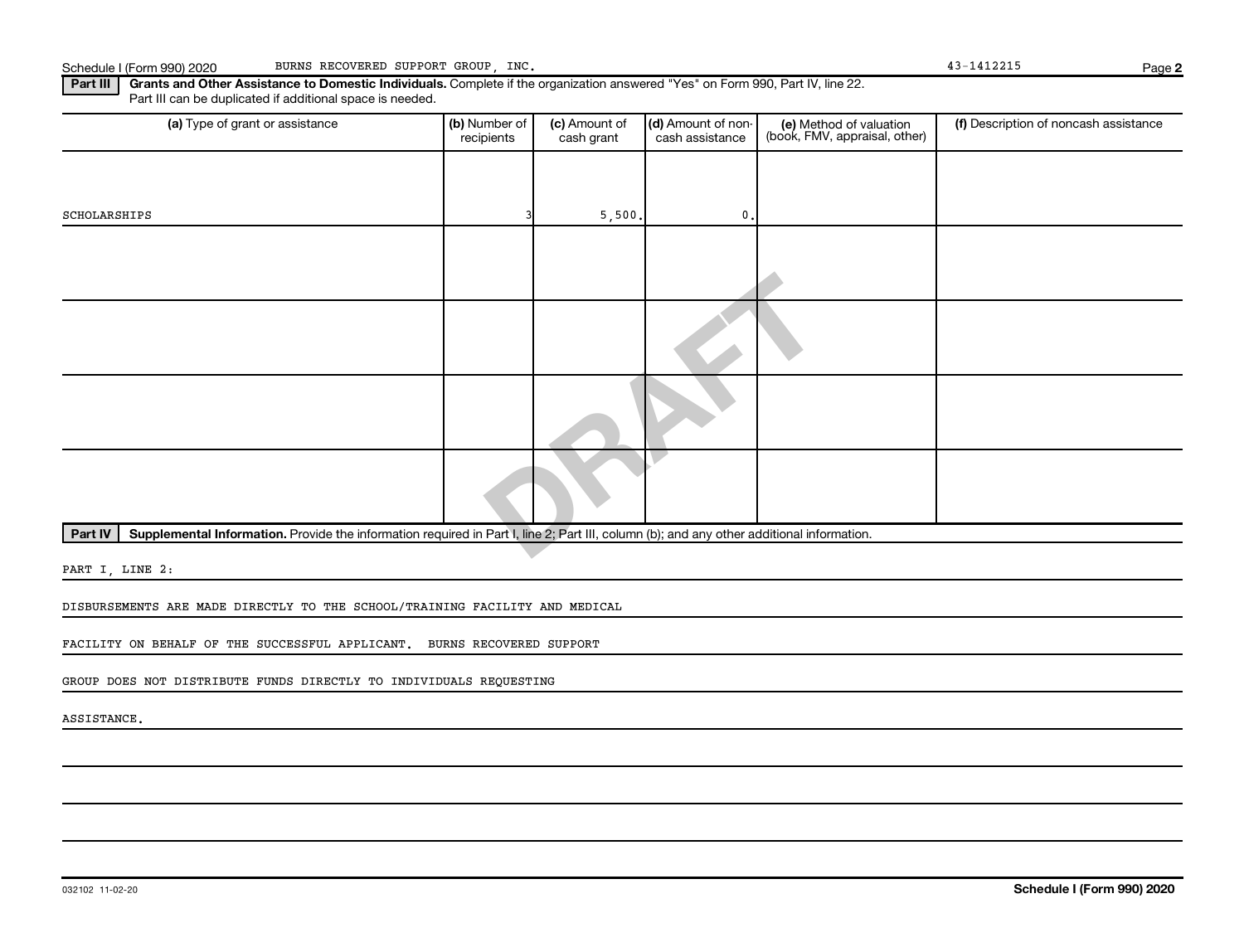| <b>SCHEDULE O</b><br>(Form 990 or 990-EZ)              | Supplemental Information to Form 990 or 990-EZ<br>Complete to provide information for responses to specific questions on<br>Form 990 or 990-EZ or to provide any additional information. | OMB No. 1545-0047                                   |
|--------------------------------------------------------|------------------------------------------------------------------------------------------------------------------------------------------------------------------------------------------|-----------------------------------------------------|
| Department of the Treasury<br>Internal Revenue Service | Attach to Form 990 or 990-EZ.<br>Go to www.irs.gov/Form990 for the latest information.                                                                                                   | <b>Open to Public</b><br>Inspection                 |
| Name of the organization                               | BURNS RECOVERED SUPPORT GROUP, INC.                                                                                                                                                      | <b>Employer identification number</b><br>43-1412215 |
|                                                        | FORM 990, PART III, LINE 3, CHANGES IN PROGRAM SERVICES:                                                                                                                                 |                                                     |
|                                                        | THE MIDWEST CHILDREN'S BURN CAMP WAS HELD VIRTUALLY DUE TO COVID-19 IN                                                                                                                   |                                                     |
|                                                        | 2020. FIRESETTER TRAINING, PUT ON BY FEMA, IS ON HOLD UNTIL IT CAN BE                                                                                                                    |                                                     |
|                                                        | RE-SCHEDULED. SCHOOL PRESENTATIONS AND HOSPITAL VISITS WITH PATIENTS                                                                                                                     |                                                     |
|                                                        | AND FAMILIES WERE BOTH MOVED TO A MOSTLY VIRTUAL SETTING IN 2020, WITH                                                                                                                   |                                                     |
| FEW EXCEPTIONS FOR EACH.                               |                                                                                                                                                                                          |                                                     |
|                                                        |                                                                                                                                                                                          |                                                     |
|                                                        | FORM 990, PART III, LINE 4C, PROGRAM SERVICE ACCOMPLISHMENTS:                                                                                                                            |                                                     |
|                                                        |                                                                                                                                                                                          |                                                     |
|                                                        | * YOUTH FIRE SETTER PREVENTION PROGRAM - THIS PROGRAM IS CURRENTLY ON                                                                                                                    |                                                     |
|                                                        | HOLD UNTIL STAFF ARE ABLE TO RECEIVE THE APPROPRIATE CERTIFICATION FROM                                                                                                                  |                                                     |
|                                                        | THE FEDERAL EMERGENCY MANAGEMENT AGENCY. COVID-19 HAS DELAYED TRAINING                                                                                                                   |                                                     |
| ABILITY.                                               |                                                                                                                                                                                          |                                                     |
|                                                        |                                                                                                                                                                                          |                                                     |
|                                                        | * WORK AND SCHOOL RE-ENTRY - RETURNING TO SCHOOL OR WORK IS OFTEN A BIG                                                                                                                  |                                                     |
|                                                        | ADJUSTMENT FOR A BURN SURVIVOR. BRSG STAFF WORK IN PARTNERSHIP WITH THE                                                                                                                  |                                                     |
|                                                        | BURN SURVIVOR TO EASE THE TRANSITION BACK TO SCHOOL OR WORK BY                                                                                                                           |                                                     |
|                                                        | EDUCATING CLASSMATES, TEACHERS AND CO-WORKERS ABOUT THE ISSUES BURN                                                                                                                      |                                                     |
| SURVIVORS FACE.                                        |                                                                                                                                                                                          |                                                     |
|                                                        |                                                                                                                                                                                          |                                                     |
|                                                        | INDIVIDUAL AND GROUP PEER SUPPORT - VOLUNTEERS MEET INDIVIDUALLY WITH                                                                                                                    |                                                     |
|                                                        | BURN PATIENTS AND THEIR FAMILY MEMBERS IN THE BURN UNIT AT MERCY                                                                                                                         |                                                     |
|                                                        | HOSPITAL IN ST. LOUIS AND UNIVERSITY HOSPITAL IN COLUMBIA.                                                                                                                               |                                                     |
|                                                        | INDIVIDUALIZED PEER SUPPORT PROVIDES BURN PATIENTS WITH PRACTICAL                                                                                                                        |                                                     |
|                                                        | SOLUTIONS TO ADJUST AND COPE WITH THEIR INJURIES, EMOTIONAL SUPPORT, AS                                                                                                                  |                                                     |
|                                                        | WELL AS EASING THE TRANSITION FROM THE HOSPITAL TO HOME AND EVENTUALLY                                                                                                                   |                                                     |
|                                                        | LHA For Paperwork Reduction Act Notice, see the Instructions for Form 990 or 990-EZ.                                                                                                     | Schedule O (Form 990 or 990-EZ) 2020                |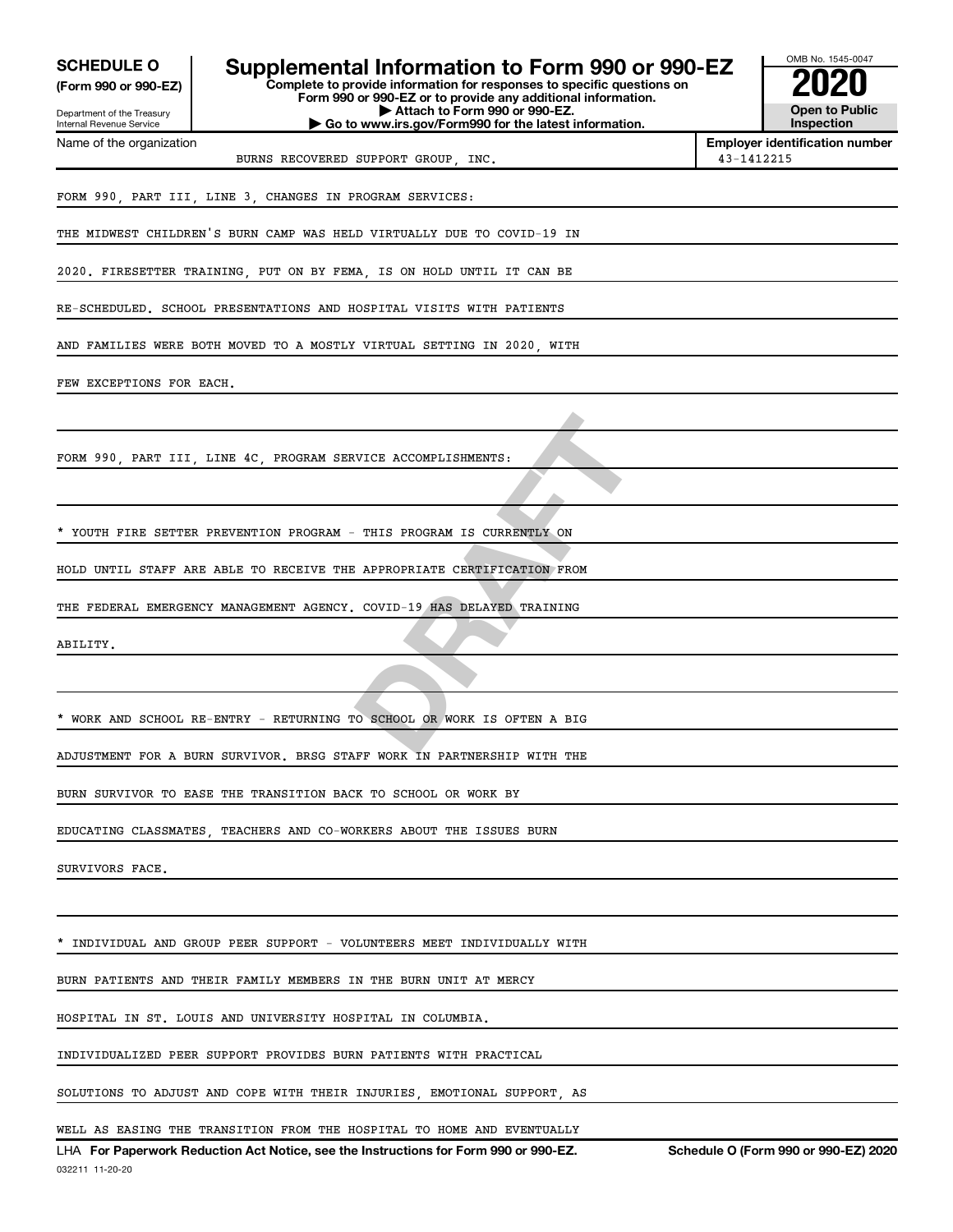| Schedule O (Form 990 or 990-EZ) 2020                                      | Page 2                                              |
|---------------------------------------------------------------------------|-----------------------------------------------------|
| Name of the organization<br>BURNS RECOVERED SUPPORT GROUP, INC.           | <b>Employer identification number</b><br>43-1412215 |
| BACK TO WORK OR SCHOOL. GROUP PEER SUPPORT IS ALSO AVAILABLE THROUGH      |                                                     |
| MONTHLY SUPPORT GROUP MEETINGS HELD IN ST. LOUIS AND COLUMBIA,            |                                                     |
| MISSOURI. PEER SUPPORT STAFF AND VOLUNTEERS PROVIDED A TOTAL OF 150       |                                                     |
| VISITS/IMPRESSIONS AND APPROXIMATELY 90 HOURS OF SERVICE AT THE           |                                                     |
| HOSPITAL FACILITIES. ADDITIONALLY, 45 PEOPLE ATTENDED SUPPORT GROUPS IN   |                                                     |
| 2020.                                                                     |                                                     |
|                                                                           |                                                     |
| FORM 990, PART VI, SECTION B, LINE 11B:                                   |                                                     |
| THE FORM 990 IS PREPARED BY THE OUTSIDE ACCOUNTING FIRM FOR THE EXECUTIVE |                                                     |
| DIRECTOR TO REVIEW. CHANGES, IF ANY, ARE COMMUNICATED AND MADE. THE FORM  |                                                     |
| 990 IS THEN MADE AVAILABLE TO THE PRESIDENT TO REVIEW AND IS AVAILABLE TO |                                                     |
| PROVIDE TO THE BOARD OF DIRECTORS PRIOR TO FILING WITH THE IRS.           |                                                     |
|                                                                           |                                                     |
| FORM 990, PART VI, SECTION B, LINE 12C:                                   |                                                     |
| THE ORGANIZATION REGULARLY AND CONSISTENTLY MONITORS AND ENFORCES         |                                                     |
| COMPLIANCE WITH THE ORGANIZATION'S CONFLICT OF INTEREST POLICY AND BOARD  |                                                     |
| MEMBERS WILL DISCLOSE IF THERE ARE ANY POTENTIAL CONFLICTS.               |                                                     |
|                                                                           |                                                     |
| FORM 990, PART VI, SECTION B, LINE 15A:                                   |                                                     |
| THE BOARD OF DIRECTORS MEETS TO DETERMINE THE COMPENSATION FOR THE        |                                                     |
| EXECUTIVE DIRECTOR.<br>COMPARABILITY DATA IS UTILIZED IN DETERMININING    |                                                     |
| APPROPRIATE AND REASONABLE COMPENSATION.                                  |                                                     |
|                                                                           |                                                     |
| FORM 990, PART VI, SECTION C, LINE 19:                                    |                                                     |
| THE ORGANIZATION'S GOVERNING DOCUMENTS, CONFLICT OF INTEREST POLICY, AND  |                                                     |
| FINANCIAL STATEMENTS ARE AVAILABLE UPON REQUEST.                          |                                                     |
|                                                                           |                                                     |

FORM 990, PART XI, LINE 9, CHANGES IN NET ASSETS: